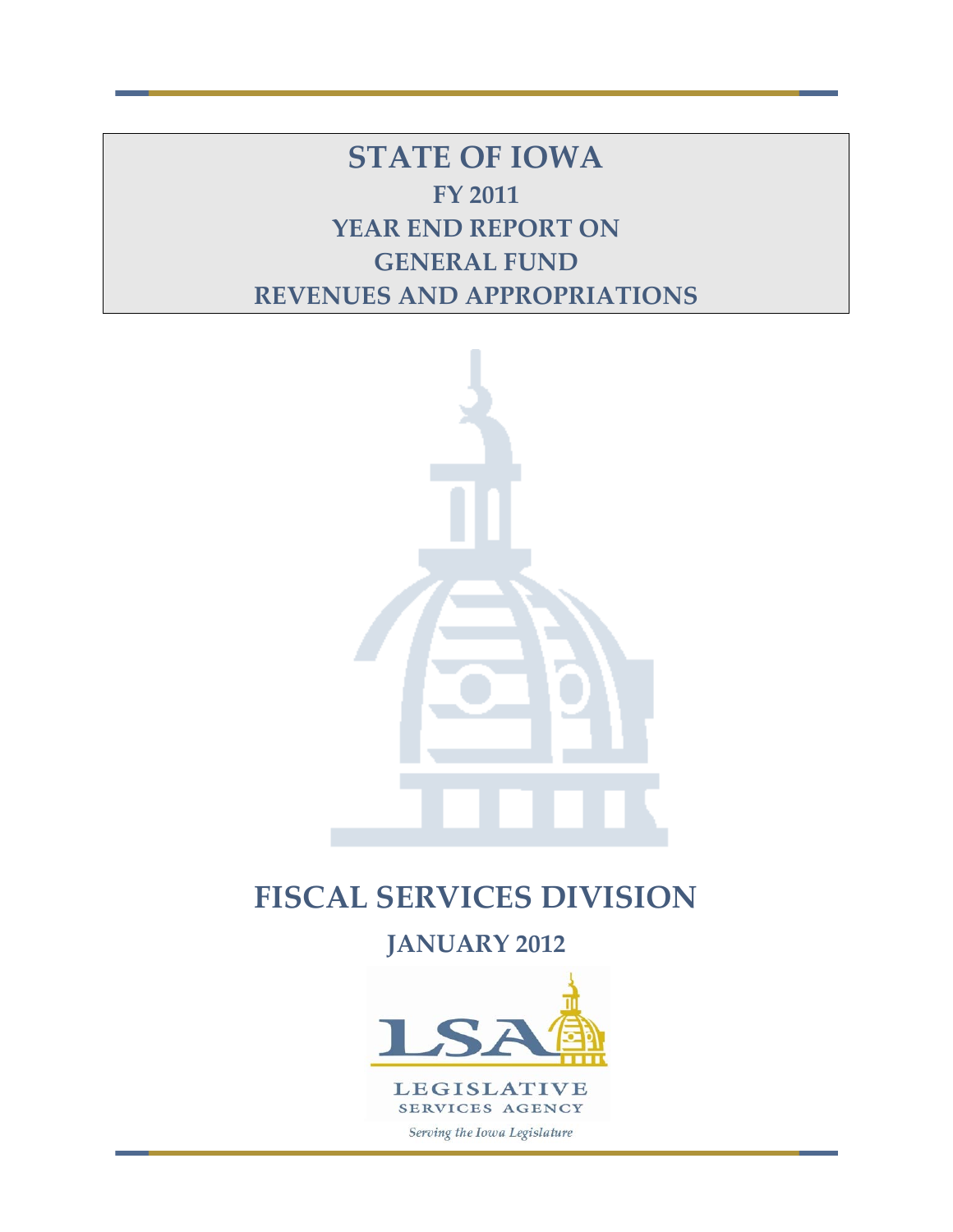# **Introduction**

This report provides a summary of Iowa's FY 2011 General Fund budget. The report examines the changes in revenues and appropriation activity through the fiscal year. The report also includes information on Iowa reserve funds, a summary of the General Fund balance sheet over the last five years, and historical data on revenues and appropriations. Additional information on individual FY 2011 General Fund appropriations can be found in **Appendix A**.

# **Year in Review**

During FY 2011 the revenue outlook continually improved. The estimate set by the Revenue Estimating Conference (REC) in December 2009 (19 months prior to the start of the fiscal year) was \$5.403 billion. By the close of the 2010 Legislative Session, the revenue estimate, including legislative law changes, increased the estimate modestly, to \$5.460 billion. A significant revision occurred at the October 2010 REC meeting, when the revenue estimate was increased by \$297.7 million (5.5%) to \$5.758 billion. Fiscal year 2011 closed with net revenue of \$5.899 billion, \$439.2 million above the estimate used to establish the initial FY 2011 appropriation budget.

The 2010 General Assembly appropriated \$5.279 billion from the General Fund for FY 2011. During the 2011 Legislative Session, \$74.9 million in net supplemental appropriations and other adjustments were made to the budget. At the close of the fiscal year, standing appropriations were adjusted downward by \$2.2 million resulting in total appropriations of \$5.352 billion for FY 2011. State agencies also reverted \$7.5 million, leaving a year-end General Fund surplus of \$554.6 million.

During the 2010 Legislative Session, SF 2088 (Government Reorganization and Efficiency Act) was enacted. The Act made certain structural changes to the operations of State government. The initial estimated impact of the legislation was a reduction of \$50.3 million in General Fund appropriations and \$21.9 million in revenue increases, resulting in a net General Fund impact of \$72.2 million for FY 2011. The General Assembly also approved SF 2062 (Early Retirement Incentive Act) establishing a State Employee Retirement Incentive Program for eligible employees. The Act was effective on February 10, 2010, and was estimated to reduce General Fund salary costs by \$22.8 million for FY 2011.

Because many of the General Fund reductions enacted in SF 2088 and SF 2062 could not be specifically assigned to department appropriations, the General Assembly included an overall reduction of \$83.8 million in SF 2531 (Standing Appropriations Act) to Executive Branch department operating budgets. The Act required the Department of Management to allocate the reduction across State department General Fund budgets. The Act also exempted the Board of Regents from the \$83.8 million reduction because the Regents institutions' FY 2011 appropriations had been reduced in other legislation by \$21.0 million during the legislative budget process.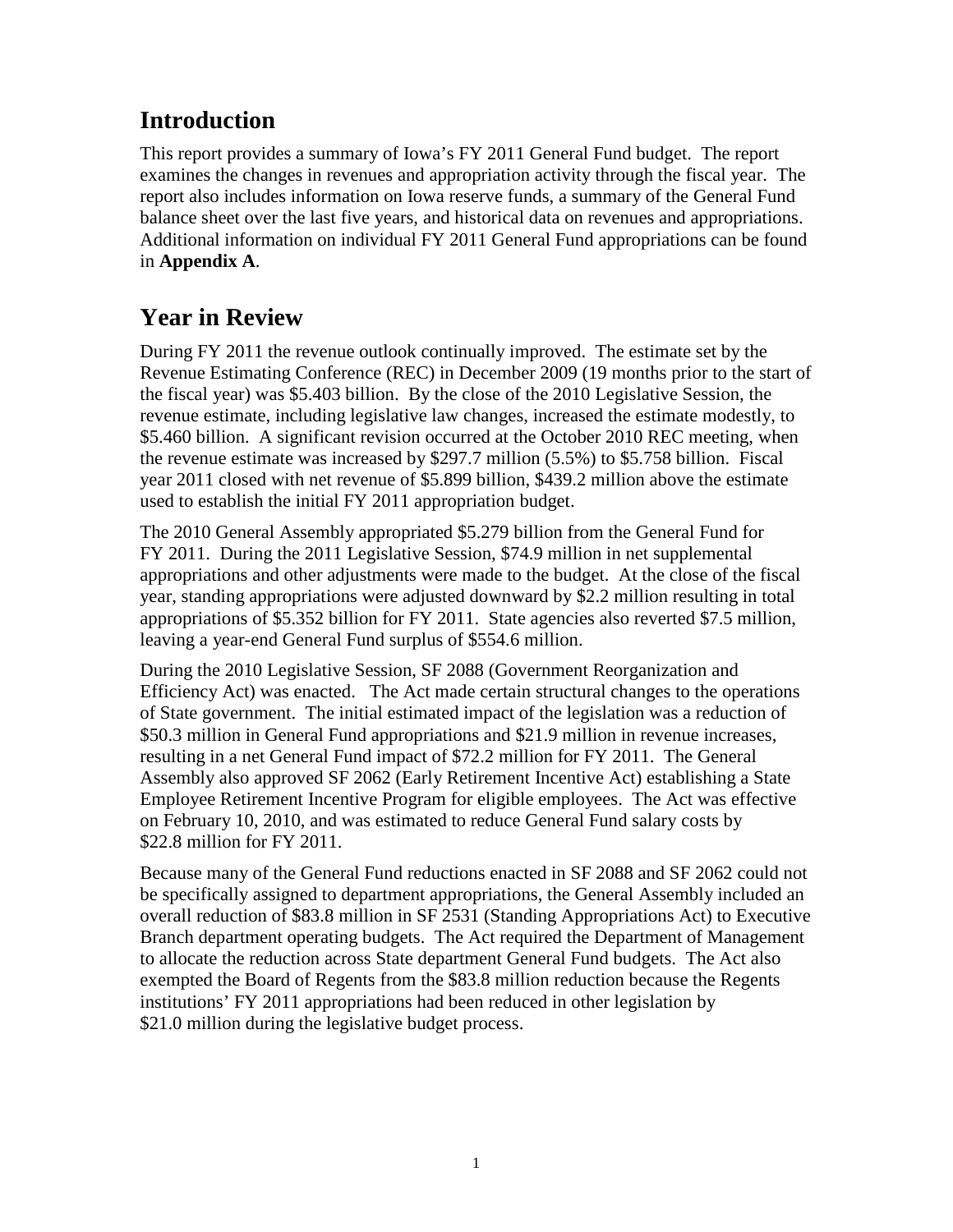

The following table shows how the FY 2011 budget was impacted by the changes in revenue estimates and appropriation adjustments from the time the budget was first enacted during the 2010 Legislative Session to the close of the fiscal year.

| FY 2011 General Fund Budget Changes<br>(Dollars in Millions)                                                                                                                                            |    |                                     |    |                                                |    |                                                       |  |  |  |  |
|---------------------------------------------------------------------------------------------------------------------------------------------------------------------------------------------------------|----|-------------------------------------|----|------------------------------------------------|----|-------------------------------------------------------|--|--|--|--|
| Funds Available:                                                                                                                                                                                        |    | <b>Enacted Bdgt</b><br>2010 Session |    | Revised<br><b>Enacted Bdgt</b><br>2011 Session |    | Actual<br>FY 2011                                     |  |  |  |  |
| <b>REC Net Revenue Estimate</b><br>Legislative Session Adjustments                                                                                                                                      | \$ | 5,436.3<br>23.5                     | \$ | 5,855.6<br>$-21.2$                             | \$ | 5,899.0                                               |  |  |  |  |
| <b>Total Funds Available</b>                                                                                                                                                                            | \$ | 5,459.8                             | \$ | 5,834.4                                        | \$ | 5,899.0                                               |  |  |  |  |
| Appropriations and Expenditures:<br>Appropriations<br>SF 2088 Reductions<br>Appropriation Adjustment*<br>Net Supplemental/Deappropriations<br>HF 45 Line Item Reductions<br><b>Standing Adjustments</b> | \$ | 5,363.0<br>$-83.8$                  | \$ | 5,363.0<br>$-83.8$<br>5.6<br>69.9<br>$-1.5$    | \$ | 5,363.0<br>$-83.8$<br>5.6<br>69.9<br>$-0.6$<br>$-2.2$ |  |  |  |  |
| <b>Total Appropriations</b>                                                                                                                                                                             |    | 5.279.2                             |    | 5,353.2                                        |    | 5,351.9                                               |  |  |  |  |
| Reversions                                                                                                                                                                                              |    | $-2.0$                              |    | $-2.0$                                         |    | - 7.5                                                 |  |  |  |  |
| <b>Net Appropriations</b>                                                                                                                                                                               | \$ | 5,277.2                             | \$ | 5,351.2                                        | \$ | 5,344.4                                               |  |  |  |  |
| <b>Ending Balance - Surplus</b>                                                                                                                                                                         | S  | 182.6                               | \$ | 483.2                                          | \$ | 554.6                                                 |  |  |  |  |
| The Legislative Branch budget was adjusted to reflect a correction that occurred<br>after the 2010 Legislative Session.                                                                                 |    |                                     |    |                                                |    |                                                       |  |  |  |  |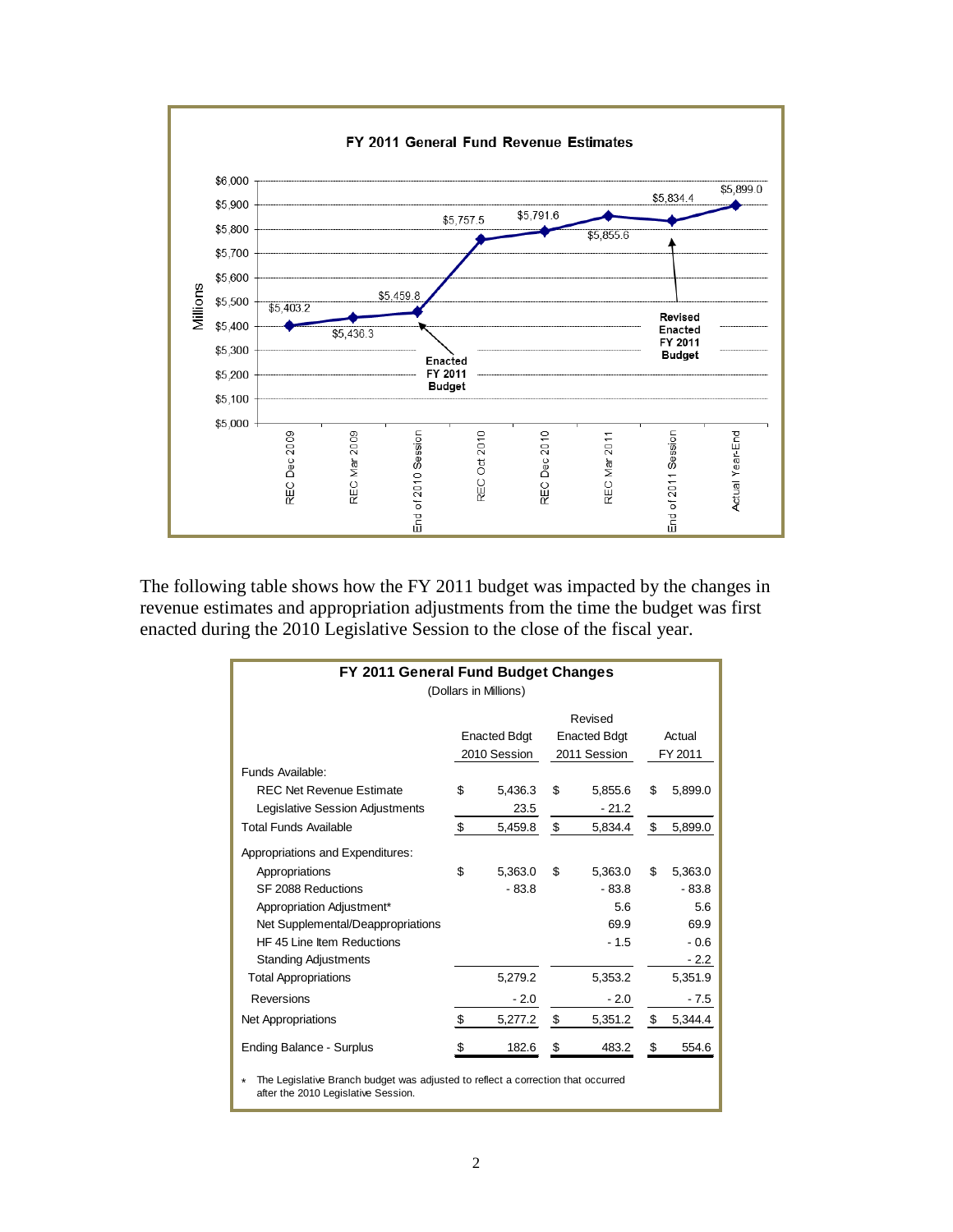# **General Fund Net Revenues and Refunds**

During FY 2011, the State General Fund collected \$7.034 billion in gross revenue, \$85.6 million in revenue transfers, and refunded \$1.220 billion for total net revenue of \$5.899 billion. This is an increase of \$265.4 million (4.7%) compared to FY 2010. Of the total \$5.899 billion, 81.3% (\$4.796 billion) is from income taxes and sales/use taxes (net of refunds). The following chart shows the sources of net General Fund revenue for FY 2011.



Since FY 2002, net General Fund revenue (excluding transferred revenue) increased from \$4.375 billion to \$5.813 billion, an increase of \$1.438 billion (32.9%). Transfer revenue is excluded in order to better analyze the true factors influencing net revenue differences across fiscal years. Transfers often include large one-time movements of revenue from non-General Fund sources to the General Fund and the amount may vary significantly from year-to-year. Transferred revenue has little to do with the underlying tax base and tax rates of the State General Fund.

Net income tax revenue produced 79.0% of the growth, while net sales/use tax produced 24.4% and net corporate tax produced 10.9%. The remaining items account for negative 14.3% of the revenue growth over the nine years. The negative growth was due to a reduction in transferred funds. General Fund revenue (excluding transfers) has grown at an average annual rate of 2.6% from FY 2002 to FY 2011, but the rate varies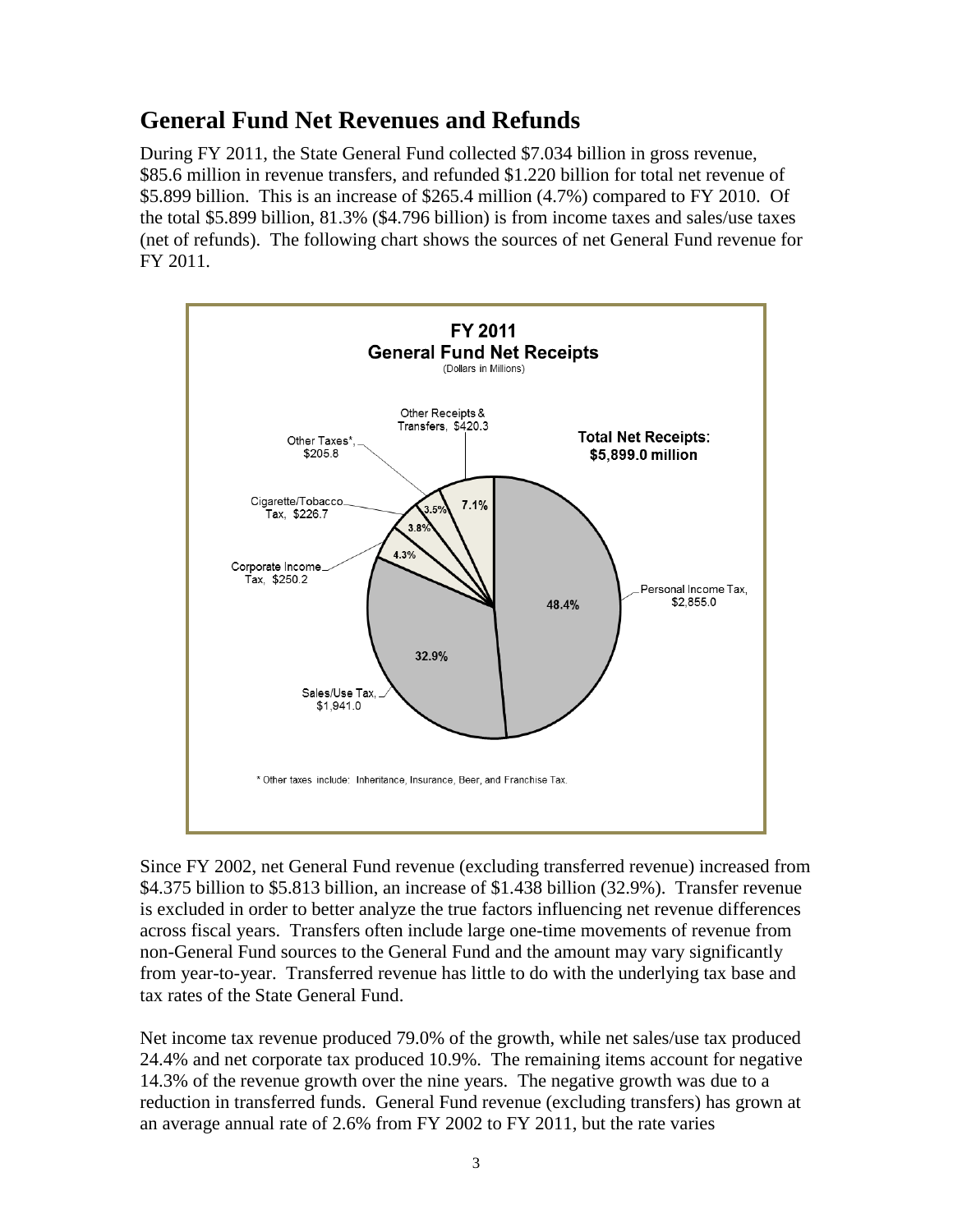considerably by year. In FY 2006, revenue produced growth of 8.2%, while four of the last 10 fiscal years have experienced negative growth. In FY 2009 and FY 2010, each year experienced decreases of 4.5%, while net revenues (excluding transfers) for FY 2011 increased 5.8%. The following chart shows the annual dollar growth by year excluding transfer revenue.



The following chart shows total net General Fund revenues over the last 10 years, including transfers. These revenues reflect the amounts the General Assembly and the Governor use for budgeting purposes. Total net General Fund receipts for FY 2011 increased \$265.2 million (4.7%) compared to FY 2010 (from \$5.634 billion in FY 2010 to \$5.899 billion in FY 2011).

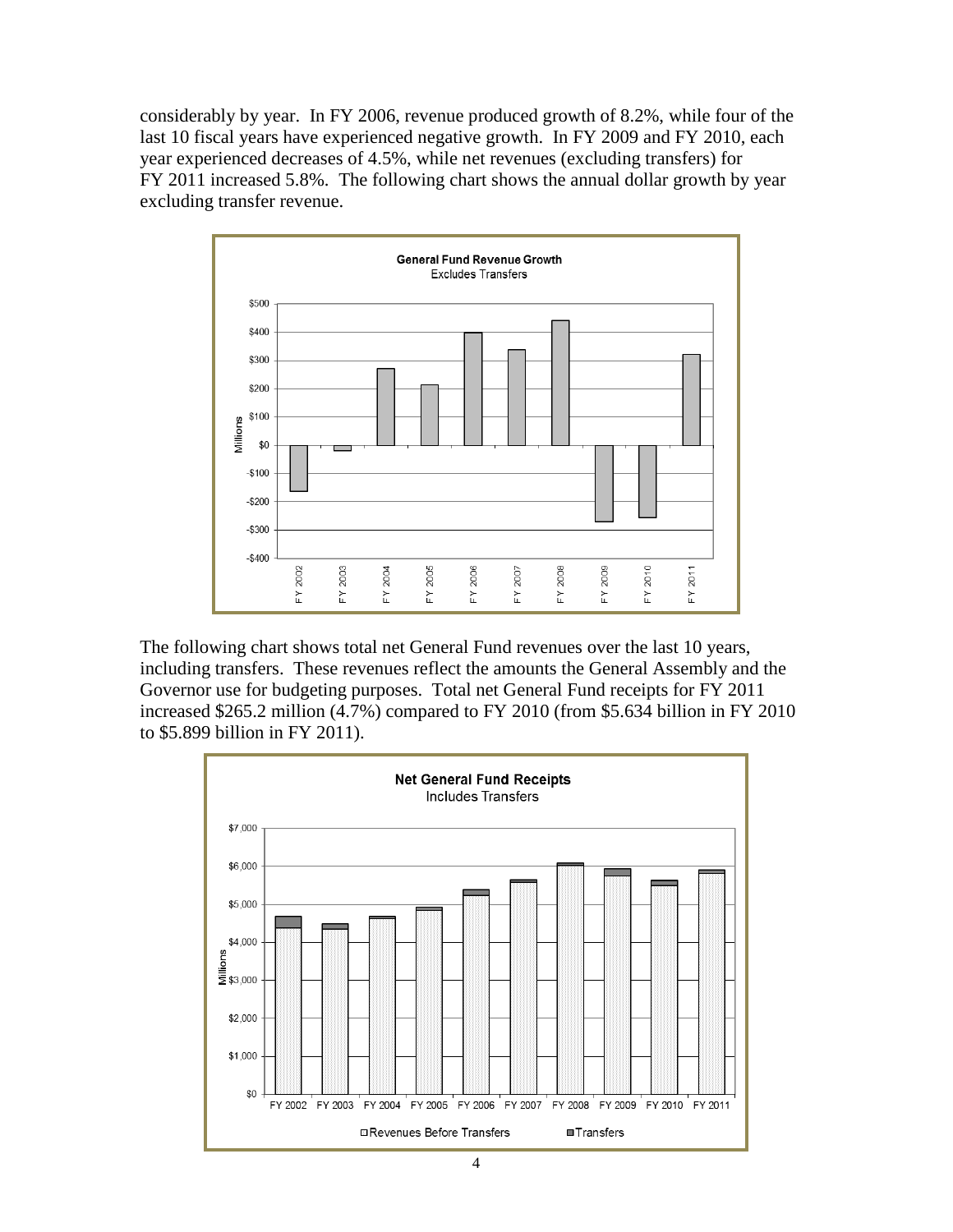# **Appropriations**

The final FY 2011 General Fund appropriations totaled \$5.352 billion (not including tax refunds). For purposes of this report, tax refunds are treated as adjustments to revenues. The following chart shows the distribution of the FY 2011 appropriations by budget subcommittee area. The gray shaded sections represent standing appropriations. Standing appropriations comprised 52.8% (\$2.827 billion) of the total appropriations. The standing appropriations for K-12 education made up 46.0% of the total FY 2011 appropriations.



NOTE: The gray shaded areas indicate standing appropriations.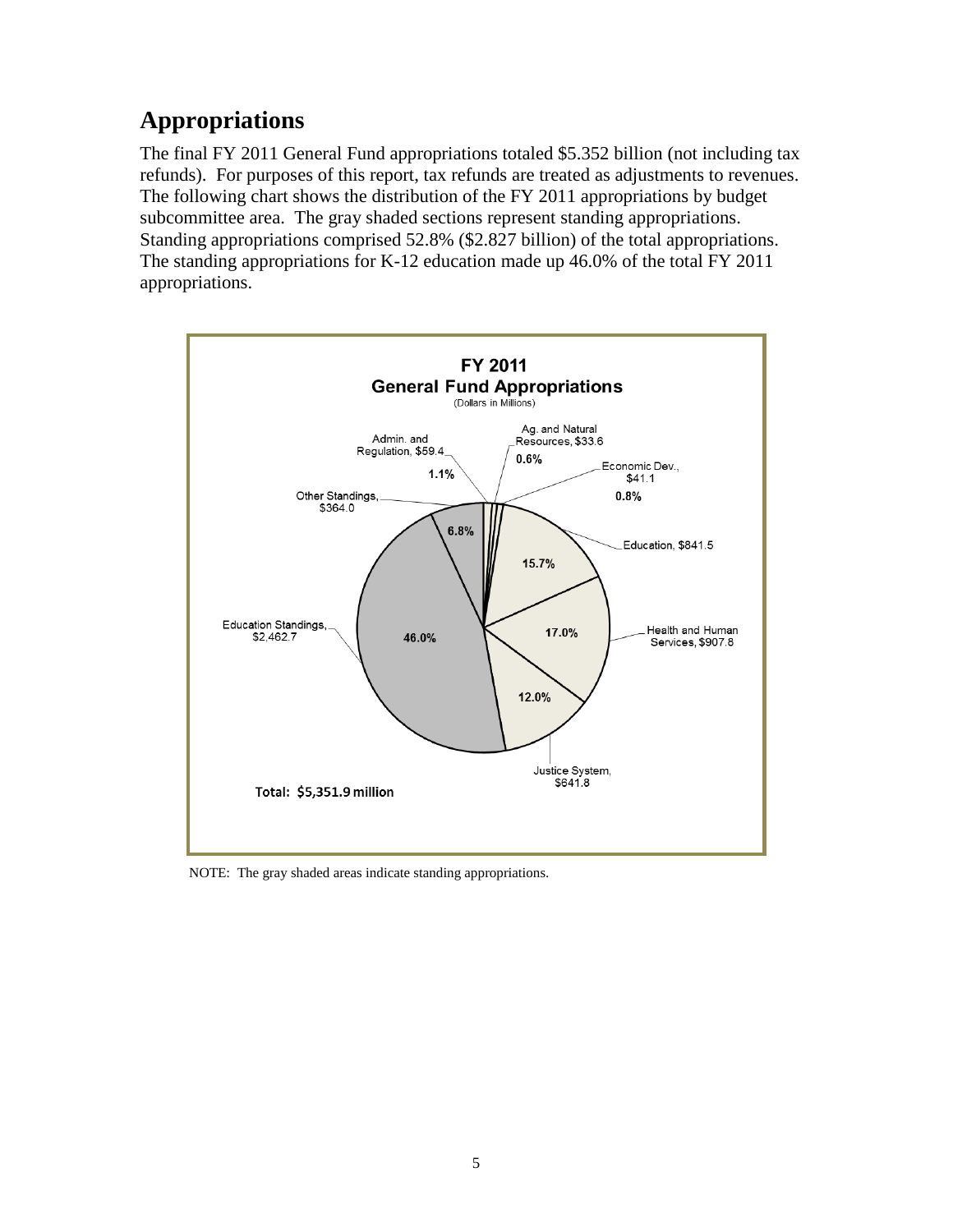#### **Summary of Historical General Fund Appropriation Changes**

When compared to FY 2002, General Fund appropriations have increased \$744.3 million (16.2%). This equates to an average annual increase of 1.7%.

Approximately 71.0% of all General Fund appropriations fund K-12 education, Medicaid and hawk-i programs, and higher education (Regents universities, community colleges, and the College Student Aid Commission). This percentage has remained fairly consistent over the last 10 years. Over this 10-year period, aid to schools and the Medicaid/hawk-i Programs have contributed to the majority of the growth in General Fund appropriations. Appropriations to K-12 schools increased \$649.9 million (35.4%) while appropriations for Medicaid and hawk-i increased \$130.3 million (30.2%). During this period, General Fund appropriations for higher education decreased by \$84.5 million (9.9%).

The following chart shows total General Fund appropriations since FY 2002 and depicts the portion appropriated for K-12 education, Medicaid and hawk-i programs, and higher education.

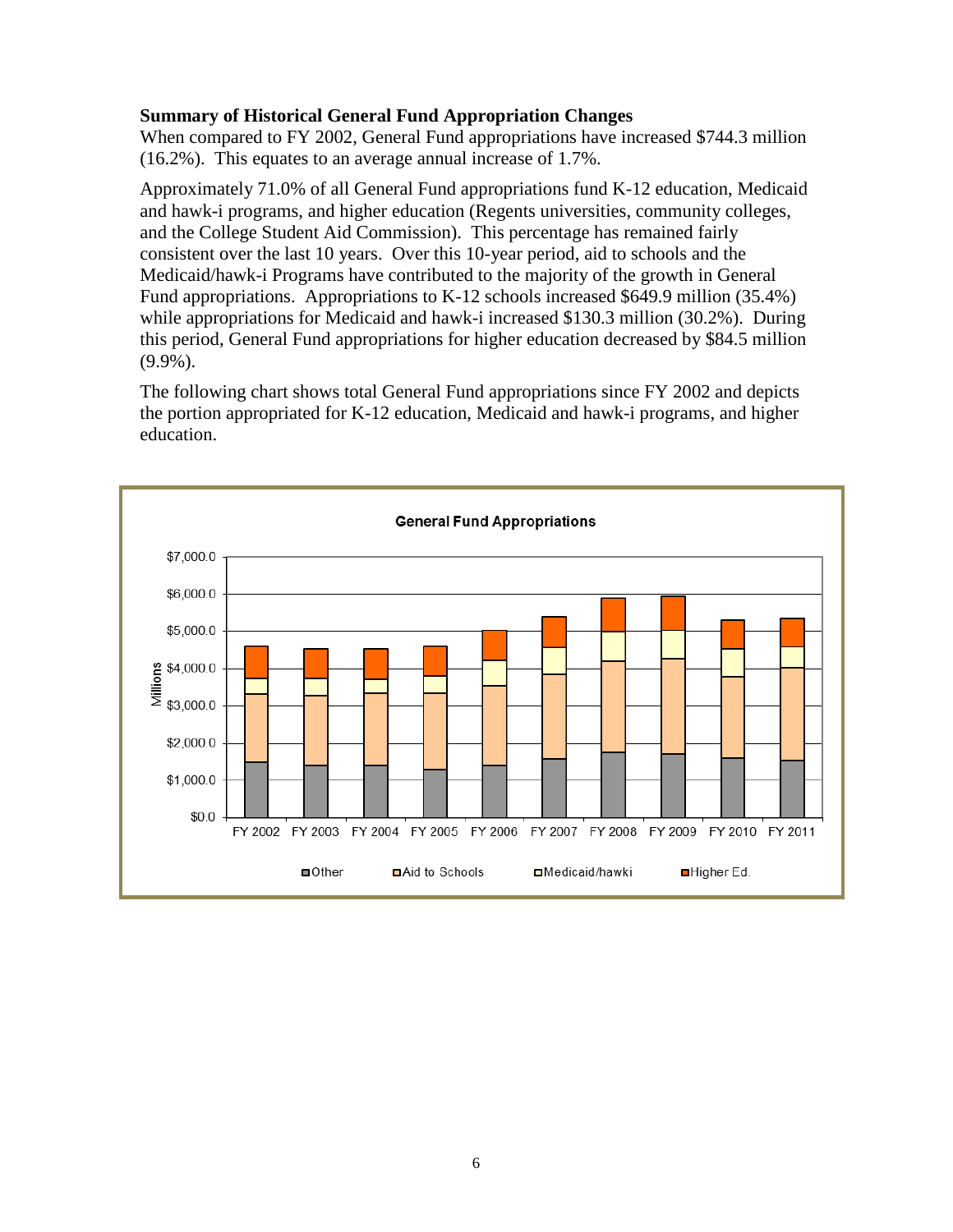# **Summary of FY 2011 Appropriations Activity**

General Fund appropriations are adjusted for several factors throughout the fiscal year, including supplemental appropriations, deappropriations, and adjustments to standing appropriations to account for actual expenditures. Other activity associated with appropriated funds include: balances brought forward, transfers, and reversions.

The original appropriations from the General Fund totaled \$5.285 billion for FY 2011. The appropriations enacted during the 2010 Legislative Session included a reduction of \$83.8 million to be allocated to certain Executive Branch agencies by the Department of Management. Additional information about the \$83.8 million reduction is on page 8. The total also includes a \$5.6 million correction to the Legislative Branch budget identified after the end of the 2010 Legislative Session.

Standing unlimited appropriations were adjusted downward by \$2.2 million to close the fiscal year. These changes resulted in net appropriations of \$5.352 billion.

In addition to the appropriation adjustments, a total of \$88.7 million of FY 2010 appropriated funds were carried forward for expenditure in FY 2011 and \$81.7 million of General Fund dollars appropriated in FY 2011 were allowed to carry forward to FY 2012 for expenditure.

During FY 2011 there was \$3.8 million transferred between appropriations authorized by the Governor under Iowa Code section 8.39 as well as through budget bills enacted by the 2011 General Assembly. By the end of FY 2011, departments reverted \$7.5 million in appropriated funds back to the General Fund. The net expenditure of FY 2011 appropriated funds totaled \$5.351 billion. The following table summarizes the overall General Fund activity for FY 2011 appropriations.

| <b>Summary of FY 2011 General Fund Appropriations</b> |    |               |  |  |  |  |  |  |  |
|-------------------------------------------------------|----|---------------|--|--|--|--|--|--|--|
| <b>General Fund Appropriations</b>                    |    | FY 2011       |  |  |  |  |  |  |  |
| Enacted 2010 Session                                  |    |               |  |  |  |  |  |  |  |
| Appropriations                                        | \$ | 5,362,834,177 |  |  |  |  |  |  |  |
| <b>Appropriation Correction</b>                       |    | 5,679,963     |  |  |  |  |  |  |  |
| \$83.8M Reduction                                     |    | $-83,760,501$ |  |  |  |  |  |  |  |
| Subtotal Enacted 2010 Session                         |    | 5,284,753,639 |  |  |  |  |  |  |  |
| Supplementals/Deappropriations                        |    | 69,311,428    |  |  |  |  |  |  |  |
| Adjustments to Standings                              |    | $-2,210,533$  |  |  |  |  |  |  |  |
| <b>Total Net Appropriations</b>                       | \$ | 5,351,854,534 |  |  |  |  |  |  |  |
| <b>Other Activity</b>                                 |    |               |  |  |  |  |  |  |  |
| Balance forward from the previous year                | \$ | 88,708,581    |  |  |  |  |  |  |  |
| Appropriation Transfers In                            |    | 3,811,052     |  |  |  |  |  |  |  |
| <b>Appropriation Transfers Out</b>                    |    | $-3,811,052$  |  |  |  |  |  |  |  |
| Balance Carry Forward to the next year                |    | $-81,732,823$ |  |  |  |  |  |  |  |
| <b>Reversions Total</b>                               |    | $-7,451,257$  |  |  |  |  |  |  |  |
| <b>Total Other Activity</b>                           | \$ | -475,499      |  |  |  |  |  |  |  |
| <b>Total Net Appropriations Expended</b>              | \$ | 5,351,379,035 |  |  |  |  |  |  |  |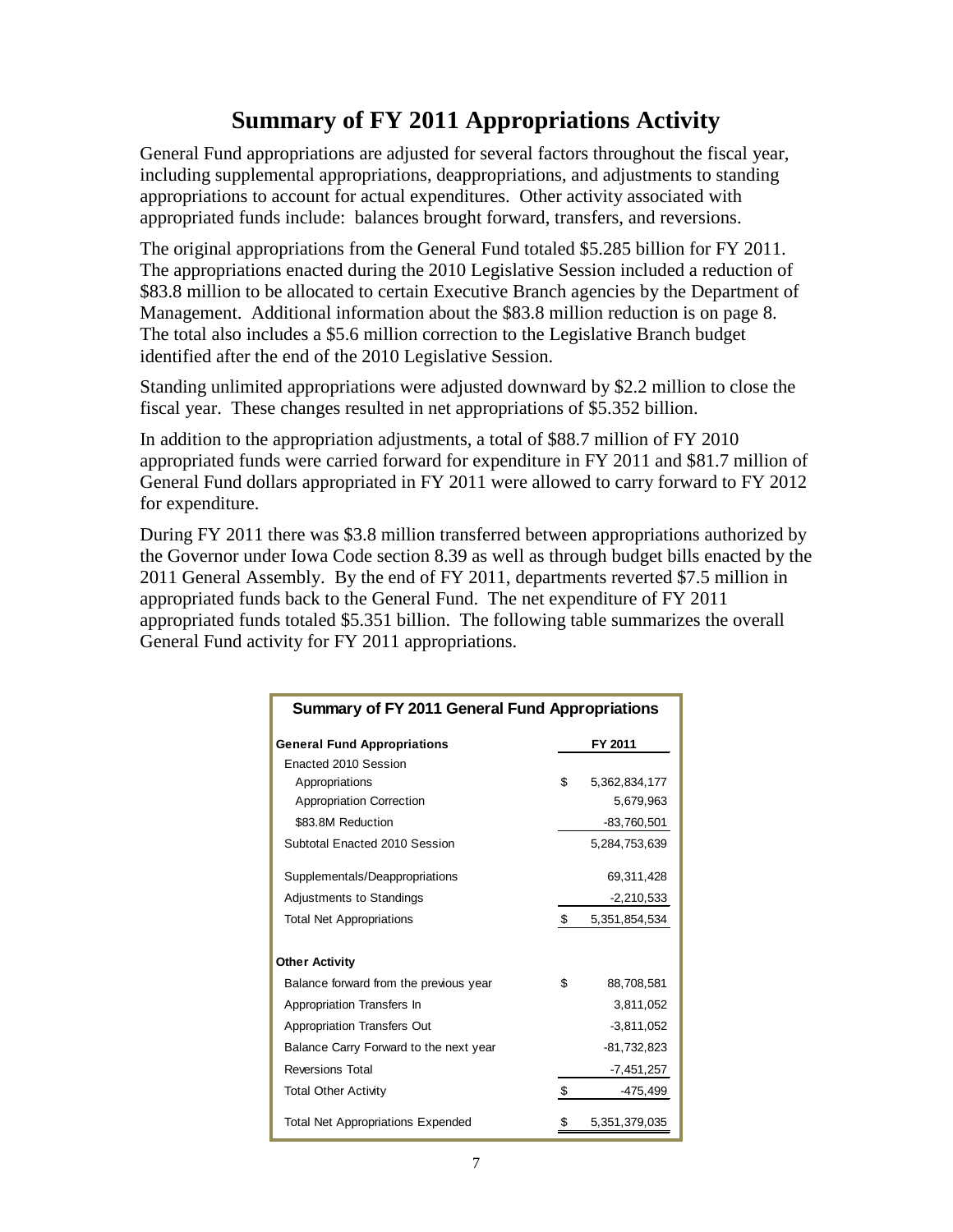#### **\$83.8 Million Reduction**

Included in the enacted appropriations for FY 2011 was a reduction of \$83.8 million to be allocated by the Department of Management across all Executive Branch operational appropriations, excluding the Board of Regents. The provision requiring the \$83.8 million reduction was included in Section 27 of HF 2531 (FY 2011 Standing Appropriations Act) and required the reductions to be realized through the implementation of the following:

- Senate File 2062 (Early Retirement Act).
- Senate File 2088 (Government Reorganization and Efficiency Act).
- Executive Order Number 20 issued by the Governor on December 16, 2009.
- Any other identified efficiency measures.

On January 3, 2011, Governor Culver ordered the reduction to be implemented. The following table shows the reductions that were allocated to the departments.

| FY 2011 Appropriation Reductions         |                             |                     |  |  |  |  |  |  |  |  |
|------------------------------------------|-----------------------------|---------------------|--|--|--|--|--|--|--|--|
| Required in Section 27 of HF 2531        |                             |                     |  |  |  |  |  |  |  |  |
| Department                               | FY 2011<br><b>Reduction</b> | Percent<br>of Total |  |  |  |  |  |  |  |  |
| <b>Human Services</b>                    | \$<br>27,349,280            | 32.7%               |  |  |  |  |  |  |  |  |
| Corrections                              | 23,338,240                  | 27.9%               |  |  |  |  |  |  |  |  |
| Education                                | 8,557,372                   | 10.2%               |  |  |  |  |  |  |  |  |
| Public Health                            | 4,217,426                   | 5.0%                |  |  |  |  |  |  |  |  |
| Revenue                                  | 4,112,242                   | 4.9%                |  |  |  |  |  |  |  |  |
| <b>Public Safety</b>                     | 4.010.900                   | 4.8%                |  |  |  |  |  |  |  |  |
| Inspections & Appeals                    | 2,562,248                   | 3.1%                |  |  |  |  |  |  |  |  |
| <b>Natural Resources</b>                 | 2,152,106                   | 2.6%                |  |  |  |  |  |  |  |  |
| Iowa Workforce Development               | 1,545,011                   | 1.8%                |  |  |  |  |  |  |  |  |
| Economic Development                     | 1,461,380                   | 1.7%                |  |  |  |  |  |  |  |  |
| <b>Veterans Affairs</b>                  | 709,855                     | 0.8%                |  |  |  |  |  |  |  |  |
| <b>Administrative Services</b>           | 522,076                     | 0.6%                |  |  |  |  |  |  |  |  |
| Commerce                                 | 490,831                     | 0.6%                |  |  |  |  |  |  |  |  |
| <b>Public Defense</b>                    | 453.363                     | 0.5%                |  |  |  |  |  |  |  |  |
| <b>Cultural Affairs</b>                  | 347,860                     | 0.4%                |  |  |  |  |  |  |  |  |
| Human Rights                             | 334,636                     | 0.4%                |  |  |  |  |  |  |  |  |
| lowa Department on Aging                 | 267,674                     | 0.3%                |  |  |  |  |  |  |  |  |
| Management                               | 247,644                     | 0.3%                |  |  |  |  |  |  |  |  |
| <b>Public Employment Relations Board</b> | 244,076                     | 0.3%                |  |  |  |  |  |  |  |  |
| Law Enforcement Academy                  | 200,283                     | 0.2%                |  |  |  |  |  |  |  |  |
| lowa Ethics & Campaign Disclosure Board  | 165,170                     | 0.2%                |  |  |  |  |  |  |  |  |
| lowa Commission for the Blind            | 137,253                     | 0.2%                |  |  |  |  |  |  |  |  |
| Office of the Governor and Lt. Governor  | 100,409                     | 0.1%                |  |  |  |  |  |  |  |  |
| Board of Parole                          | 76,216                      | 0.1%                |  |  |  |  |  |  |  |  |
| <b>College Student Aid Commission</b>    | 60,946                      | 0.1%                |  |  |  |  |  |  |  |  |
| Civil Rights Commission                  | 44,579                      | 0.1%                |  |  |  |  |  |  |  |  |
| Rebuild Iowa Office                      | 23,438                      | $0.0\%$             |  |  |  |  |  |  |  |  |
| Office of Energy Independence            | 16,975                      | $0.0\%$             |  |  |  |  |  |  |  |  |
| Governor's Office of Drug Control Policy | 11,012                      | 0.0%                |  |  |  |  |  |  |  |  |
| Total                                    | \$<br>83,760,501            | 100.0%              |  |  |  |  |  |  |  |  |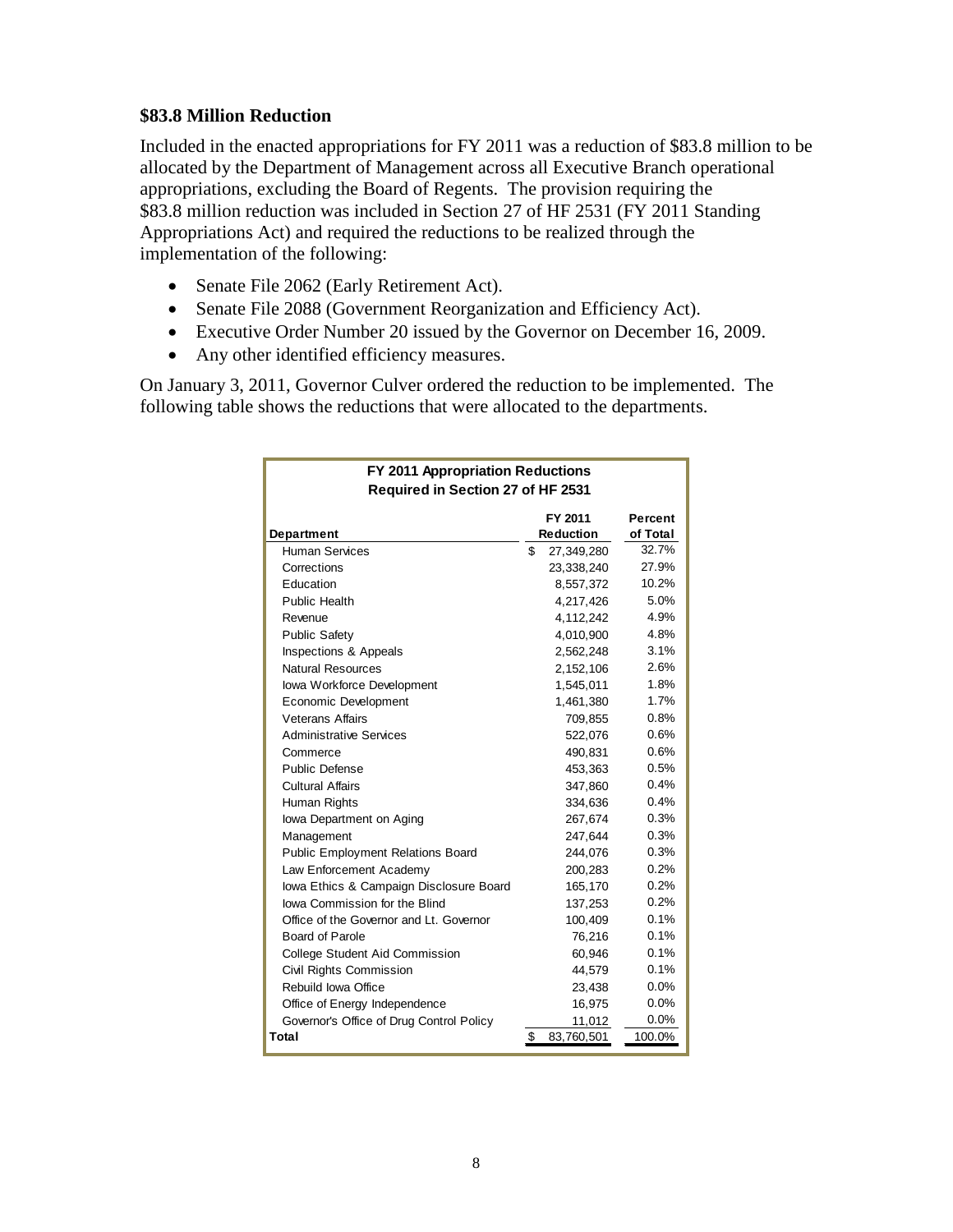#### **Adjustments to Standing Appropriations**

There are numerous standing unlimited appropriations established in the Iowa Code. The exact amount for each of these appropriations is not known until the close of the fiscal year. As the General Assembly develops the budget, an estimated amount is included for budgeting purposes. This estimated appropriation is then adjusted throughout the fiscal year to reflect actual expenditures. The following table lists the standing unlimited appropriations, including the initial amount budgeted, associated adjustments, and the final net appropriation amount.

|                                | FY 2011 Adjustments to Standing Unlimited Appropriations |                                  |                    |     |                                   |
|--------------------------------|----------------------------------------------------------|----------------------------------|--------------------|-----|-----------------------------------|
| Department                     | <b>Appropriation Name</b>                                | <b>Budgeted</b><br>Appropriation | Adjustments        |     | <b>Final Net</b><br>Appropriation |
| Education                      | <b>State Foundation School Aid</b>                       | \$<br>2,446,109,988              | \$<br>$-1,965,689$ | \$. | 2,444,144,299                     |
| Legislative Branch             | Legislative Branch                                       | 35,750,000                       | $-2,166,319$       |     | 33,583,681                        |
| Education                      | <b>Transportation Nonpublic Students</b>                 | 7,060,931                        | 0                  |     | 7,060,931                         |
| Management                     | Appeal Board Claims                                      | 3,586,307                        | 2,921,968          |     | 6,508,275                         |
| <b>Executive Council</b>       | Performance of Duty                                      | 1,800,000                        | $-2,090,316$       |     | $-290,316$                        |
| <b>Administrative Services</b> | Unemployment Compensation                                | 440,371                          | 115,568            |     | 555,939                           |
| <b>Administrative Services</b> | Federal Cash Management                                  | 356,587                          | $-356,587$         |     | 0                                 |
| <b>Public Defense</b>          | Compensation and Expense                                 | 344,644                          | 1,277,091          |     | 1,621,735                         |
| Human Services                 | Nonresident Commitment                                   | 142,802                          | $-139,451$         |     | 3.351                             |
| <b>Public Safety</b>           | POR Permissive Service Credit Purchase                   | 135,000                          | $-39.583$          |     | 95,417                            |
| Revenue                        | <b>Printing Cigarette Stamps</b>                         | 124,652                          | $-260$             |     | 124,392                           |
| <b>Executive Council</b>       | <b>Court Costs</b>                                       | 59.772                           | 202,965            |     | 262,737                           |
| Corrections                    | <b>State Cases Court Costs</b>                           | 59,733                           | $-59,733$          |     | 0                                 |
| <b>Executive Council</b>       | Public Improvements                                      | 39,848                           | $-39,848$          |     | 0                                 |
| <b>Executive Council</b>       | Drainage Assessment                                      | 20,227                           | 134,155            |     | 154,382                           |
| Governor's Office              | Interstate Extradition                                   | 3,032                            | $-3,032$           |     | 0                                 |
| <b>Human Services</b>          | Commission of Inquiry                                    | 1,394                            | $-1,394$           |     | 0                                 |
| <b>Human Services</b>          | Nonresidents Transfers                                   | 67                               | $-67$              |     | 0                                 |
| Total                          |                                                          | 2,496,035,355                    | \$<br>$-2,210,532$ | \$  | 2,493,824,823                     |
| POR = Peace Officer Retirement |                                                          |                                  |                    |     |                                   |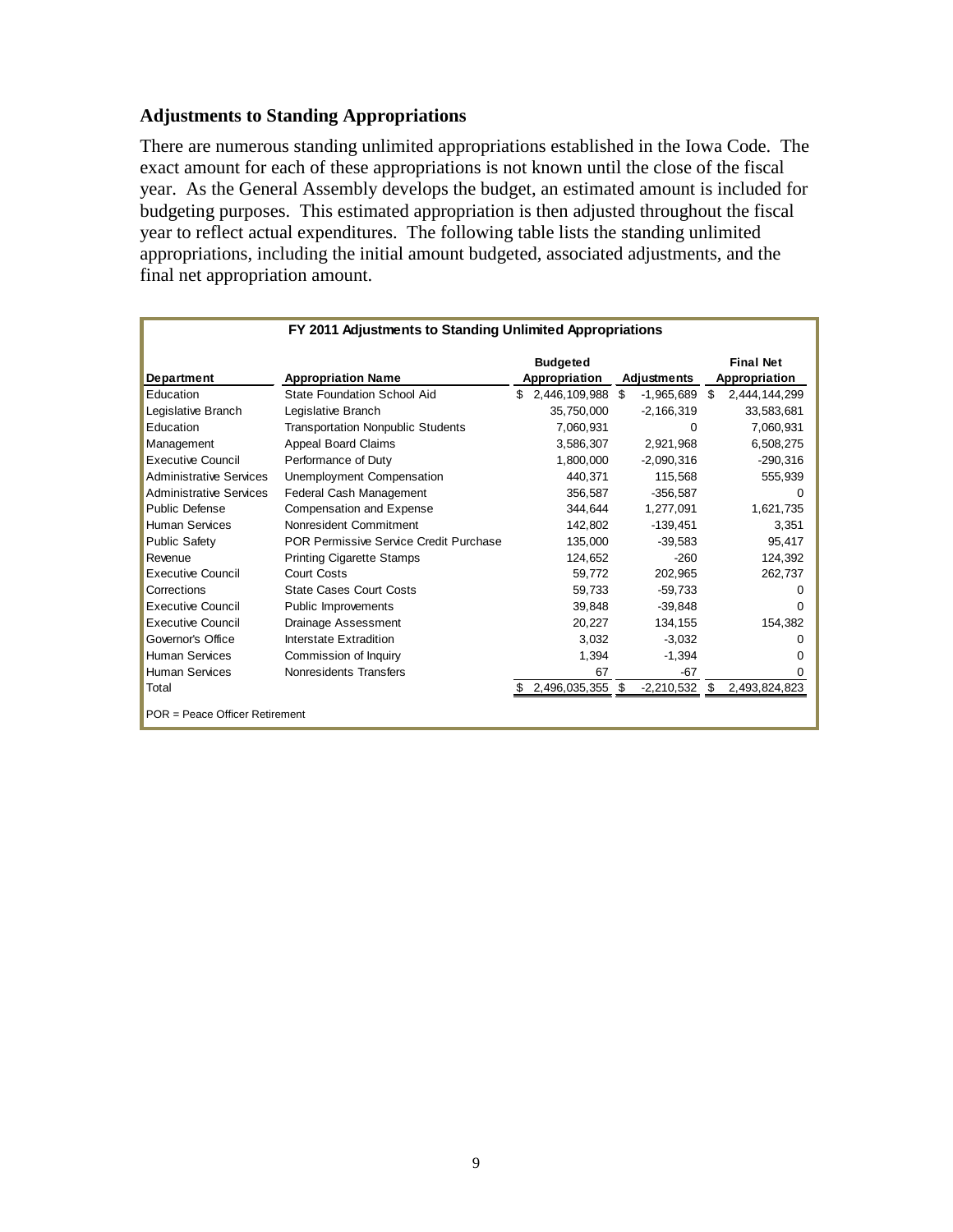#### **Supplemental Appropriations and Deappropriations**

The net total of all supplemental appropriations and deappropriations for FY 2011 resulted in a net increase of \$69.3 million to General Fund appropriations. The General Assembly enacted several bills during the 2011 Legislative Session that made supplemental appropriations and deappropriations to FY 2011 budgets.

- The appropriation changes enacted in HF 45 (FY 2011 Appropriation Adjustments Act) resulted in a net reduction of \$755,000. The Act included a provision that restricted the amount that State agencies were allowed to spend from their FY 2011 appropriations for the following expenditure classes: Office Supplies, Equipment, Printing and Binding, and Marketing. This requirement reduced appropriations by a total of \$546,000. House File 45 also made specific deappropriations to the Rebuild Iowa Office (\$150,000) and the Department of Education (\$59,000).
- Senate File 209 (FY 2011 Tax Changes and Supplemental Appropriations Act) provided supplemental General Fund appropriations totaling \$65.8 million. The significant appropriations included:
	- o \$20.0 million to the Property Tax Relief Fund for adult mental health, intellectual disabilities, and other developmental disabilities. This appropriation was allowed to carry forward to be used in FY 2012.
	- o \$18.6 million to the Department of Inspections and Appeals for the Office of the State Public Defender and the Indigent Defense Fund.
	- o A total of \$14.2 million to the Department of Corrections for the institutions and community-based corrections departments.
- Other legislation containing supplemental appropriations for FY 2011 included:
	- o SF 525 (Adult Disability Service System Redesign Act): \$250,000
	- o SF 533 (Standing Appropriations Act): \$3.0 million
	- o HF 645 (Education Appropriations Act): \$39,000
	- o HF 649 (Health and Human Services Appropriations Act): \$1.0 million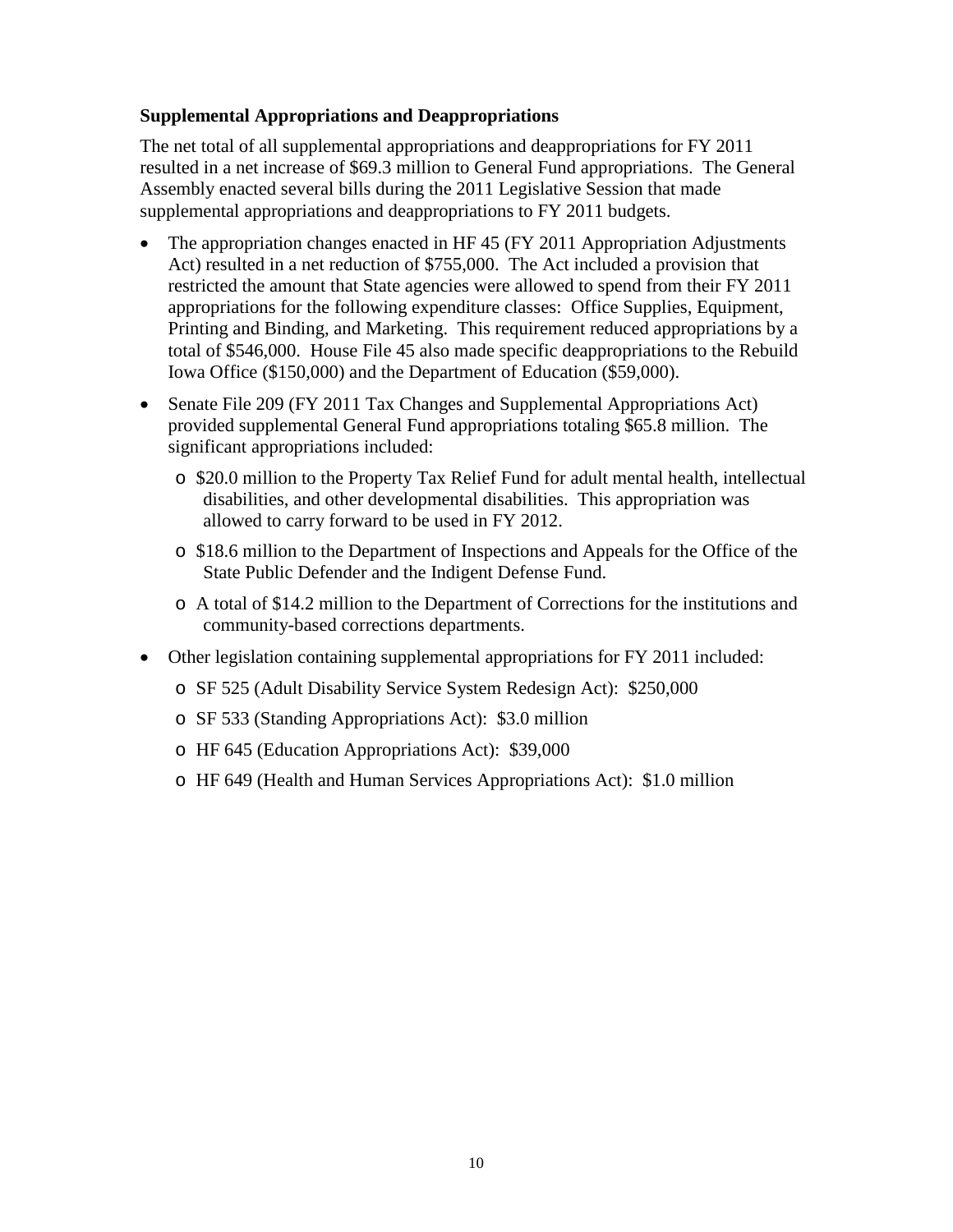The following table shows the total supplemental appropriations and deappropriations by department.

| FY 2011 Supplemental Appropriations and Deappropriations |              |                   |            |                       |             |               |  |  |  |  |  |
|----------------------------------------------------------|--------------|-------------------|------------|-----------------------|-------------|---------------|--|--|--|--|--|
|                                                          | <b>HF 45</b> |                   |            |                       |             |               |  |  |  |  |  |
|                                                          |              | Line-Item         |            |                       |             |               |  |  |  |  |  |
| <b>Special Department Name</b>                           |              | <b>Reductions</b> | Deapprop.  | <b>SF 209</b>         | Other*      | Total         |  |  |  |  |  |
| <b>Administrative Services</b>                           | \$           | $-12,019$         |            | \$<br>263,329         |             | \$<br>251,310 |  |  |  |  |  |
| Agriculture and Land Stewardship                         |              | $-4,190$          |            | 0                     |             | $-4,190$      |  |  |  |  |  |
| <b>Attorney General</b>                                  |              | $-10.248$         |            | $\Omega$              |             | $-10,248$     |  |  |  |  |  |
| <b>Auditor of State</b>                                  |              | $-1,275$          |            | $\Omega$              |             | $-1,275$      |  |  |  |  |  |
| Ethics & Campaign Disclosure Board                       |              | $-176$            |            | $\Omega$              |             | $-176$        |  |  |  |  |  |
| Civil Rights Commission                                  |              | $-693$            |            | $\Omega$              |             | $-693$        |  |  |  |  |  |
| Commerce                                                 |              | $-11,399$         |            | 0                     |             | $-11,399$     |  |  |  |  |  |
| Corrections                                              |              | $\Omega$          |            | 14,201,683            |             | 14,201,683    |  |  |  |  |  |
| <b>Cultural Affairs</b>                                  |              | $-8.717$          |            | 0                     | 3,000,000   | 2,991,283     |  |  |  |  |  |
| Economic Development                                     |              | $-22,416$         |            | $\Omega$              |             | $-22,416$     |  |  |  |  |  |
| Education                                                |              | $-4,826$          | $-59,000$  | 5,948,736             | 39,000      | 5,923,910     |  |  |  |  |  |
| Department on Aging                                      |              | $-3,992$          |            | 0                     |             | $-3,992$      |  |  |  |  |  |
| <b>Workforce Development</b>                             |              | $-741$            |            | 0                     |             | $-741$        |  |  |  |  |  |
| Governor's Office                                        |              | $-661$            |            | 0                     |             | $-661$        |  |  |  |  |  |
| Governor's Office of Drug Control Policy                 |              | $-641$            |            | 0                     |             | $-641$        |  |  |  |  |  |
| <b>Public Health</b>                                     |              | $-19,750$         |            | 1,212,551             |             | 1,192,801     |  |  |  |  |  |
| Human Rights                                             |              | $-4,354$          |            | 0                     |             | $-4,354$      |  |  |  |  |  |
| <b>Human Services</b>                                    |              | $-234,997$        |            | 22,644,316            | 250,000     | 22,659,319    |  |  |  |  |  |
| Inspections & Appeals                                    |              | $-42,445$         |            | 18,551,500            |             | 18,509,055    |  |  |  |  |  |
| Law Enforcement Academy                                  |              | $-8,480$          |            | 0                     |             | $-8,480$      |  |  |  |  |  |
| <b>Natural Resources</b>                                 |              | $-112.535$        |            | 0                     |             | $-112,535$    |  |  |  |  |  |
| <b>Public Defense</b>                                    |              | $-13,577$         |            | $\mathbf 0$           |             | $-13,577$     |  |  |  |  |  |
| <b>Public Employment Relations Board</b>                 |              | $-3,441$          |            | 0                     |             | $-3,441$      |  |  |  |  |  |
| <b>Public Safety</b>                                     |              | 0                 |            | 2,955,000             |             | 2,955,000     |  |  |  |  |  |
| Rebuild Iowa Office                                      |              | $-1,215$          | $-150,000$ | 0                     |             | $-151,215$    |  |  |  |  |  |
| Revenue                                                  |              | $-918$            |            | 0                     |             | $-918$        |  |  |  |  |  |
| Secretary of State                                       |              | $-3,324$          |            | 0                     |             | $-3,324$      |  |  |  |  |  |
| <b>Treasurer of State</b>                                |              | $-24$             |            | $\Omega$              |             | $-24$         |  |  |  |  |  |
| <b>Veterans Affairs</b>                                  |              | $-18,633$         |            | <sup>0</sup>          | 1,000,000   | 981,367       |  |  |  |  |  |
| <b>Grand Total</b>                                       | \$           | $-545,687$ \$     |            | -209,000 \$65,777,115 | \$4,289,000 | \$69,311,428  |  |  |  |  |  |

\* Other legislation containing supplemental appropriations included: SF 525 (Adult Disability Service System Redesign Act), SF 533 (Standing Appropriations Act), HF 645 (Education Appropriations Act), and HF 649 (Health and Human Services Appropriations Act).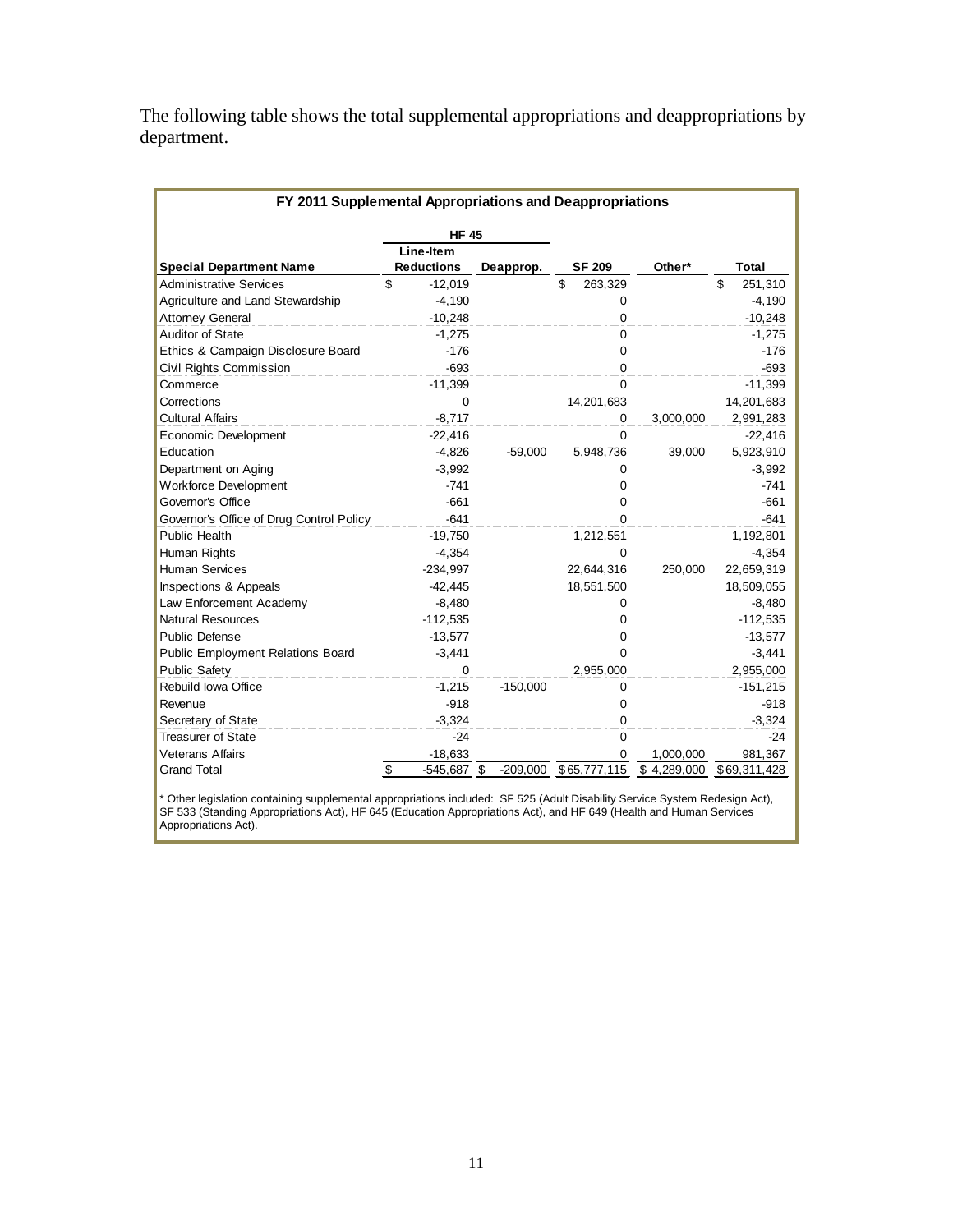#### **Balances Brought Forward**

State agencies carried forward a total of \$88.7 million from FY 2010 appropriations to FY 2011 and \$81.5 million from FY 2011 appropriations to FY 2012. There are several circumstances that result in appropriated funds being carried forward to the next fiscal year.

- Iowa Code section 8.62 allows State agencies to use 50.0% of unspent appropriated funds for employee training, technology enhancement, or purchases of goods and services from Iowa prison industries.
- Some agencies are provided authorization through legislation to carry forward unspent appropriated funds for program expenses in the next fiscal year.
- Some appropriated funds become obligated during the fiscal year they were made. However, a portion of the payments against those obligations may not be paid until the following fiscal year. The funds that the Executive Council approves through the Performance of Duty account fall into this category. The majority of these funds have been approved for disaster relief by the Council.

The following tables list the agencies with balances carried forward.

| <b>Balances Brought Forward from</b>  |         |              |  |  |  |  |  |  |  |
|---------------------------------------|---------|--------------|--|--|--|--|--|--|--|
| FY 2010 to FY 2011                    |         |              |  |  |  |  |  |  |  |
|                                       | Balance |              |  |  |  |  |  |  |  |
|                                       |         | Carryforward |  |  |  |  |  |  |  |
| Department of Human Services          | \$      | 65,988,973   |  |  |  |  |  |  |  |
| <b>Executive Council</b>              |         | 7,473,344    |  |  |  |  |  |  |  |
| Department of Corrections             |         | 3,646,592    |  |  |  |  |  |  |  |
| Department of Veterans Affairs        |         | 2,711,433    |  |  |  |  |  |  |  |
| Department of Education               |         | 2,546,682    |  |  |  |  |  |  |  |
| Department of Economic Development    |         | 2,402,185    |  |  |  |  |  |  |  |
| Department of Transportation          |         | 939,832      |  |  |  |  |  |  |  |
| lowa Workforce Development            |         | 796,168      |  |  |  |  |  |  |  |
| Department of Administrative Services |         | 432,297      |  |  |  |  |  |  |  |
| Department of Public Health           |         | 413,987      |  |  |  |  |  |  |  |
| Board of Regents                      |         | 380,789      |  |  |  |  |  |  |  |
| Department of Revenue                 |         | 300,000      |  |  |  |  |  |  |  |
| College Student Aid Commission        |         | 242,224      |  |  |  |  |  |  |  |
| Department of Inspections and Appeals |         | 220,101      |  |  |  |  |  |  |  |
| All Other Agencies                    |         | 213,975      |  |  |  |  |  |  |  |
| Total                                 | \$      | 88,708,581   |  |  |  |  |  |  |  |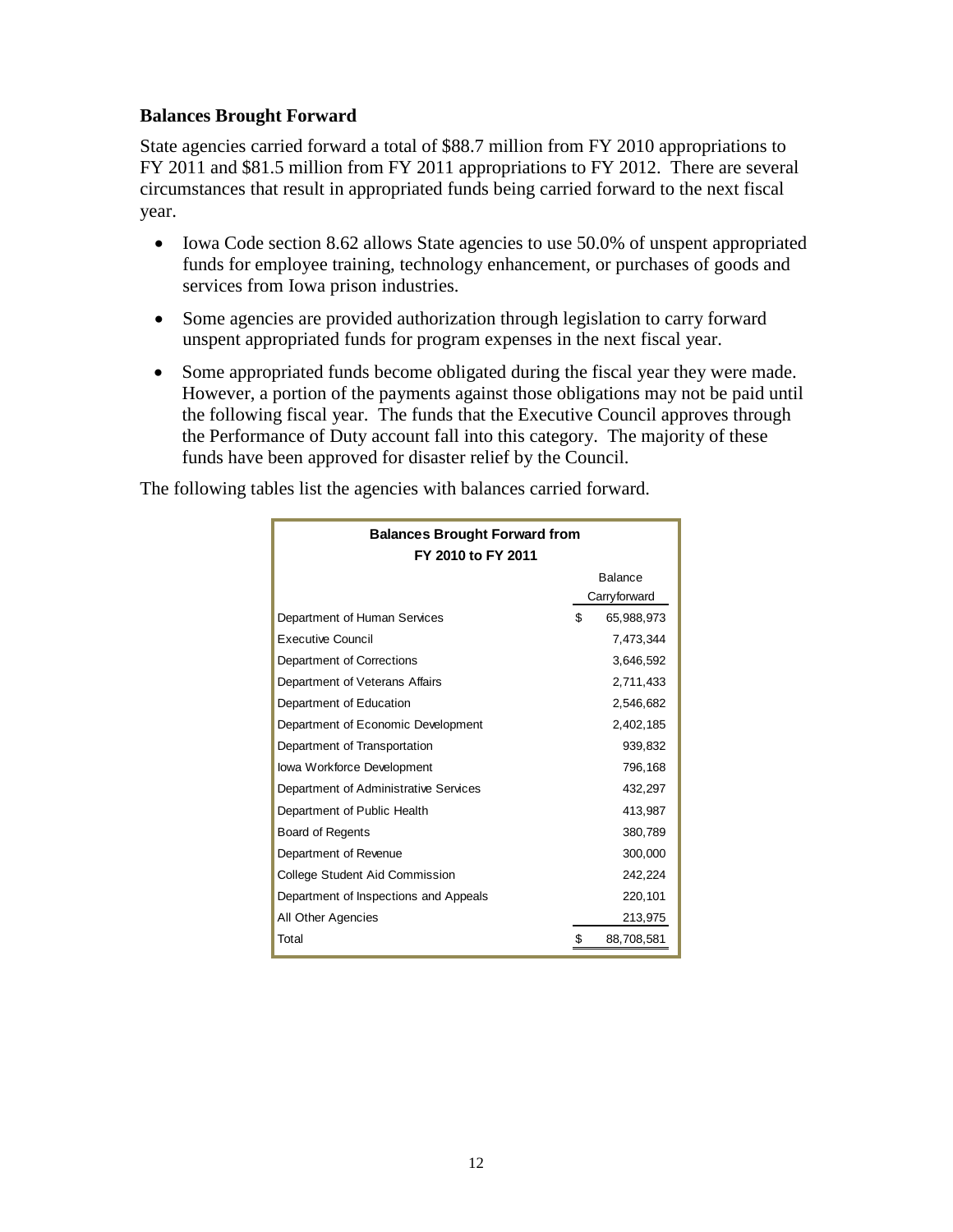| <b>Balances Carried Forward from</b><br>FY 2011 to FY 2012 |    |              |  |  |  |  |  |  |
|------------------------------------------------------------|----|--------------|--|--|--|--|--|--|
|                                                            |    | Balance      |  |  |  |  |  |  |
|                                                            |    | Carryforward |  |  |  |  |  |  |
| Department of Human Services                               | \$ | 39,237,917   |  |  |  |  |  |  |
| <b>Executive Council</b>                                   |    | 25,004,595   |  |  |  |  |  |  |
| Department of Veterans Affairs                             |    | 4,179,704    |  |  |  |  |  |  |
| Department of Cultural Affairs                             |    | 3,000,189    |  |  |  |  |  |  |
| Department of Education                                    |    | 2,695,686    |  |  |  |  |  |  |
| Department of Administrative Services                      |    | 2,065,629    |  |  |  |  |  |  |
| Department of Economic Development                         |    | 1,783,800    |  |  |  |  |  |  |
| Department of Transportation                               |    | 734,993      |  |  |  |  |  |  |
| Department of Inspections & Appeals                        |    | 660.137      |  |  |  |  |  |  |
| <b>College Student Aid Commission</b>                      |    | 533,690      |  |  |  |  |  |  |
| lowa Workforce Development                                 |    | 507,004      |  |  |  |  |  |  |
| Department of Public Safety                                |    | 307,233      |  |  |  |  |  |  |
| Department of Corrections                                  |    | 274,580      |  |  |  |  |  |  |
| Board of Regents                                           |    | 191,763      |  |  |  |  |  |  |
| All Other Agencies                                         |    | 555,903      |  |  |  |  |  |  |
| Total                                                      | \$ | 81,732,823   |  |  |  |  |  |  |

#### **Appropriation Transfers**

Iowa Code section 8.39, allows the Governor to transfer funds between line-item appropriations if an appropriation is insufficient to meet the legitimate expenses of a department. In addition, the General Assembly included two FY 2011 transfers totaling \$605,718 in appropriation bills enacted during the 2011 Legislative Session. These transfers included \$400,000 in the Department of Human Services and \$205,718 in the Department of Education. During FY 2011, a total of \$3.8 million of appropriated funds were transferred. The following table summarizes the total transfers in, transfers out, and the net change by department.

| FY 2011 Appropriation Transfers |                              |           |                               |              |    |              |  |  |  |  |  |
|---------------------------------|------------------------------|-----------|-------------------------------|--------------|----|--------------|--|--|--|--|--|
|                                 | Appropriation<br>Transfer In |           | Appropriation<br>Transfer Out |              |    | Net Change   |  |  |  |  |  |
| Corrections                     | \$                           | 1,983,686 | - \$                          | 0            | \$ | 1,983,686    |  |  |  |  |  |
| Human Services                  |                              | 400,000   |                               | $-400,000$   |    |              |  |  |  |  |  |
| College Student Aid Commission  |                              | 362,101   |                               | $-362,101$   |    |              |  |  |  |  |  |
| Inspections & Appeals           |                              | 305,000   |                               | -2,393,686   |    | $-2,088,686$ |  |  |  |  |  |
| lowa Workforce Development      |                              | 262,872   |                               | $-262,872$   |    | ი            |  |  |  |  |  |
| Education                       |                              | 205,718   |                               | $-205,718$   |    | O            |  |  |  |  |  |
| Economic Development            |                              | 145,775   |                               | $-145,775$   |    |              |  |  |  |  |  |
| Law Enforcement Academy         |                              | 105,000   |                               | O            |    | 105,000      |  |  |  |  |  |
| Governor/Lt. Governor's Office  |                              | 40,900    |                               | $-40,900$    |    |              |  |  |  |  |  |
| Total                           |                              | 3,811,052 | \$                            | $-3,811,052$ | \$ |              |  |  |  |  |  |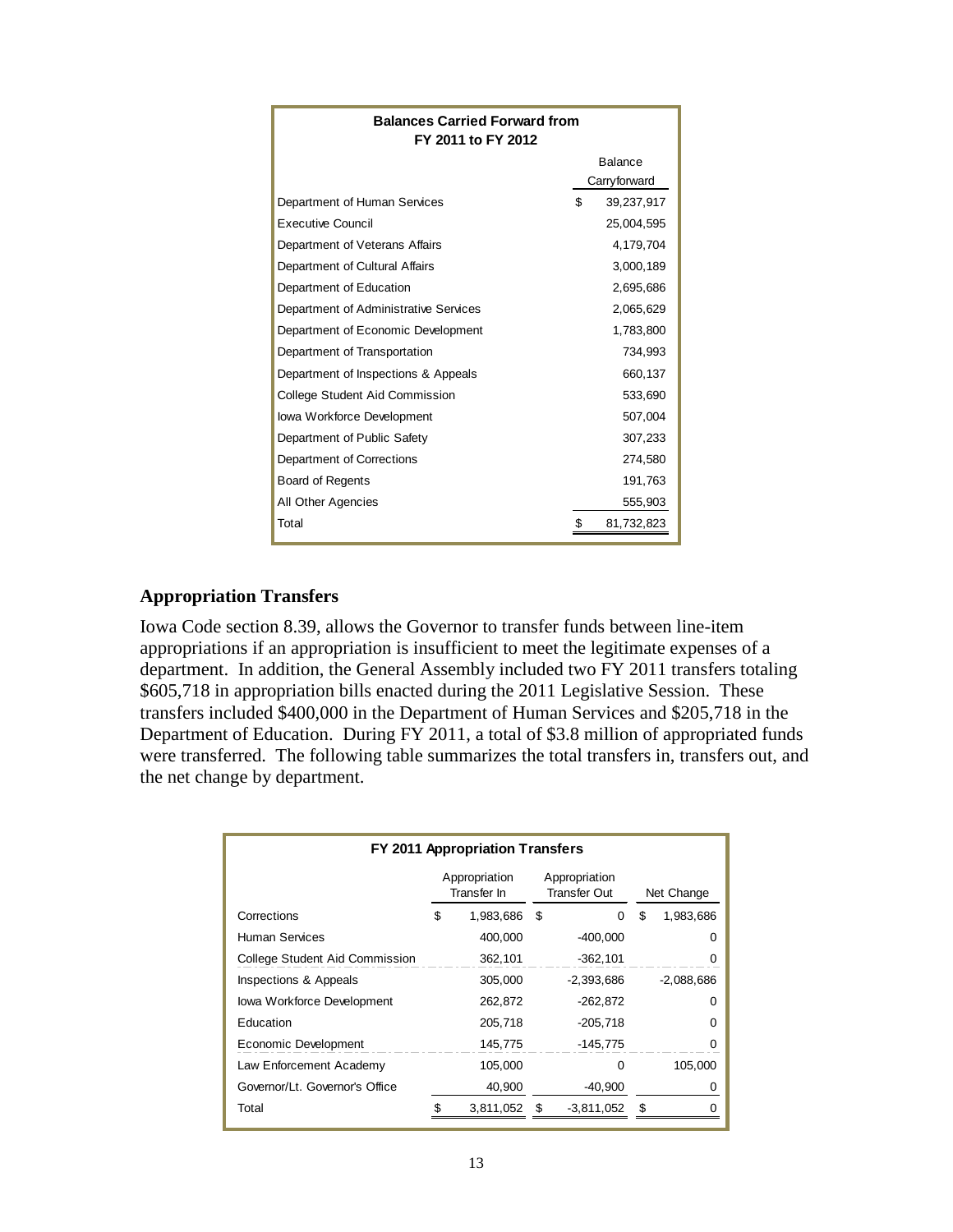### **Reversions**

Unless an agency is allowed to carry forward unspent funds from an appropriation, the unspent funds will revert to the fund from which appropriated. State agencies reverted a total of \$7.5 million from FY 2011 General Fund appropriations. Seven agencies contributed to 92.5% of the reverted funds. The following table lists the significant reversions from FY 2011 appropriations by department.

| <b>FY 2011 General Fund Reversions</b> |    |                     |                     |  |  |  |  |  |  |
|----------------------------------------|----|---------------------|---------------------|--|--|--|--|--|--|
|                                        |    | Reversion<br>Amount | Percent<br>of Total |  |  |  |  |  |  |
| Revenue                                | \$ | 2,482,080           | 33.3%               |  |  |  |  |  |  |
| Human Services                         |    | 1,038,740           | 13.9%               |  |  |  |  |  |  |
| Education                              |    | 993,540             | 13.3%               |  |  |  |  |  |  |
| Public Health                          |    | 941,415             | 12.6%               |  |  |  |  |  |  |
| Inspections & Appeals                  |    | 863,332             | 11.6%               |  |  |  |  |  |  |
| Corrections                            |    | 297,286             | 4.0%                |  |  |  |  |  |  |
| <b>Public Safety</b>                   |    | 285,284             | 3.8%                |  |  |  |  |  |  |
| All Other Agencies                     |    | 549,581             | 7.4%                |  |  |  |  |  |  |
| Total                                  |    | 7,451,257           | 100.0%              |  |  |  |  |  |  |

Over the last 10 years, reversions have averaged approximately \$10.1 million per year. However, the amount reverted can vary significantly from year to year. In FY 2005, reversions were less than \$3.0 million and in FY 2009, they reached \$25.1 million.

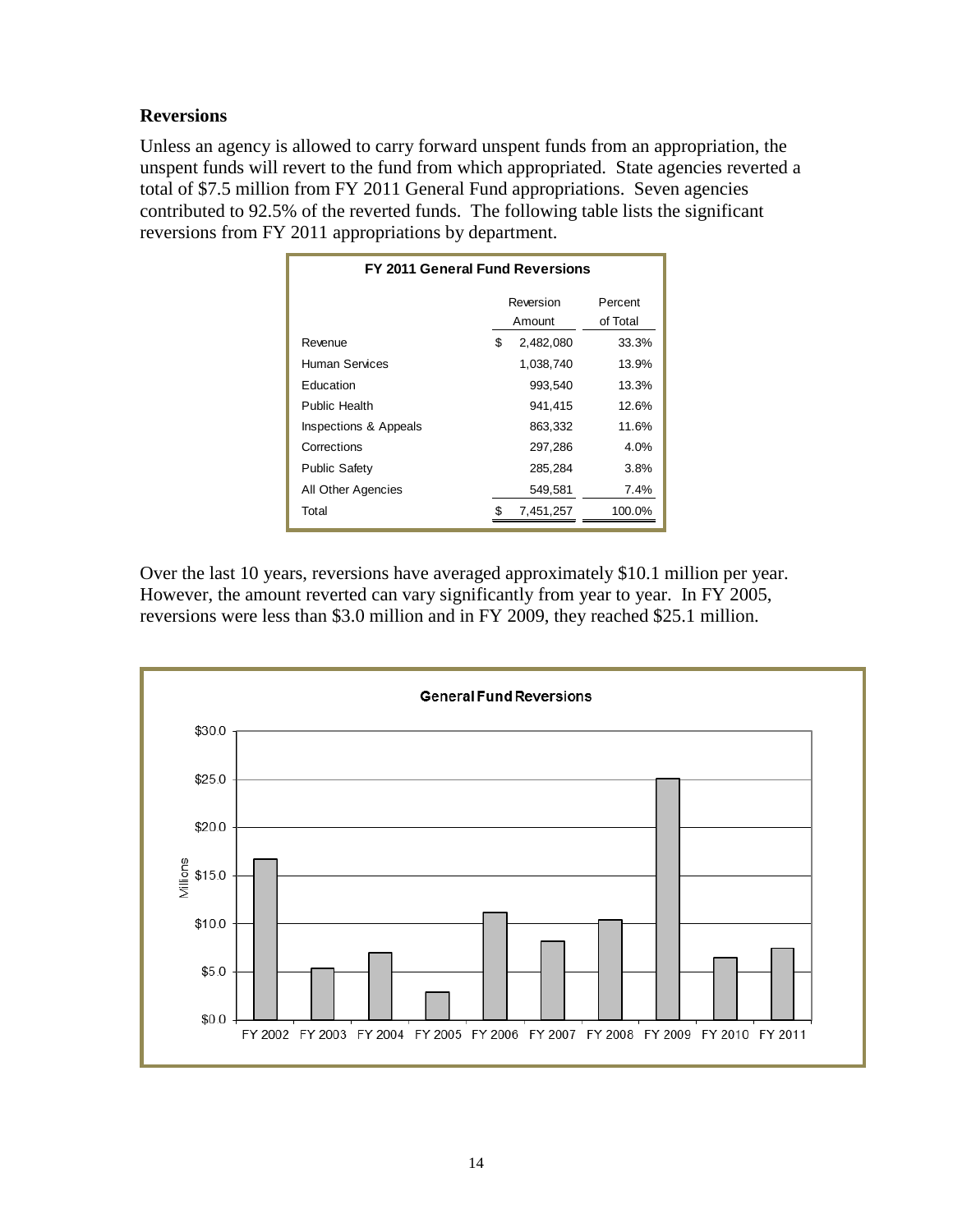# **General Fund Balance Sheet**

The following table summarizes the condition of the General Fund over the last five years. From FY 2007 to FY 2011, the General Fund has maintained an annual surplus that has averaged 4.6% of total net revenues. For FY 2011, the General Fund ended the year with a \$554.6 million surplus.

| <b>State of lowa General Fund</b><br>(Dollars in Millions)   |                |            |             |           |            |  |  |  |  |  |  |  |
|--------------------------------------------------------------|----------------|------------|-------------|-----------|------------|--|--|--|--|--|--|--|
|                                                              | FY 2007        | FY 2008    | FY 2009     | FY 2010   | FY 2011    |  |  |  |  |  |  |  |
| <b>Revenues</b>                                              |                |            |             |           |            |  |  |  |  |  |  |  |
| Receipts and Transfers                                       | \$6.206.8      | \$ 6,783.2 | \$7,061.2   | \$6,852.3 | \$7,104.1  |  |  |  |  |  |  |  |
| Tax Refunds                                                  | $-597.9$       | $-674.8$   | $-803.9$    | $-859.1$  | $-826.0$   |  |  |  |  |  |  |  |
| School Infrastructure Refunds                                |                |            | $-385.8$    | - 372.5   | $-394.1$   |  |  |  |  |  |  |  |
| Accruals                                                     | 37.4           | $-24.0$    | 17.2        | 13.1      | 15.0       |  |  |  |  |  |  |  |
| Econ. Emrg. Fund Transfer                                    |                |            | 45.3        |           |            |  |  |  |  |  |  |  |
| <b>Total Net Revenues</b>                                    | 5,646.3        | 6,084.4    | 5,934.0     | 5,633.8   | 5,899.0    |  |  |  |  |  |  |  |
| <b>Appropriations</b>                                        |                |            |             |           |            |  |  |  |  |  |  |  |
| Appropriations                                               | 5,392.9        | 5,898.4    | 5,959.0     | 5,304.7   | 5,351.9    |  |  |  |  |  |  |  |
| Reversions                                                   | $-8.2$         | $-10.4$    | $-25.0$     | $-6.5$    | $-7.5$     |  |  |  |  |  |  |  |
| <b>Net Appropriations</b>                                    | 5,384.7        | 5,888.0    | 5,934.0     | 5,298.2   | 5,344.4    |  |  |  |  |  |  |  |
| <b>Ending Balance - Surplus</b>                              | \$<br>261.6 \$ | 196.4 \$   | $0.0 \,$ \$ | 335.6     | 554.6<br>S |  |  |  |  |  |  |  |
| Percent of Surplus to Revenues                               | 4.6%           | 3.2%       | 0.0%        | 6.0%      | 9.4%       |  |  |  |  |  |  |  |
| The sum of the numbers may not equal totals due to rounding. |                |            |             |           |            |  |  |  |  |  |  |  |

Over the last five years the surplus has fluctuated on an annual basis. In FY 2007, the surplus totaled \$261.6 million and dropped to no surplus in FY 2009. For FY 2010 and FY 2011, revenues came in stronger than projected, resulting in significant General Fund surpluses. For FY 2010, the surplus grew to \$335.6 million (6.0% of net revenues) and increased to \$554.6 million (9.4% of net revenues) in FY 2011.

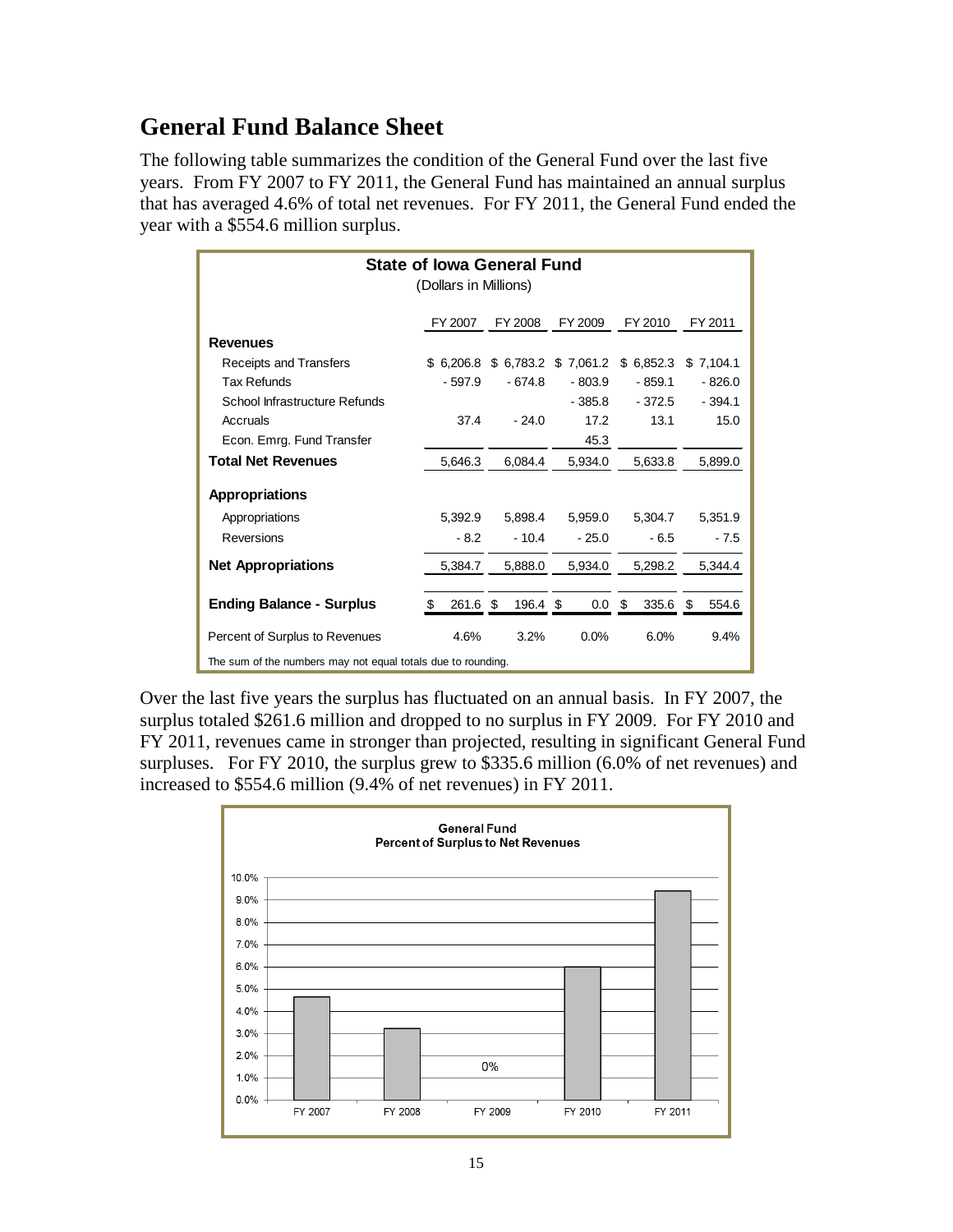# **Reserve Funds ("Rainy Day Funds")**

The State's Cash Reserve and Economic Emergency Funds had combined ending balances totaling \$440.4 million in FY 2011. This was an increase of \$18.5 million (4.4%) compared to the FY 2010 ending balance of \$421.9 million. For FY 2011, the balance in the reserve funds were \$102.3 million below the statutory maximum balance of \$542.7 million.

The following chart compares the combined reserve fund balances to the statutory goal for the reserve funds for the last ten years.



Staff Contacts: David Reynolds (515-281-6934) [david.reynolds@legis.state.ia.us](mailto:david.reynolds@legis.state.ia.us) Holly Lyons (515-281-7845) [holly.lyons@legis.state.ia.us](mailto:holly.lyons@legis.state.ia.us)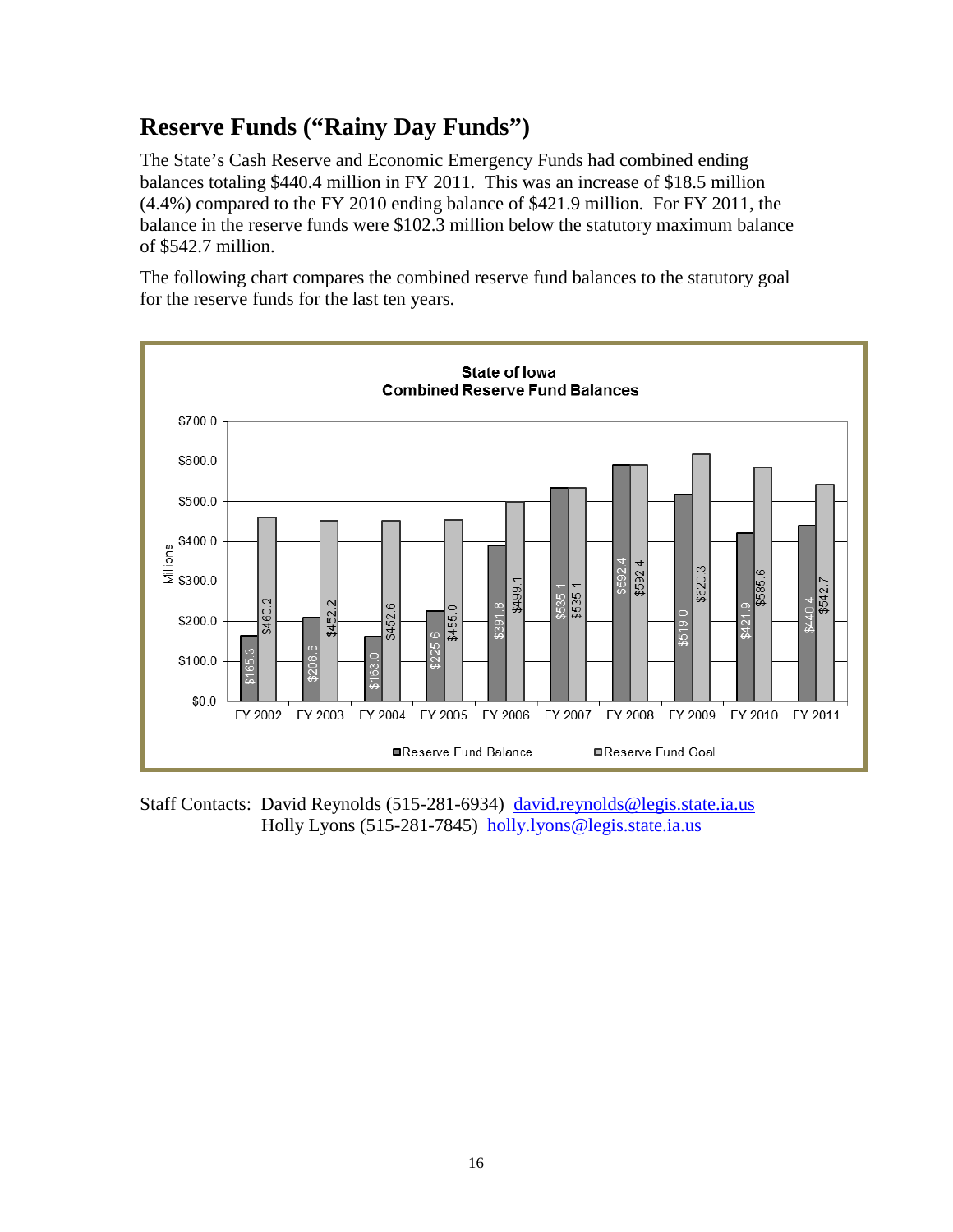**STATE OF IOWA FY 2011 YEAR END REPORT ON GENERAL FUND REVENUES AND APPROPRIATIONS**

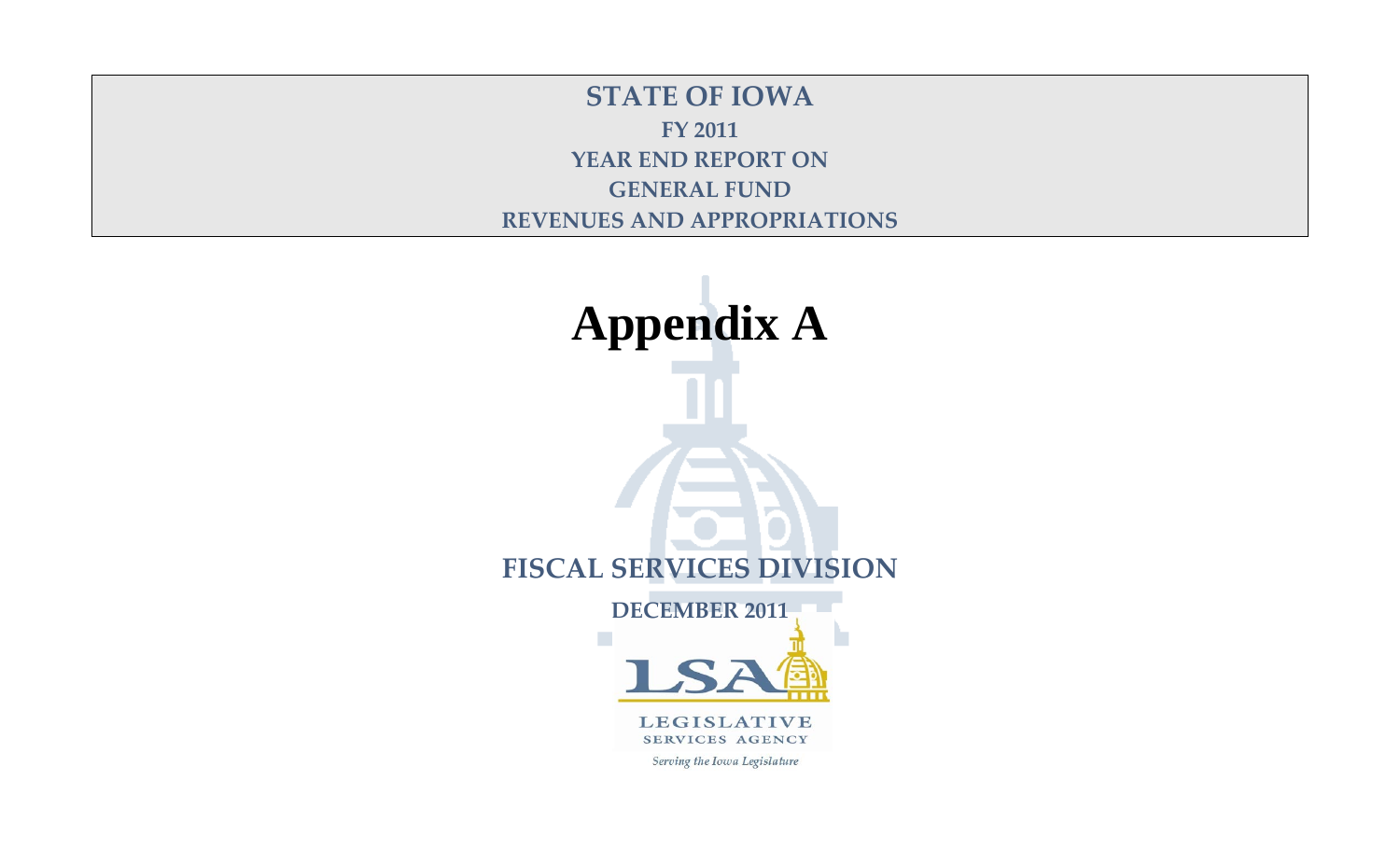# **FY 2011 General Fund Appropriation Activity**

 $\overline{\phantom{a}}$ 

|                                                       |                             |                                   |                              |                               |                       |                                        | <b>Balance</b>        |                              | Approp                  | <b>Balance</b>                    |                       |                                 |
|-------------------------------------------------------|-----------------------------|-----------------------------------|------------------------------|-------------------------------|-----------------------|----------------------------------------|-----------------------|------------------------------|-------------------------|-----------------------------------|-----------------------|---------------------------------|
| <b>Special Department Name</b>                        | Appropriation               | FY11 \$83.7M<br><b>Reductions</b> | Adj. to<br><b>Standings</b>  | Line-Item<br><b>Reduction</b> | Suppl. &<br>Deapprop. | <b>Total Net</b><br>Approp             | Forward<br>from FY 10 | Approp<br><b>Transfer In</b> | <b>Transfer</b><br>Out  | <b>Forward to</b><br><b>FY 12</b> | <b>Reversions</b>     | <b>Total Approp</b><br>Expended |
| Administrative Services, Department of Total          | 12,538,352                  | $-522.076$                        | $-241,019$                   | $-12,019$                     | 263,329               | 12,026,567                             | 432,297               | $\mathbf 0$                  | $\mathbf 0$             | $-2,065,629$                      | $-15,410$             | 10,377,826                      |
| <b>Auditor of State Total</b>                         | 905,468                     | $\mathbf 0$                       | $\Omega$                     | $-1,275$                      | $\mathbf 0$           | 904,193                                | $\Omega$              | $\mathbf 0$                  | $\Omega$                | $-364$                            | $-364$                | 903,465                         |
| Iowa Ethics & Campaign Disclosure Board Total         | 537,256                     | $-165,170$                        | $\Omega$                     | $-176$                        | 0                     | 371,910                                | $\Omega$              | $\Omega$                     | $\Omega$                | $-76,473$                         | $-76,473$             | 218,964                         |
| <b>Commerce, Department of Total</b>                  | 2,596,942                   | $-490,831$                        | $\Omega$                     | $-11,399$                     | $\Omega$              | 2,094,712                              | $\Omega$              | $\Omega$                     | $\Omega$                | $\mathbf 0$                       | $-260$                | 2,094,452                       |
| <b>Executive Council Total</b>                        | 1,919,847                   | 0                                 | $-1,793,044$                 | $\Omega$                      | $\Omega$              | 126,803                                | 7,473,344             | $\mathbf 0$                  | $\mathbf 0$             | $-25,004,595$                     | $\mathbf 0$           | $-17,404,449$                   |
| Governor/Lt. Governor's Office Total                  | 2,448,373                   | $-100,409$                        | $-3,032$                     | $-661$                        | $\Omega$              | 2,344,271                              | $\Omega$              | 40,900                       | $-40,900$               | $\mathbf 0$                       | $-22,799$             | 2,321,472                       |
| Governor's Office of Drug Control Policy Total        | 357,866                     | $-11,012$                         | $\Omega$                     | $-641$                        | $\Omega$              | 346,213                                | $\Omega$              | $\mathbf 0$                  | $\mathbf 0$             | $\mathbf 0$                       | $\mathbf 0$           | 346,213                         |
| Human Rights, Department of Total                     | 2,807,424                   | $-334,636$                        | $\Omega$                     | $-4,354$                      | $\Omega$              | 2,468,434                              | $\mathbf 0$           | $\mathbf 0$                  | $\mathbf 0$             | $-60,783$                         | $-60,783$             | 2,346,868                       |
| Inspections & Appeals, Department of Total            | 16,795,050                  | $-1,210,748$                      | $\Omega$                     | $-42,445$                     | $\Omega$              | 15,541,857                             | 74,755                | 305,000                      | $-305,000$              | -278,563                          | $-289,026$            | 15,049,022                      |
| <b>Management, Department of Total</b>                | 97,303,986                  | $-247,644$                        | 2,921,968                    | $\Omega$                      | $\Omega$              | 99,978,310                             | 73,970                | $\mathbf 0$                  | $\mathbf 0$             | $-48,207$                         | $-48,207$             | 99,955,866                      |
| <b>Rebuild lowa Office Total</b>                      | 647,014                     | $-23,438$                         | $\Omega$                     | $-1,215$                      | $-150,000$            | 472,361                                | $\Omega$              | $\Omega$                     | $\mathbf 0$             | $\mathbf 0$                       | $-36,603$             | 435,758                         |
| <b>Revenue, Department of Total</b>                   | 23,198,462                  | $-4,112,242$                      | $-261$                       | $-918$                        | $\Omega$              | 19,085,041                             | 300,000               | $\Omega$                     | $\mathbf 0$             | $-91,848$                         | $-2,482,080$          | 16,811,112                      |
| <b>Secretary of State Total</b>                       | 2,895,585                   | $\Omega$                          | $\Omega$                     | $-3,324$                      | $\Omega$              | 2,892,261                              | $\Omega$              | $\mathbf 0$                  | $\Omega$                | $-3$                              | $-3$                  | 2,892,254                       |
| <b>Treasurer of State Total</b>                       | 106,870,689                 | $\Omega$                          | $\Omega$                     | $-24$                         | $\Omega$              | 106,870,665                            | $\Omega$              | $\Omega$                     | $\Omega$                | $-17,959$                         | $-17,959$             | 106,834,747                     |
| <b>Agriculture and Land Stewardship Total</b>         | 16,872,308                  | $\Omega$                          | $\Omega$                     | $-4,190$                      | $\Omega$              | 16,868,118                             | 137,451               | $\Omega$                     | $\mathbf 0$             | $-141,781$                        | $-4,330$              | 16,859,458                      |
| Natural Resources, Department of Total                | 15,600,710                  | $-2,152,106$                      | $\Omega$                     | $-112.535$                    | $\Omega$              | 13,336,069                             | $\Omega$              | $\Omega$                     | $\Omega$                | $\Omega$                          | $\mathbf 0$           | 13,336,069                      |
| <b>Cultural Affairs, Department of Total</b>          | 6,153,002                   | $-347,860$                        | $\Omega$                     | $-8.717$                      | 3,000,000             | 8,796,425                              | 1.894                 | $\Omega$                     | $\Omega$                | $-3.000.189$                      | $-1.673$              | 5,796,457                       |
| <b>Economic Development, Department of Total</b>      | 14,176,802                  | $-1,461,380$                      | $\Omega$                     | $-22,416$                     | $\Omega$              | 12,693,006                             | 2,402,185             | 145,775                      | $-145,775$              | $-1.783.800$                      | $\mathbf 0$           | 13,311,391                      |
| <b>Energy Independence Total</b>                      | 19,600,000                  | $-16,975$                         | $\Omega$                     | $\Omega$                      | $\Omega$              | 19,583,025                             | $\mathbf 0$           | $\mathbf 0$                  | $\Omega$                | $\mathbf 0$                       | $\mathbf 0$           | 19,583,025                      |
| <b>Iowa Workforce Development Total</b>               | 18,219,549                  | $-1,545,011$                      | $\Omega$                     | $-741$                        | $\Omega$              | 16,673,797                             | 796,168               | 262.872                      | $-262.872$              | $-507,004$                        | $-16,163$             | 16,946,799                      |
| <b>Public Employment Relations Board Total</b>        | 1,101,903                   | $-244,076$                        | $\Omega$                     | $-3.441$                      | $\Omega$              | 854,386                                | $\mathbf 0$           | $\mathbf 0$                  | $\Omega$                | $-43,059$                         | $-43,059$             | 768,267                         |
| Blind, Iowa Commission for the Total                  | 1,952,203                   | $-137,253$                        | $\Omega$                     | $\Omega$                      | $\Omega$              | 1,814,950                              | $\mathbf 0$           | $\Omega$                     | $\mathbf 0$             | $\mathbf 0$                       | $-1,854$              | 1,813,096                       |
| <b>College Student Aid Commission Total</b>           | 59,319,140                  | $-60,946$                         | $\Omega$                     | $\Omega$                      | $\Omega$              | 59,258,194                             | 242,224               | 362,101                      | $-362,101$              | $-533,690$                        | $-29,122$             | 58,937,606                      |
| <b>Education, Department of Total</b>                 | 2,705,730,163               | $-8,557,372$                      | $-1,965,689$                 | $-4.826$                      | 5,928,736             | 2,701,131,012                          | 2,546,682             | 205,718                      | $-205,718$              | $-2,695,686$                      | $-993,540$            | 2,699,988,469                   |
| <b>Regents, Board of Total</b>                        | 548,888,528                 | $\Omega$                          | $\Omega$                     | $\Omega$                      | $\Omega$              | 548,888,528                            | 380,789               | $\Omega$                     | $\mathbf 0$             | $-191,763$                        | $-12,615$             | 549,064,939                     |
| Aging, Iowa Department of Total                       | 4,662,988                   | $-267,674$                        | $\mathbf 0$                  | $-3,992$                      | $\Omega$              | 4,391,322                              | $\mathbf 0$           | $\mathbf 0$                  | $\mathbf 0$             | $-9,593$                          | $-9,593$              | 4,372,137                       |
| Public Health, Department of Total                    | 55,657,774                  | $-4,217,426$                      | $\Omega$                     | $-19,750$                     | 1,212,551             | 52,633,149                             | 413,987               | $\Omega$                     | $\mathbf 0$             | $\Omega$                          | $-941,415$            | 52,105,721                      |
| Human Services, Department of Total                   | 945,396,955                 | $-27,349,280$                     | $-140,912$                   | $-234,997$                    | 22,894,316            | 940,566,082                            | 65,988,973            | 400,000                      | $-400.000$              | $-39,237,917$                     | $-1,038,740$          | 966,278,397                     |
| Veterans Affairs, Department of Total                 | 11,504,030                  | $-709,855$                        | $\Omega$                     | $-18,633$                     | 1,000,000             | 11,775,542                             | 2,711,433             | $\overline{0}$               | 0                       | $-4,179,704$                      | $-3,103$              | 10,304,168                      |
| <b>Attorney General Total</b>                         | 12,783,601                  | $\mathbf 0$                       | $\Omega$                     | $-10,248$                     | $\mathbf 0$           | 12,773,353                             | $\overline{0}$        | $\Omega$                     | $\Omega$                | $\mathbf 0$                       | $-9,381$              | 12,763,972                      |
| <b>Civil Rights Commission Total</b>                  | 1,379,861                   | $-44,579$                         | $\Omega$                     | $-693$                        | $\Omega$              | 1,334,589                              | $\Omega$              | $\Omega$                     | $\Omega$                | $-3,391$                          | $-3,391$              | 1,327,807                       |
| <b>Corrections, Department of Total</b>               | 344,070,302                 | $-23,338,240$                     | $-59,733$                    | $\Omega$                      | 14,201,683            | 334,874,012                            | 3,646,592             | 1,983,686                    | $\mathbf 0$             | $-274,580$                        | $-297,286$            | 339,932,424                     |
| Inspections & Appeals, Department of Total            | 38,564,111                  | $-1,351,500$                      | $\Omega$                     | $\Omega$                      | 18,551,500            | 55,764,111                             | 145,346               |                              | $0 -2,088,686$          | $-381,574$                        | $-574,306$            | 52,864,891                      |
| <b>Law Enforcement Academy Total</b>                  | 1,049,430                   | $-200,283$                        | $\Omega$                     | $-8,480$                      | $\mathbf 0$           | 840,667                                | $\mathbf 0$           | 105,000                      | $\mathbf 0$             | $\mathbf 0$                       | $-73,996$             | 871,671                         |
| Parole, Board of Total                                | 1,045,259                   | $-76,216$                         | $\Omega$                     | $\Omega$                      | $\Omega$              | 969,043                                | $\Omega$              | $\Omega$                     | $\mathbf 0$             | $-9,025$                          | $-9,025$              | 950,992                         |
| <b>Public Defense, Department of Total</b>            | 8,631,964                   | $-453,363$                        | 1,277,091                    | $-13,577$                     | $\mathbf 0$           | 9,442,115                              | $\Omega$              | $\mathbf 0$                  | $\mathbf 0$             | $-16,742$                         | $-16,742$             | 9,408,632                       |
| <b>Public Safety, Department of Total</b>             | 78,269,421                  | $-4,010,900$                      | $-39,583$                    | $\Omega$                      | 2,955,000             | 77,173,938                             | 661                   | $\Omega$                     | $\mathbf 0$             | $-307,233$                        | $-285,284$            | 76,582,081                      |
| <b>Transportation, Department of Total</b>            | $\mathbf 0$                 | $\mathbf 0$                       | $\Omega$<br>$\Omega$         | $\Omega$<br>$\Omega$          | $\Omega$              | $\overline{0}$                         | 939,832               | $\mathbf 0$<br>$\Omega$      | $\mathbf 0$             | $-734,993$                        | $\mathbf 0$           | 204,839                         |
| <b>Judicial Branch Total</b>                          | 150,311,822                 | $\Omega$                          |                              |                               | $\Omega$              | 150,311,822                            | $\Omega$<br>$\Omega$  | $\Omega$                     | $\mathbf 0$<br>$\Omega$ | $-36,674$                         | $-36,674$<br>$\Omega$ | 150,238,474                     |
| <b>Legislative Branch Total</b><br><b>Grand Total</b> | 35,750,000<br>5,368,514,140 | 0<br>$-83,760,501$                | $-2,166,319$<br>$-2.210.533$ | $\Omega$<br>$-545.687$        | $\Omega$              | 33,583,681<br>69,857,115 5,351,854,534 | 88,708,581            | 3,811,052                    | $-3,811,052$            | $\Omega$<br>$-81.732.823$         | $-7.451.257$          | 33,583,681<br>5,351,379,035     |
|                                                       |                             |                                   |                              |                               |                       |                                        |                       |                              |                         |                                   |                       |                                 |

LSA: Fiscal Services Division **1** and the service of the services of the services Division **1** Appendix A.xls 12/15/2011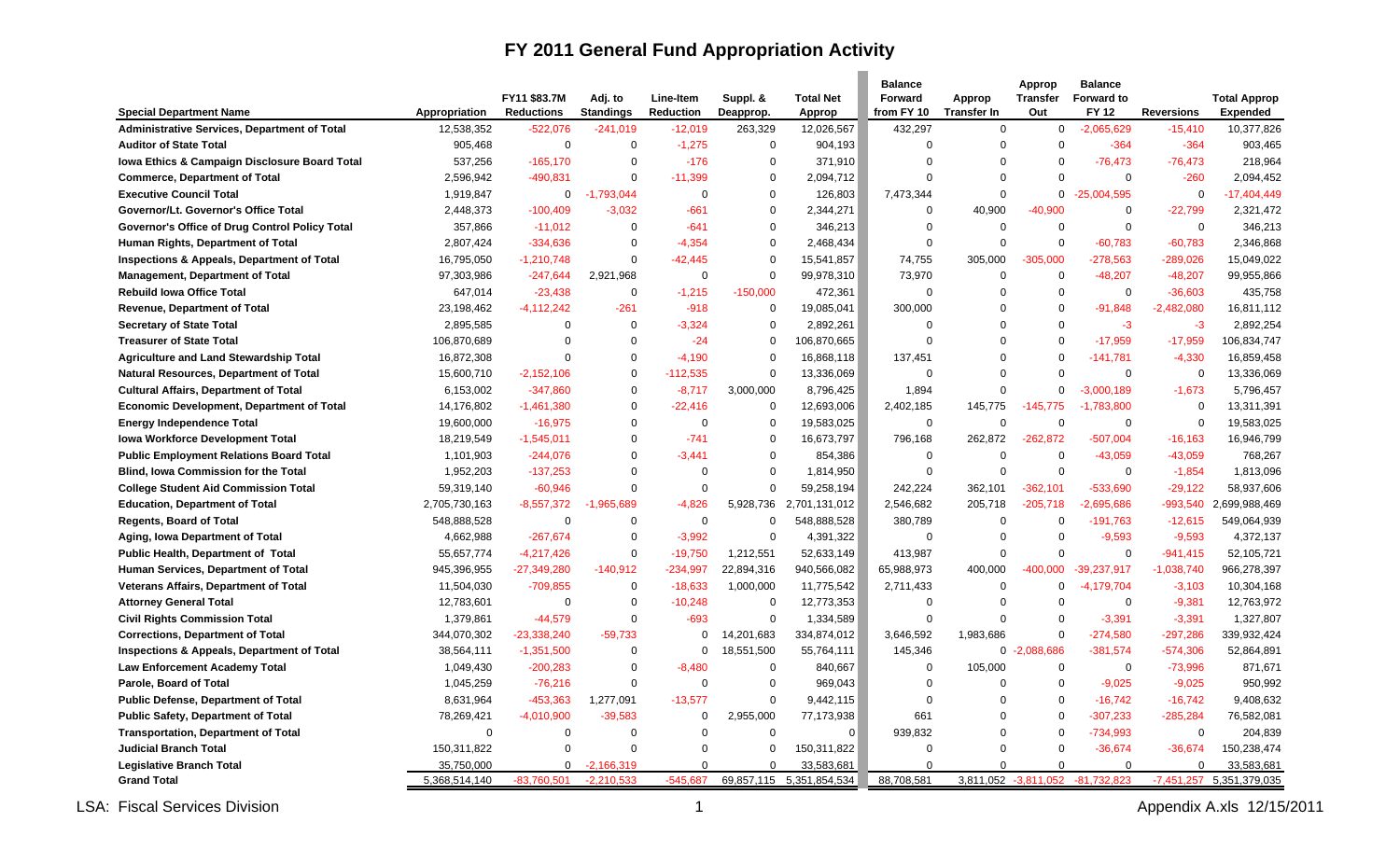### **FY 2011 General Fund Appropriation Activity Administration and Regulation**

|                                                       |         |                                          |               | <b>Administration and Regulation</b> |                             |                                      |                       |                            |                                         |                              |                                  |                                                    |                   |                                        |
|-------------------------------------------------------|---------|------------------------------------------|---------------|--------------------------------------|-----------------------------|--------------------------------------|-----------------------|----------------------------|-----------------------------------------|------------------------------|----------------------------------|----------------------------------------------------|-------------------|----------------------------------------|
| <b>Special Department Name</b>                        | Approp# | <b>Appropriation Name</b>                | Appropriation | FY11 \$83.7M<br><b>Reductions</b>    | Adj. to<br><b>Standings</b> | <b>Line-Item</b><br><b>Reduction</b> | Suppl. &<br>Deapprop. | <b>Total Net</b><br>Approp | <b>Balance</b><br>Forward<br>from FY 10 | Approp<br><b>Transfer In</b> | Approp<br><b>Transfer</b><br>Out | <b>Balance</b><br><b>Forward to</b><br><b>FY12</b> | <b>Reversions</b> | <b>Total Approp</b><br><b>Expended</b> |
| Administrative Services, Department of                | 0C14    | <b>Technology Procurement</b>            | 2,300,000     | 186,831                              | $\Omega$                    | $\Omega$                             | $\mathbf 0$           | 2,113,169                  | $\Omega$                                | $\Omega$                     | $\Omega$                         | $-1,455,251$                                       | $\Omega$          | 657,918                                |
| Administrative Services, Department of                | 0C85    | Administrative Services, Dept.           | 4,814,309     | $-335,245$                           | $\Omega$                    | $-11,481$                            | $\Omega$              | 4,467,583                  | $\Omega$                                | $\Omega$                     | $\Omega$                         | $-15,410$                                          | $-15,410$         | 4,436,763                              |
| Administrative Services, Department of                | 0C86    | <b>Utilities</b>                         | 3,127,085     | 0                                    | $\Omega$                    | $-538$                               | $\Omega$              | 3,126,547                  | 432.297                                 | $\Omega$                     | $\Omega$                         | $-594,968$                                         | $\Omega$          | 2,963,876                              |
| Administrative Services, Department of                | 0C87    | <b>Terrace Hill Operations</b>           | $\Omega$      | 0                                    | $\Omega$                    | $\Omega$                             | 263,329               | 263,329                    | $\Omega$                                | $\Omega$                     | $\Omega$                         | $\Omega$                                           | $\Omega$          | 263,329                                |
| Administrative Services, Department of                | 0824    | Federal Cash Management Standing         | 356,587       | $\mathbf 0$                          | -356.587                    | $\Omega$                             | $\Omega$              | $\Omega$                   | $\Omega$                                | $\Omega$                     | $\Omega$                         | $\Omega$                                           | $\Omega$          | $\Omega$                               |
| Administrative Services, Department of                | 0825    | Unemployment Compensation-State Standing | 440,371       | $\mathbf 0$                          | 115,568                     | $\Omega$                             | $\Omega$              | 555,939                    | $\Omega$                                | $\Omega$                     | $\Omega$                         | $\Omega$                                           | $\Omega$          | 555,939                                |
| Administrative Services, Department of                | 0826    | Municipal Fire & Police Retirement       | 1,500,000     | $\Omega$                             | $\Omega$                    | $\Omega$                             | $\Omega$              | 1,500,000                  | $\Omega$                                | $\Omega$                     | $\Omega$                         | $\Omega$                                           | $\mathbf 0$       | 1,500,000                              |
| <b>Administrative Services, Department of Total</b>   |         |                                          | 12,538,352    | $-522,076$                           | $-241.019$                  | $-12,019$                            | 263,329               | 12,026,567                 | 432,297                                 | $\Omega$                     | 0                                | $-2,065,629$                                       | $-15,410$         | 10,377,826                             |
| <b>Auditor of State</b>                               | 0P01    | Auditor of State - General Office        | 905,468       | $\mathbf 0$                          | $\Omega$                    | $-1,275$                             | $\mathbf 0$           | 904,193                    | $\Omega$                                | $\Omega$                     | $\Omega$                         | $-364$                                             | $-364$            | 903,465                                |
| <b>Auditor of State Total</b>                         |         |                                          | 905,468       | $\Omega$                             | $\Omega$                    | $-1,275$                             | $\Omega$              | 904,193                    | $\Omega$                                | $\Omega$                     | $\Omega$                         | $-364$                                             | $-364$            | 903,465                                |
| Iowa Ethics & Campaign Disclosure Board               | 0P21    | Iowa Ethics & Campaign Disclosure Board  | 537,256       | $-165,170$                           | $\Omega$                    | $-176$                               | $\Omega$              | 371,910                    | $\Omega$                                | $\Omega$                     | $\Omega$                         | $-76,473$                                          | $-76,473$         | 218,964                                |
| Iowa Ethics & Campaign Disclosure Board Total         |         |                                          | 537,256       | $-165,170$                           | $\mathbf{0}$                | $-176$                               | $\Omega$              | 371,910                    | $\Omega$                                | $\Omega$                     | $\Omega$                         | $-76,473$                                          | $-76,473$         | 218,964                                |
| Commerce, Department of                               | 0P42    | <b>Alcoholic Beverages Operations</b>    | 1,786,444     | $-328,581$                           | 0                           | $-7,976$                             | $\mathbf 0$           | 1,449,887                  | $\Omega$                                | $\Omega$                     | $\Omega$                         | $\mathbf 0$                                        | $-2$              | 1,449,885                              |
| Commerce, Department of                               | 0P48    | Professional Licensing Bureau            | 810,498       | $-162,250$                           | $\Omega$                    | $-3,423$                             | $\mathbf 0$           | 644,825                    | $\Omega$                                | $\Omega$                     | $\mathbf 0$                      | $\mathbf 0$                                        | $-258$            | 644,567                                |
| <b>Commerce, Department of Total</b>                  |         |                                          | 2,596,942     | $-490,831$                           | $\Omega$                    | $-11,399$                            | $\Omega$              | 2,094,712                  | $\Omega$                                | $\Omega$                     | $\Omega$                         | $\Omega$                                           | $-260$            | 2,094,452                              |
| <b>Executive Council</b>                              | 04D4    | Performance of Duty FY04                 | $\Omega$      | $\mathbf 0$                          | 0                           | $\Omega$                             | $\Omega$              |                            | 4,594                                   | $\Omega$                     | $\Omega$                         | $-4,850$                                           | $\mathbf 0$       | $-256$                                 |
| <b>Executive Council</b>                              | 06D6    | Performance of Duty FY 06                | $\Omega$      | $\Omega$                             | $\Omega$                    | $\Omega$                             | $\Omega$              |                            | 1,969                                   | $\Omega$                     | $\Omega$                         | $-1,969$                                           | $\Omega$          | $\Omega$                               |
| <b>Executive Council</b>                              | 07D7    | Performance of Duty FY 07                | $\Omega$      | $\Omega$                             | $\Omega$                    | O                                    | $\Omega$              |                            | 3,828,532                               | $\Omega$                     | $\Omega$                         | ,003,225                                           | $\Omega$          | 2,825,307                              |
| <b>Executive Council</b>                              | 0867    | <b>Court Costs</b>                       | 59,772        | $\mathbf 0$                          | 202,965                     | 0                                    | $\Omega$              | 262,737                    | $\Omega$                                | $\Omega$                     | $\Omega$                         | $\Omega$                                           | $\Omega$          | 262,737                                |
| <b>Executive Council</b>                              | 0868    | <b>Public Improvements</b>               | 39,848        | $\Omega$                             | $-39.848$                   | $\Omega$                             | $\Omega$              |                            | $\Omega$                                | $\Omega$                     | $\Omega$                         | $\Omega$                                           | $\Omega$          | $\Omega$                               |
| <b>Executive Council</b>                              | 0870    | Performance Of Duty                      | 1,800,000     | $\mathbf 0$                          | $-2,090,316$                | $\Omega$                             | $\Omega$              | $-290,316$                 | $\Omega$                                | $\Omega$                     | $\Omega$                         | $\Omega$                                           | $\Omega$          | $-290,316$                             |
| <b>Executive Council</b>                              | 0871    | Drainage Assessment                      | 20,227        | $\Omega$                             | 134,155                     | O                                    | $\Omega$              | 154,382                    |                                         | $\Omega$                     | O                                | $\Omega$                                           | $\Omega$          | 154,382                                |
| <b>Executive Council</b>                              | 08D8    | Performance of Duty FY 08                | $\Omega$      | $\Omega$                             | $\Omega$                    | $\Omega$                             | $\Omega$              | $\Omega$                   | 2,376,901                               | $\Omega$                     | $\Omega$                         | $-1,629,421$                                       | $\Omega$          | 747,480                                |
| <b>Executive Council</b>                              | 09D9    | Performance of Duty FY 09                | $\Omega$      | $\Omega$                             | $\Omega$                    | $\Omega$                             | $\Omega$              |                            | 145,419                                 | $\Omega$                     | O                                | $-124,332$                                         | $\Omega$          | 21,087                                 |
| <b>Executive Council</b>                              | 0DT3    | Performance of Duty FY10                 | $\Omega$      | $\Omega$                             | $\Omega$                    | $\Omega$                             | $\Omega$              |                            | 1,115,928                               | $\Omega$                     | $\Omega$                         | $-414,317$                                         | $\Omega$          | 701,612                                |
| <b>Executive Council</b>                              | 0DT5    | Performance of Duty FY11                 | $\Omega$      | $\Omega$                             | $\Omega$                    | $\Omega$                             | $\Omega$              |                            | $\Omega$                                | $\Omega$                     |                                  | $0 -21,826,481$                                    | $\Omega$          | $-21,826,481$                          |
| <b>Executive Council Total</b>                        |         |                                          | 1,919,847     | $\Omega$                             | $-1,793,044$                | $\Omega$                             | $\Omega$              | 126,803                    | 7,473,344                               | $\Omega$                     | $\mathbf{0}$                     | $-25,004,595$                                      | $\Omega$          | $-17,404,449$                          |
| Governor/Lt. Governor's Office                        | 0856    | Interstate Extradition                   | 3,032         | $\mathbf 0$                          | $-3,032$                    | $\Omega$                             | $\Omega$              | $\Omega$                   | $\Omega$                                | $\Omega$                     | $\Omega$                         | $\mathbf 0$                                        | $\mathbf 0$       | $\Omega$                               |
| Governor/Lt. Governor's Office                        | 0C71    | Governor/Lt. Governor's Office           | 2,064,471     | $-91,719$                            | $\Omega$                    | $\Omega$                             | $\Omega$              | 1,972,752                  | $\Omega$                                | 40,900                       | $\Omega$                         | $\Omega$                                           | $-623$            | 2,013,029                              |
| Governor/Lt. Governor's Office                        | 0C72    | Administrative Rules Coordinator         | 127,167       | $-3,677$                             | $\Omega$                    | $-661$                               | $\Omega$              | 122,829                    | $\Omega$                                | $\Omega$                     | $-4,500$                         | $\Omega$                                           | $-4,603$          | 113,726                                |
| Governor/Lt. Governor's Office                        | 0C73    | <b>Terrace Hill Quarters</b>             | 130,962       | $-3,887$                             | $\Omega$                    | $\Omega$                             | $\Omega$              | 127,075                    | $\Omega$                                | $\Omega$                     | $\Omega$                         | $\Omega$                                           | $-78$             | 126,997                                |
| Governor/Lt. Governor's Office                        | 0C75    | National Governor's Association          | 70,783        | $\mathbf 0$                          | $\Omega$                    | $\Omega$                             | $\Omega$              | 70,783                     | $\Omega$                                | $\Omega$                     | $\Omega$                         | $\Omega$                                           | $\mathbf 0$       | 70,783                                 |
| Governor/Lt. Governor's Office                        | 0C77    | <b>State-Federal Relations</b>           | 41,958        | $-1,126$                             | $\Omega$                    | O                                    | $\Omega$              | 40,832                     | $\Omega$                                | $\Omega$                     | $-36,400$                        | $\Omega$                                           | $-7,715$          | $-3,283$                               |
| Governor/Lt. Governor's Office                        | 0816    | <b>Governor Elect Expenses</b>           | 10,000        | $\Omega$                             | $\Omega$                    | $\Omega$                             | $\Omega$              | 10,000                     | $\Omega$                                | $\Omega$                     | $\Omega$                         | $\Omega$                                           | $-9,780$          | 220                                    |
| Governor/Lt. Governor's Office Total                  |         |                                          | 2,448,373     | $-100,409$                           | $-3.032$                    | $-661$                               | $\Omega$              | 2,344,271                  | $\Omega$                                | 40.900                       | $-40.900$                        | $\Omega$                                           | $-22,799$         | 2,321,472                              |
| Governor's Office of Drug Control Policy              | 0C05    | Drug Policy Coordinator                  | 357,866       | $-11,012$                            | $\Omega$                    | $-641$                               | $\mathbf 0$           | 346,213                    | $\Omega$                                | $\Omega$                     | $\Omega$                         | $\mathbf 0$                                        | $\mathbf 0$       | 346,213                                |
| <b>Governor's Office of Drug Control Policy Total</b> |         |                                          | 357,866       | $-11,012$                            | $\Omega$                    | $-641$                               | $\Omega$              | 346,213                    | $\Omega$                                | $\Omega$                     | $\Omega$                         | $\Omega$                                           | $\Omega$          | 346,213                                |
| Human Rights, Department of                           | 0J71    | Human Rights Administration              | 274,773       | $-68,670$                            | 0                           | $-467$                               | $\mathbf 0$           | 205,636                    | $\Omega$                                | $\Omega$                     | $\mathbf 0$                      | $-4,382$                                           | $-4,382$          | 196,873                                |
| Human Rights, Department of                           | 0J72    | Community Advocacy and Services          | 1,247,926     | $-123,679$                           | $\Omega$                    | $-3,332$                             | $\Omega$              | 1,120,915                  | $\Omega$                                | $\Omega$                     | $\Omega$                         | $-55,996$                                          | $-55,996$         | 1,008,923                              |
| Human Rights, Department of                           | 0J79    | Criminal & Juvenile Justice              | 1,284,725     | $-142,287$                           | $\Omega$                    | $-555$                               | $\Omega$              | 1,141,883                  | $\Omega$                                | $\Omega$                     | $\Omega$                         | $-405$                                             | $-405$            | 1,141,073                              |
| Human Rights, Department of Total                     |         |                                          | 2,807,424     | $-334,636$                           | $\Omega$                    | $-4.354$                             | $\Omega$              | 2,468,434                  | $\Omega$                                | $\Omega$                     | $\sqrt{ }$                       | $-60,783$                                          | $-60,783$         | 2,346,868                              |
| Inspections & Appeals, Department of                  | 0Q50    | Child Advocacy Board                     | 2,920,367     | $-240,077$                           | $\Omega$                    | $-2,282$                             | $\mathbf 0$           | 2,678,008                  | $\Omega$                                | $\Omega$                     | $\Omega$                         | $-36,637$                                          | $-36,637$         | 2,604,735                              |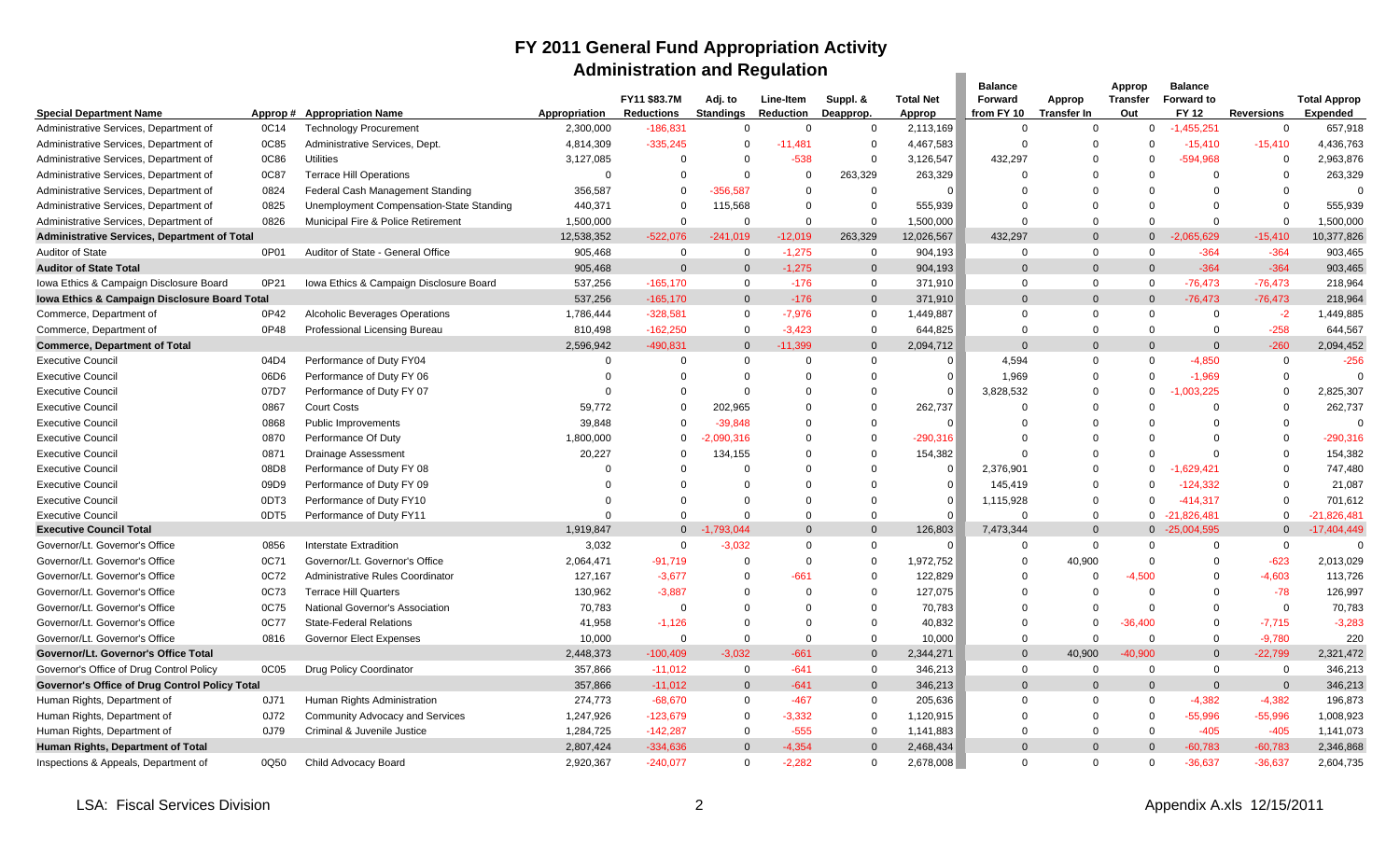### **FY 2011 General Fund Appropriation Activity Administration and Regulation**

|                                            |      |                                       |               | Administration and Regulation     |                             |                        |                       |                            |                                         |                              |                           |                                                     |                   |                                        |
|--------------------------------------------|------|---------------------------------------|---------------|-----------------------------------|-----------------------------|------------------------|-----------------------|----------------------------|-----------------------------------------|------------------------------|---------------------------|-----------------------------------------------------|-------------------|----------------------------------------|
| <b>Special Department Name</b>             |      | Approp# Appropriation Name            | Appropriation | FY11 \$83.7M<br><b>Reductions</b> | Adj. to<br><b>Standings</b> | Line-Item<br>Reduction | Suppl. &<br>Deapprop. | <b>Total Net</b><br>Approp | <b>Balance</b><br>Forward<br>from FY 10 | Approp<br><b>Transfer In</b> | Approp<br>Transfer<br>Out | <b>Balance</b><br><b>Forward to</b><br><b>FY 12</b> | <b>Reversions</b> | <b>Total Approp</b><br><b>Expended</b> |
| Inspections & Appeals, Department of       | 0Q51 | <b>Employment Appeal Board</b>        | 46,318        | $-1,408$                          | $\Omega$                    | $-164$                 | $\Omega$              | 44,746                     | $\Omega$                                | $\Omega$                     | $\Omega$                  | $-6,666$                                            | $-6,666$          | 31,414                                 |
| Inspections & Appeals, Department of       | 0Q61 | <b>Administration Division</b>        | 1,984,510     | $-337,662$                        |                             | $-17,192$              |                       | 1,629,656                  | $\Omega$                                | $\Omega$                     | $-265,000$                | $-81,361$                                           | $-81,361$         | 1,201,935                              |
| Inspections & Appeals, Department of       | 0Q63 | Administrative Hearings Div.          | 609,585       | $-20,252$                         |                             | $-1,840$               | $\Omega$              | 587,493                    | $\Omega$                                | $\Omega$                     | $\Omega$                  | $-33,332$                                           | $-33,332$         | 520,828                                |
| Inspections & Appeals, Department of       | 0Q64 | <b>Investigations Division</b>        | 1,365,570     | $-122,337$                        |                             | $-2,607$               | $\Omega$              | 1,240,626                  | 74,755                                  | $\Omega$                     | $-40,000$                 | $-120,567$                                          | $-120,567$        | 1,034,246                              |
| Inspections & Appeals, Department of       | 0Q65 | <b>Health Facilities Division</b>     | 4,030,108     | $-239,960$                        |                             | $-2,296$               | $\Omega$              | 3,787,852                  | $\Omega$                                | 305,000                      | $\Omega$                  | $\Omega$                                            | $-3,582$          | 4,089,270                              |
| Inspections & Appeals, Department of       | 0Q68 | Pari-Mutuel Regulation                | 2,637,614     | $-126,174$                        |                             | $-16,064$              | $\Omega$              | 2,495,376                  | $\Omega$                                | $\Omega$                     | $\Omega$                  | $\Omega$                                            | $-6,545$          | 2,488,831                              |
| Inspections & Appeals, Department of       | 0Q69 | <b>Riverboat Regulation</b>           | 3,200,978     | $-122,878$                        |                             | $\Omega$               | $\Omega$              | 3,078,100                  | $\Omega$                                | $\Omega$                     | $\Omega$                  | $\Omega$                                            | $-336$            | 3,077,764                              |
| Inspections & Appeals, Department of Total |      |                                       | 16,795,050    | $-1,210,748$                      | $\Omega$                    | $-42,445$              | $\mathbf{0}$          | 15,541,857                 | 74,755                                  | 305,000                      | $-305,000$                | $-278,563$                                          | $-289,026$        | 15,049,022                             |
| Management, Department of                  | 0809 | Special Olympics Fund                 | 50,000        | $\Omega$                          | $\Omega$                    | $\Omega$               | $\Omega$              | 50,000                     | $\Omega$                                | $\Omega$                     | $\Omega$                  | $\Omega$                                            | $\mathbf 0$       | 50,000                                 |
| Management, Department of                  | 0890 | <b>Appeal Board Claims</b>            | 3,586,307     | $\Omega$                          | 2,921,968                   | $\Omega$               | $\Omega$              | 6,508,275                  | $\Omega$                                | $\Omega$                     |                           | $\Omega$                                            | $\mathbf 0$       | 6,508,275                              |
| Management, Department of                  | 0D0' | Management Departmental Oper.         | 2,236,642     | $-243,314$                        |                             | $\Omega$               | $\Omega$              | 1,993,328                  | 73,970                                  | $\Omega$                     | $\Omega$                  | $-48,207$                                           | $-48,207$         | 1,970,884                              |
| Management, Department of                  | 0D35 | Property Tax Credit Fund              | 91,256,037    | $\Omega$                          |                             |                        | $\Omega$              | 91,256,037                 | $\Omega$                                | $\Omega$                     | $\Omega$                  | $\Omega$                                            | $\Omega$          | 91,256,037                             |
| Management, Department of                  | 0DA3 | <b>Grants Enterprise Management</b>   | 175,000       | $-4,330$                          | $\Omega$                    | $\Omega$               | $\Omega$              | 170,670                    | $\Omega$                                | $\Omega$                     | $\Omega$                  | $\Omega$                                            | $\mathbf 0$       | 170,670                                |
| Management, Department of Total            |      |                                       | 97,303,986    | $-247,644$                        | 2,921,968                   | $\Omega$               | $\Omega$              | 99,978,310                 | 73,970                                  | $\Omega$                     | $\Omega$                  | $-48,207$                                           | $-48,207$         | 99,955,866                             |
| Rebuild Iowa Office                        | 0R50 | Rebuild Iowa Office                   | 647,014       | $-23,438$                         | $\Omega$                    | $-1,215$               | $-150,000$            | 472,361                    | $\Omega$                                | $\Omega$                     | $\Omega$                  | $\Omega$                                            | $-36,603$         | 435,758                                |
| <b>Rebuild lowa Office Total</b>           |      |                                       | 647,014       | $-23,438$                         | $\overline{0}$              | $-1,215$               | $-150,000$            | 472,361                    | $\Omega$                                | $\Omega$                     | $\Omega$                  | $\mathbf{0}$                                        | $-36,603$         | 435,758                                |
| Revenue, Department of                     | 0872 | <b>Printing Cigarette Stamps</b>      | 124,652       | $\mathbf 0$                       | $-260$                      | $\Omega$               | $\Omega$              | 124,392                    | $\Omega$                                | $\Omega$                     |                           | $\Omega$                                            | 0                 | 124,392                                |
| Revenue, Department of                     | 0873 | <b>Refund Cigarette Stamps</b>        |               |                                   |                             |                        |                       |                            |                                         |                              |                           |                                                     | $\Omega$          | $-0$                                   |
| Revenue, Department of                     | 0876 | Refund Income Corp & Franchise Sale   |               | $\Omega$                          |                             |                        |                       |                            |                                         |                              |                           |                                                     | $\Omega$          | $-0$                                   |
| Revenue, Department of                     | 0878 | <b>Tobacco Products Tax Refund</b>    |               |                                   |                             |                        |                       |                            |                                         |                              |                           |                                                     |                   | $-0$                                   |
| Revenue, Department of                     | 0879 | Inheritance Refund                    |               |                                   |                             |                        |                       |                            |                                         |                              |                           |                                                     | $\Omega$          | $-0$                                   |
| Revenue, Department of                     | 0881 | School Infrastructure Transfer        |               | $\Omega$                          |                             |                        |                       |                            |                                         |                              |                           | $\Omega$                                            | $\Omega$          |                                        |
| Revenue, Department of                     | 0T01 | Revenue, Department of                | 22,729,219    | $-4,103,961$                      |                             |                        | $\Omega$              | 18,625,258                 |                                         |                              | $\Omega$                  | $-91,848$                                           | $-91,848$         | 18,441,561                             |
| Revenue, Department of                     | 0T04 | <b>Tobacco Reporting Requirements</b> | 19,591        | $\Omega$                          |                             | $\Omega$               |                       | 19,591                     | $\Omega$                                |                              | $\Omega$                  | $\Omega$                                            | $\Omega$          | 19,591                                 |
| Revenue, Department of                     | 0T16 | <b>Revenue Examiners</b>              | 325,000       | $-8,281$                          | $\Omega$                    | $-918$                 | $\Omega$              | 315,801                    | $\Omega$                                | $\Omega$                     | $\Omega$                  | $\Omega$                                            | $-23,547$         | 292,254                                |
| Revenue, Department of                     | 0T22 | State Debt Coordinator                | $\Omega$      | $\Omega$                          | $\Omega$                    | $\Omega$               | $\Omega$              |                            | 300,000                                 | $\Omega$                     | $\Omega$                  | $\Omega$                                            | $-2,366,685$      | $-2,066,685$                           |
| <b>Revenue, Department of Total</b>        |      |                                       | 23,198,462    | $-4.112.242$                      | $-261$                      | $-918$                 | $\Omega$              | 19,085,041                 | 300,000                                 | $\Omega$                     | $\Omega$                  | $-91.848$                                           | $-2,482,080$      | 16,811,112                             |
| Secretary of State                         | 0D73 | Secretary of State-Business Services  | 2,895,585     | $\mathbf 0$                       | $\Omega$                    | $-3,324$               | $\Omega$              | 2,892,261                  | $\Omega$                                | $\Omega$                     | $\Omega$                  | -3                                                  | $-3$              | 2,892,254                              |
| <b>Secretary of State Total</b>            |      |                                       | 2,895,585     | $\mathbf 0$                       | $\Omega$                    | $-3,324$               | $\Omega$              | 2,892,261                  | $\Omega$                                | $\Omega$                     | $\Omega$                  | $-3$                                                | $-3$              | 2,892,254                              |
| <b>Treasurer of State</b>                  | 0D48 | Health Care Trust Fund Transfer       | 106,016,400   | $\mathbf 0$                       | $\Omega$                    | $\overline{0}$         | $\mathbf{0}$          | 106,016,400                | $\Omega$                                | $\Omega$                     | $\Omega$                  | $\Omega$                                            | $\mathbf 0$       | 106,016,400                            |
| <b>Treasurer of State</b>                  | 0D86 | Treasurer - General Office            | 854,289       | $\Omega$                          | $\Omega$                    | $-24$                  | $\Omega$              | 854,265                    | $\Omega$                                | $\Omega$                     | $\Omega$                  | $-17,959$                                           | $-17,959$         | 818,347                                |
| <b>Treasurer of State Total</b>            |      |                                       | 106,870,689   | $\Omega$                          |                             | $-24$                  | $\Omega$              | 106,870,665                | $\Omega$                                | $\Omega$                     |                           | $-17.959$                                           | $-17.959$         | 106,834,747                            |
| <b>Grand Total</b>                         |      |                                       | 271,822,314   | $-7,218,206$                      | 884,612                     | $-78.451$              | 113,329               | 265,523,598                | 8,354,365                               | 345,900                      | -345.900                  | $-27.644.424$                                       | -3.049.967        | 243,183,571                            |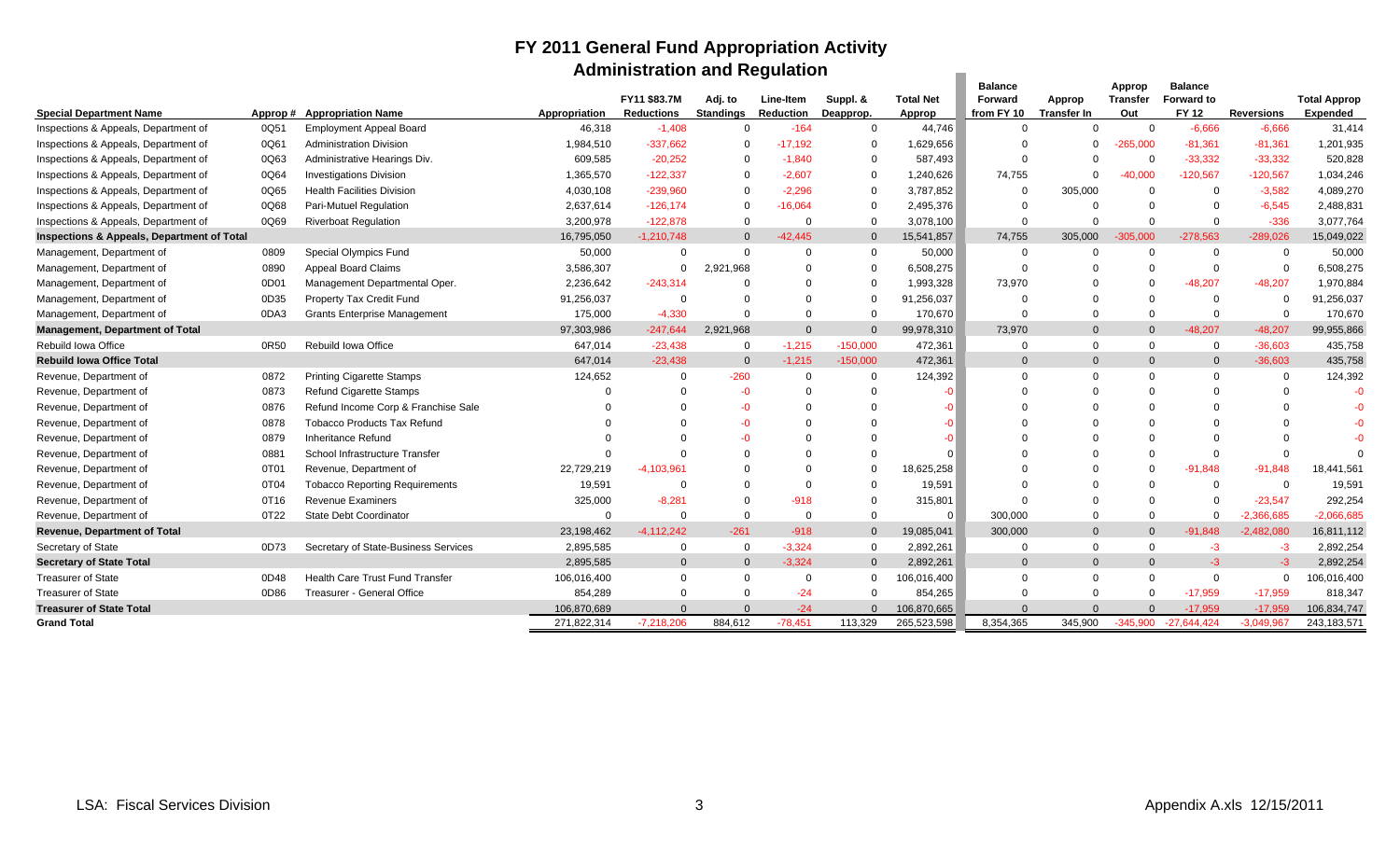### **FY 2011 General Fund Appropriation Activity Agriculture and Natural Resources**

|                                               |      |                                        |               | Adriculture and Natural Resources        |                      |                        |                           |                       |                            |                                                |                       |                           |                                                     |                   |                                 |
|-----------------------------------------------|------|----------------------------------------|---------------|------------------------------------------|----------------------|------------------------|---------------------------|-----------------------|----------------------------|------------------------------------------------|-----------------------|---------------------------|-----------------------------------------------------|-------------------|---------------------------------|
| <b>Special Department Name</b>                |      | Approp # Appropriation Name            | Appropriation | <b>FY11 \$83.7M</b><br><b>Reductions</b> | Adi. to<br>Standings | Line-Item<br>Reduction | Legislative<br>Reductions | Suppl. &<br>Deapprop. | <b>Total Net</b><br>Approp | <b>Balance</b><br><b>Forward</b><br>from FY 10 | Approp<br>Transfer In | Approp<br>Transfer<br>Out | <b>Balance</b><br><b>Forward to</b><br><b>FY 12</b> | <b>Reversions</b> | <b>Total Approp</b><br>Expended |
| Agriculture and Land Stewardship              | 0G41 | <b>GF-Administrative Division</b>      | 16,872,308    |                                          |                      | -4.190                 |                           |                       | 16,868,118                 |                                                |                       |                           | 4,330                                               | -4.330            | 16,859,458                      |
| Agriculture and Land Stewardship              | 0G42 | Avian Influenza                        |               |                                          |                      |                        |                           |                       |                            | 137,451                                        |                       |                           | $-137,451$                                          |                   |                                 |
| <b>Agriculture and Land Stewardship Total</b> |      |                                        | 16,872,308    |                                          |                      | $-4.190$               |                           |                       | 16,868,118                 | 137.451                                        |                       |                           | $-141.781$                                          | $-4.330$          | 16,859,458                      |
| Natural Resources, Department of              | 0G72 | <b>GF-Natural Resources Operations</b> | 15,600,710    | $-2,152,106$                             |                      | $-112,535$<br>$\Omega$ |                           |                       | 13,336,069                 |                                                |                       |                           |                                                     |                   | 13,336,069                      |
| <b>Natural Resources, Department of Total</b> |      |                                        | 15,600,710    | $-2,152,106$                             |                      | $-112,535$             |                           |                       | 13,336,069                 |                                                |                       |                           |                                                     |                   | 13,336,069                      |
| <b>Grand Total</b>                            |      |                                        | 32.473.018    | $-2.152.106$                             |                      | $-116.725$             |                           |                       | 30,204,187                 | 137.451                                        |                       |                           | $-141.781$                                          | -4.330            | 30,195,527                      |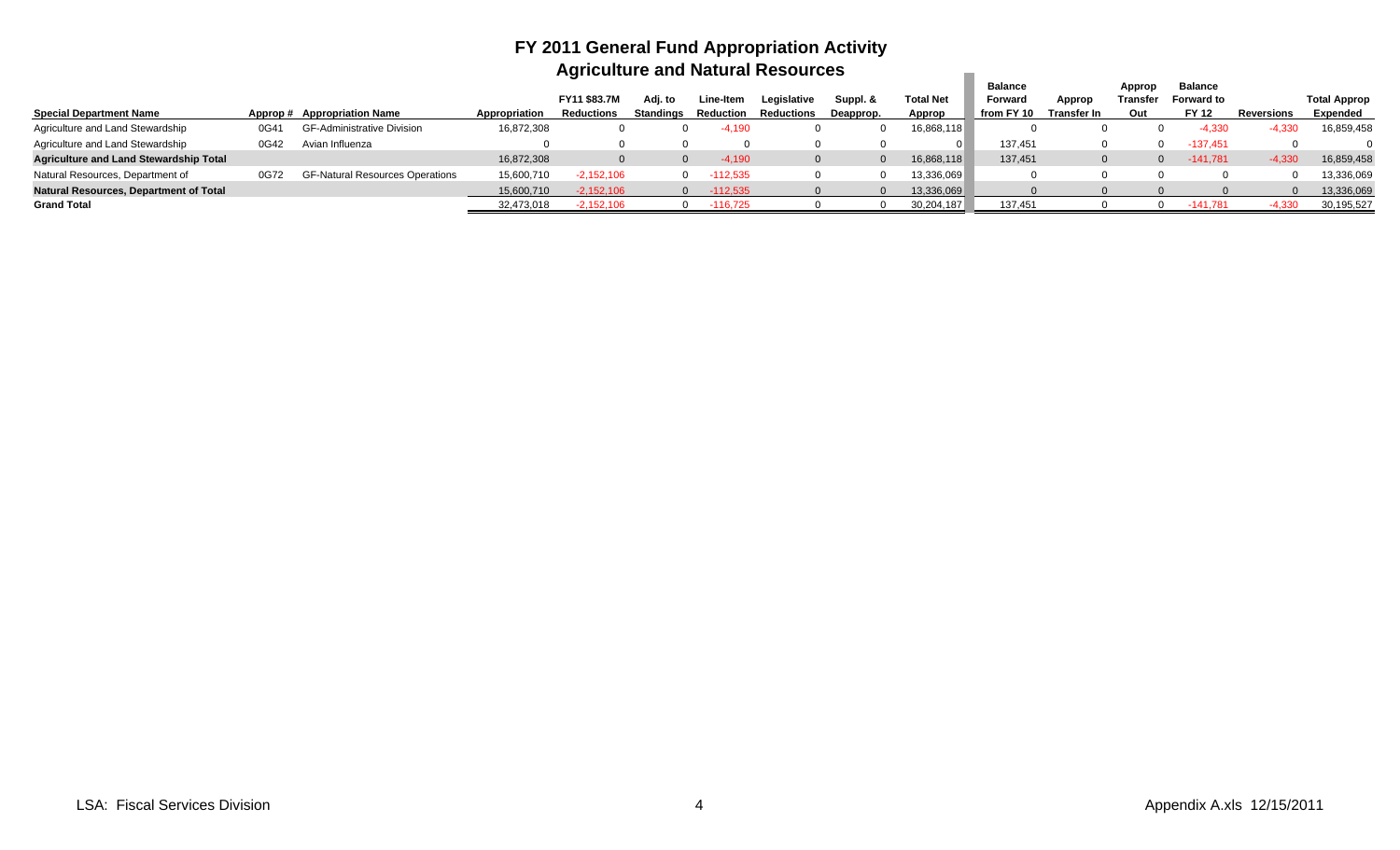## **FY 2011 General Fund Appropriation Activity Economic Development**

| <b>Balance</b><br><b>Balance</b><br>Approp<br>FY11 \$83.7M<br>Adj. to<br><b>Total Net</b><br><b>Forward to</b><br>Line-Item<br>Suppl. &<br><b>Forward</b><br><b>Transfer</b><br>Approp                                                  | <b>Reversions</b> | <b>Total Approp</b> |
|-----------------------------------------------------------------------------------------------------------------------------------------------------------------------------------------------------------------------------------------|-------------------|---------------------|
|                                                                                                                                                                                                                                         |                   |                     |
|                                                                                                                                                                                                                                         |                   |                     |
| <b>Standings</b><br>from FY 10<br><b>Reductions</b><br><b>Reduction</b><br>Deapprop.<br><b>Transfer In</b><br>Out<br><b>FY 12</b><br><b>Special Department Name</b><br><b>Appropriation Name</b><br>Appropriation<br>Approp<br>Approp # |                   | <b>Expended</b>     |
| 443,300<br>Cultural Affairs, Department of<br>0812<br>County Endowment Funding - DCA Grants<br>443,300<br>$\Omega$<br>$\Omega$<br>$\Omega$<br>$\Omega$<br>$\Omega$<br>$\Omega$<br>$\Omega$<br>$\Omega$                                  | $\mathbf{0}$      | 443,300             |
| Cultural Affairs, Department of<br>0116<br><b>Battleship lowa</b><br>3,000,000<br>3,000,000<br>$-3.000.000$<br>$\Omega$<br>$\Omega$<br>$\Omega$                                                                                         | $\mathbf 0$       |                     |
| Arts Council<br>$-480$<br>$-48$<br>Cultural Affairs, Department of<br>0121<br>1,023,712<br>$-30,346$<br>992,886<br>$\Omega$<br>$\Omega$                                                                                                 | $-48$             | 992,791             |
| 0122<br><b>Cultural Grants</b><br>273,500<br>$\Omega$<br>273,500<br>Cultural Affairs, Department of<br>$\Omega$<br>0<br>$\Omega$<br>$\Omega$                                                                                            | $\mathbf 0$       | 273,500             |
| $-250.744$<br>Cultural Affairs, Department of<br>0124<br><b>Historical Society</b><br>3,195,107<br>$-3.178$<br>2,941,185<br>0<br>$\Omega$<br>$\Omega$                                                                                   | $-1,490$          | 2,939,695           |
| Cultural Affairs, Department of<br>0125<br>Archiving Former Governor's Papers<br>70,142<br>$\Omega$<br>70,142<br>$\Omega$<br>$\Omega$<br>$\Omega$<br>$\Omega$<br>$\Omega$                                                               | $\mathbf 0$       | 70,142              |
| 0126<br>Cultural Affairs, Department of<br><b>Great Places</b><br>214,869<br>$-8,674$<br>$-1,380$<br>$\Omega$<br>204,815<br>1,894<br>$\Omega$<br>$-7$                                                                                   | $\mathbf 0$       | 206,702             |
| $-18.651$<br>189,739<br>$-46$<br>Cultural Affairs, Department of<br>0137<br>Administrative Division - Cultural Affairs<br>212,069<br>$-3.679$<br>$\Omega$<br>$\Omega$                                                                   | $-46$             | 189,647             |
| $-89$<br>Cultural Affairs, Department of<br>0140<br><b>Historic Sites</b><br>493,060<br>$-39,445$<br>453,615<br>$\Omega$<br>0<br>$\Omega$                                                                                               | $-89$             | 453,438             |
| Records Center Rent - GF<br>227,243<br>Cultural Affairs, Department of<br>0142<br>227,243<br>$\Omega$<br>0<br>$\Omega$<br>$\Omega$<br>$\Omega$<br>O                                                                                     | $\Omega$          | 227,243             |
| $-3.000.189$<br><b>Cultural Affairs, Department of Total</b><br>6,153,002<br>$-347,860$<br>$-8.717$<br>3,000,000<br>8,796,425<br>1,894<br>$\Omega$<br>$\overline{0}$<br>$\Omega$                                                        | $-1,673$          | 5,796,457           |
| 862,028<br>$-83,568$<br>Economic Development, Department of<br>0822<br>Tourism marketing - Adjusted Gross Receipts<br>$-5,799$<br>$\Omega$<br>856,229<br>$\Omega$<br>$\Omega$<br>$\Omega$<br>$\Omega$<br>$\Omega$                       | $\mathbf 0$       | 772,661             |
| 0E01<br>$-119.897$<br>Economic Development, Department of<br>Economic Development Administration<br>1,976,046<br>$-307,027$<br>$-728$<br>1,668,291<br>123,798<br>145,775<br>0<br>$\Omega$                                               | $\Omega$          | 1,817,967           |
| 0E02<br>World Food Prize<br>Economic Development, Department of<br>650,000<br>650,000<br>$\Omega$<br>$\Omega$<br>$\cap$<br>$\Omega$<br>- 0<br>$\Omega$                                                                                  | $\Omega$          | 650,000             |
| 0E11<br><b>Business Development</b><br>5,346,536<br>$-566,618$<br>4,779,918<br>259,880<br>$-87.395$<br>Economic Development, Department of<br>$\Omega$<br>0<br>$\Omega$                                                                 | $\mathbf 0$       | 4,952,404           |
| 0E7'<br><b>Community Development Block Grant</b><br>5,063,917<br>$-584,951$<br>$-15.889$<br>4,463,077<br>1,892,733<br>Economic Development, Department of<br>0<br>.442,166<br>$\Omega$                                                  | $\Omega$          | 4,913,644           |
| 0F01<br><b>ICVS-Promise</b><br>Economic Development, Department of<br>112,500<br>$-2,784$<br>109,716<br>$\Omega$<br>- 0<br>$\cap$<br>$\Omega$<br>$\Omega$                                                                               | $\Omega$          | 109,716             |
| Economic Development, Department of<br>0F44<br>Match HUD Historic Preserv Challenge Grants<br>165,775<br>165,775<br>125,775<br>$\Omega$<br>$-145.775$<br>$-50.775$<br>$\Omega$<br>$\Omega$<br>$\Omega$                                  | $\Omega$          | 95,000              |
| 14,176,802<br>$-1,461,380$<br>$-22,416$<br>12,693,006<br>2,402,185<br>$-145,775$<br>$-1.783.800$<br><b>Economic Development, Department of Total</b><br>$\Omega$<br>145.775                                                             | $\Omega$          | 13,311,391          |
| <b>Iowa Power Fund</b><br>19,583,025<br>Energy Independence<br>0J60<br>19,600,000<br>$-16,975$<br>$\Omega$<br>0<br>$\Omega$<br>- 0<br>$\Omega$<br>$\Omega$                                                                              | $\mathbf{0}$      | 19,583,025          |
| 19,600,000<br>$-16,975$<br>19,583,025<br>$\Omega$<br>$\Omega$<br>$\Omega$<br><b>Energy Independence Total</b><br>$\Omega$<br>$\Omega$<br>$\Omega$                                                                                       | $\Omega$          | 19,583,025          |
| IWD Workers Comp Operations (GF)<br>2,595,768<br>$-183,228$<br>$-741$<br>2,411,799<br>$\Omega$<br>$-18,507$<br>Iowa Workforce Development<br>0Q01<br>$\Omega$<br>0<br>$\Omega$<br>$\Omega$                                              | $\Omega$          | 2,393,292           |
| 0Q02<br>$-355,688$<br>3,139,752<br>12,872<br><b>IWD General Fund - Operations</b><br>3,495,440<br>579,421<br>$-470, 136$<br>Iowa Workforce Development<br>$\Omega$<br>$\Omega$<br>$\Omega$<br>$\Omega$                                  | $\Omega$          | 3,261,909           |
| 0Q08<br>Security Employee Training Program<br>13,033<br>$-322$<br>12,711<br>16,326<br>$-12,872$<br>Iowa Workforce Development<br>$\Omega$<br>$\Omega$<br>$\Omega$<br>$\Omega$<br>$\Omega$                                               | $-16,163$         |                     |
| 0Q30<br>Workforce Development Field Offices<br>11,293,047<br>$-966,407$<br>10,326,640<br>250,000<br><b>Iowa Workforce Development</b><br>$\Omega$<br>0<br>- 0<br>$\Omega$<br>$\Omega$                                                   | $\Omega$          | 10,576,640          |
| 0Q37<br>$-250,000$<br>Iowa Workforce Development<br>Offender Reentry Program<br>322,261<br>$-19,640$<br>302,621<br>$-18,360$<br>$\Omega$<br>$\Omega$<br>200,421<br>0                                                                    | $\Omega$          | 234,682             |
| 0Q38<br>$-19,726$<br>480,274<br>Iowa Workforce Development<br>Employee Misclassification<br>500,000<br>$\Omega$<br>$\Omega$<br>$\Omega$<br>$\Omega$<br>$\Omega$<br>$\Omega$                                                             | $\Omega$          | 480,274             |
| 18,219,549<br>$-1,545,011$<br>$\Omega$<br>$-741$<br>$\Omega$<br>16,673,797<br>796,168<br>262,872<br>$-262.872$<br>$-507,004$<br><b>Iowa Workforce Development Total</b>                                                                 | $-16,163$         | 16,946,799          |
| 0Q81<br>PER Board - General Office<br>$-244,076$<br>$-43,059$<br><b>Public Employment Relations Board</b><br>1,101,903<br>$-3,441$<br>$\Omega$<br>854,386<br>$\Omega$<br>$\Omega$<br>$\Omega$                                           | $-43,059$         | 768,267             |
| $-244.076$<br>$-43.059$<br><b>Public Employment Relations Board Total</b><br>1,101,903<br>$-3.441$<br>$\Omega$<br>854,386                                                                                                               | $-43.059$         | 768,267             |
| 59,251,256<br>$-3.615.302$<br>$-35.315$<br>3,000,000<br>58,600,639<br>3,200,247<br>408,647<br>$-408.647$<br>$-5.334.053$<br><b>Grand Total</b><br>$\Omega$                                                                              | $-60.895$         | 56,405,939          |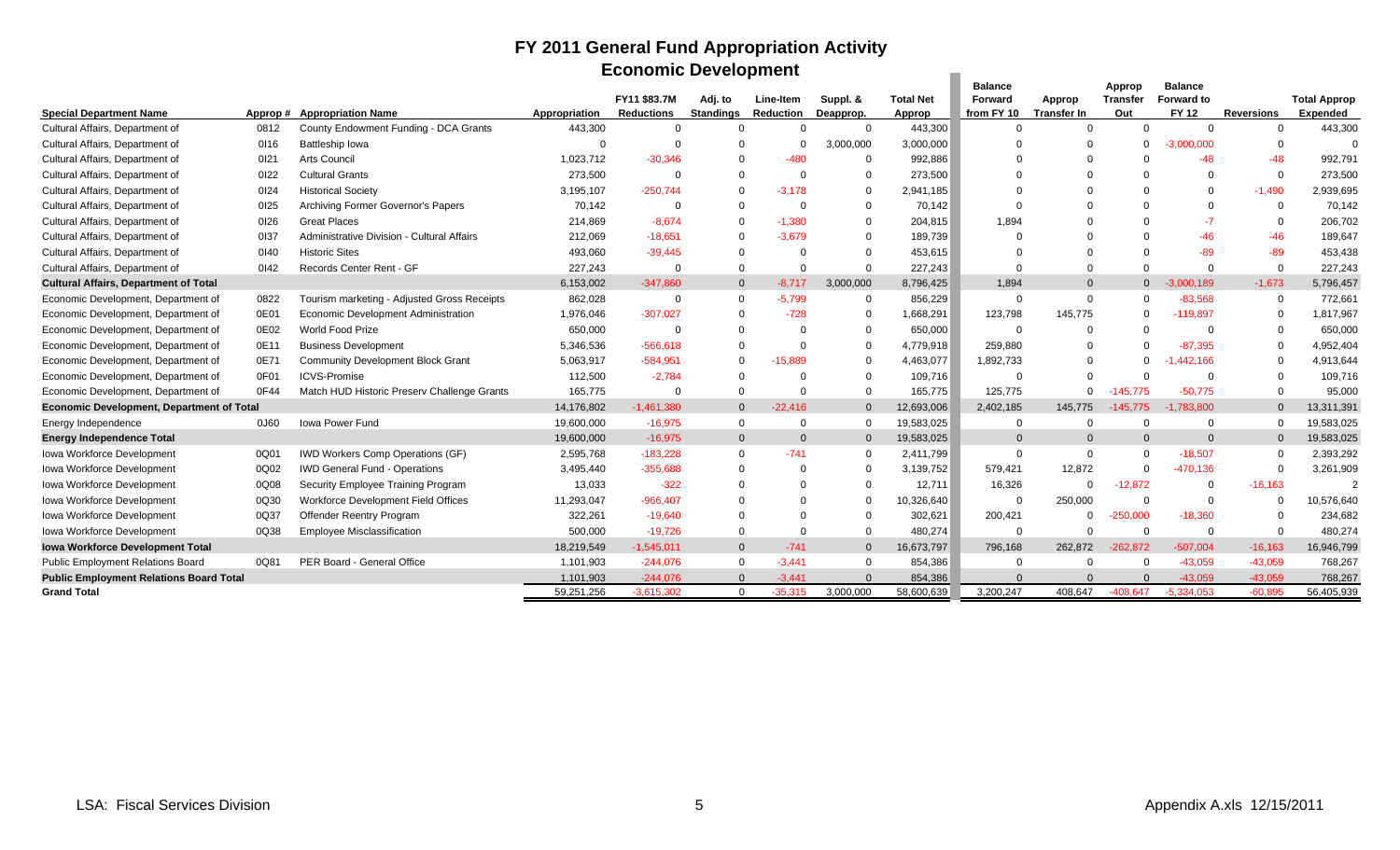### **FY 2011 General Fund Appropriation Activity Education**

|                                                      |                  |                                                                          |                        |                          | Education        |           |                    |                               |                |             |            |                   |                   |                     |
|------------------------------------------------------|------------------|--------------------------------------------------------------------------|------------------------|--------------------------|------------------|-----------|--------------------|-------------------------------|----------------|-------------|------------|-------------------|-------------------|---------------------|
|                                                      |                  |                                                                          |                        |                          |                  |           |                    |                               | <b>Balance</b> |             | Approp     | <b>Balance</b>    |                   |                     |
|                                                      |                  |                                                                          |                        | FY11 \$83.7M             | Adj. to          | Line-Item | Suppl. &           | <b>Total Net</b>              | Forward        | Approp      | Transfer   | <b>Forward to</b> |                   | <b>Total Approp</b> |
| <b>Special Department Name</b>                       | Approp#          | <b>Appropriation Name</b>                                                | Appropriation          | <b>Reductions</b>        | <b>Standings</b> | Reduction | Deapprop.          | Approp                        | from FY 10     | Transfer In | Out        | <b>FY 12</b>      | <b>Reversions</b> | <b>Expended</b>     |
| Blind, Iowa Commission for the                       | 0J01             | Department for the Blind                                                 | 1,952,203              | $-137,253$               | $\mathbf 0$      | $\Omega$  | $\Omega$           | 1,814,950                     | $\Omega$       | $\mathbf 0$ | $\Omega$   | $\Omega$          | $-1,854$          | 1,813,096           |
| <b>Blind. Iowa Commission for the Total</b>          |                  |                                                                          | 1,952,203              | $-137,253$               | $\Omega$         | $\Omega$  | $\Omega$           | 1,814,950                     | $\Omega$       | $\Omega$    |            | $\Omega$          | $-1,854$          | 1,813,096           |
| <b>College Student Aid Commission</b>                | 0804             | <b>Tuition Grant Program-Standing</b>                                    | 44,013,448             | $\Omega$                 | $\Omega$         | $\Omega$  | $\Omega$           | 44,013,448                    | $\Omega$       | 362,101     | $\Omega$   | $\Omega$          | $\Omega$          | 44,375,549          |
| College Student Aid Commission                       | 0806             | <b>Vocational Technical Tuition Grant</b>                                | 2,413,959              | $\mathbf 0$              | $\Omega$         | $\Omega$  | $\mathbf 0$        | 2,413,959                     | $\Omega$       | $\Omega$    | $\Omega$   | $\Omega$          | $\mathbf 0$       | 2,413,959           |
| College Student Aid Commission                       | 0815             | <b>Tuition Grant - For-Profit</b>                                        | 4,650,487              | $\Omega$                 | $\Omega$         | $\Omega$  | $\Omega$           | 4,650,487                     | - 0            | $\Omega$    | -362,101   | $\Omega$          | $\Omega$          | 4,288,386           |
| <b>College Student Aid Commission</b>                | 0101             | <b>College Aid Commission</b>                                            | 310,843                | $-60,946$                | $\Omega$         | $\Omega$  | $\mathbf 0$        | 249,897                       | $\Omega$       | $\Omega$    | $\Omega$   | $\Omega$          | $\Omega$          | 249,897             |
| College Student Aid Commission                       | 0102             | National Guard Benefits Program                                          | 3,186,233              | $\Omega$                 | $\Omega$         | $\Omega$  | $\Omega$           | 3,186,233                     | 242,224        | $\Omega$    | $\Omega$   | -533.690          | $\Omega$          | 2,894,767           |
| <b>College Student Aid Commission</b>                | 0104             | Des Moines University-Osteopathic Loans                                  | 79,251                 | $\Omega$                 | $\Omega$         | $\Omega$  | $\Omega$           | 79,251                        | $\Omega$       | $\Omega$    | $\Omega$   | $\Omega$          | $\Omega$          | 79,251              |
| College Student Aid Commission                       | 0105             | Des Moines University - Physician Recruitment                            | 270,448                | $\mathbf 0$              | $\Omega$         | $\Omega$  | $\Omega$           | 270,448                       | $\Omega$       | $\Omega$    | $\Omega$   | $\Omega$          | $\Omega$          | 270,448             |
| College Student Aid Commission                       | 0107             | Registered Nurse Educator Loan Forgiveness Prog                          | 86,736                 | $\Omega$                 | $\Omega$         | $\Omega$  | $\Omega$           | 86,736                        | $\Omega$       | $\Omega$    |            | $\Omega$          | $\Omega$          | 86,736              |
| College Student Aid Commission                       | 0108             | Iowa Grants                                                              | 848,761                | $\Omega$                 | $\Omega$         | $\Omega$  | $\Omega$           | 848,761                       | $\Omega$       | $\Omega$    |            | $\Omega$          | $\Omega$          | 848,761             |
| College Student Aid Commission                       | 0109             | All Iowa Opportunity Scholarships                                        | 2,403,949              | $\Omega$                 | $\Omega$         | $\Omega$  | $\Omega$           | 2,403,949                     | $\Omega$       | $\Omega$    |            | $\Omega$          | $\Omega$          | 2,403,949           |
| College Student Aid Commission                       | 0110             | Barber & Cos. Arts & Scien. Tuition Grant Prog                           | 39,626                 | $\Omega$                 | $\Omega$         | $\Omega$  | $\Omega$           | 39,626                        | $\Omega$       | $\Omega$    |            | $\Omega$          | $\Omega$          | 39,626              |
| College Student Aid Commission                       | 0113             | All Iowa Opportunity Foster Care Grant Program                           | 594,383                | $\mathbf 0$              | $\Omega$         | $\Omega$  | $\Omega$           | 594,383                       | $\mathbf 0$    | $\Omega$    |            | $\mathbf 0$       | $-29,122$         | 565,261             |
| College Student Aid Commission                       | 0115             | Teacher Shortage Loan Forgiveness Program                                | 421,016                | $\Omega$                 | $\Omega$         | $\Omega$  | $\Omega$           | 421,016                       | $\Omega$       | $\Omega$    | $\Omega$   | $\Omega$          | $\Omega$          | 421,016             |
| <b>College Student Aid Commission Total</b>          |                  |                                                                          | 59,319,140             | $-60.946$                | $\Omega$         | $\Omega$  | $\Omega$           | 59,258,194                    | 242.224        | 362,101     | $-362,101$ | -533.690          | $-29,122$         | 58,937,606          |
| Education, Department of                             | 0811             | <b>Child Development</b>                                                 | 11,493,891             | $\mathbf 0$              | $\Omega$         | $\Omega$  | $\mathbf 0$        | 11,493,891                    | $\overline{0}$ | $\Omega$    | $\Omega$   | $\mathbf 0$       | $-64,721$         | 11,429,170          |
| Education, Department of                             | 0905             | <b>State Foundation School Aid</b>                                       | 2,446,109,988          | $\Omega$                 | 1.965.689        | $\Omega$  | $\mathbf{0}$       | 444,144,299<br>$\overline{2}$ | $\Omega$       | $\Omega$    | $\Omega$   | $\Omega$          | $\mathbf 0$       | 2,444,144,299       |
| Education, Department of                             | 0916             | <b>Transportation Nonpublic Stdts</b>                                    | 7,060,931              | $\Omega$                 | $\Omega$         | $\Omega$  | $\mathbf 0$        | 7,060,931                     | $\Omega$       | $\Omega$    | $\Omega$   | $\Omega$          | $\Omega$          | 7,060,931           |
| Education, Department of                             | 0150             | Comm College Salaries                                                    | 825,012                | $-20,415$                | $\Omega$         | $\Omega$  | 20,415             | 825,012                       | $\Omega$       | $\Omega$    | $\Omega$   | $\Omega$          | $\Omega$          | 825,012             |
| Education, Department of                             | 0151             | Administration                                                           | 7,096,482              | $-693,246$               | $\Omega$         | $\Omega$  | $-59,000$          | 6,344,236                     | $\Omega$       | $\Omega$    | $\Omega$   | $\Omega$          | $\Omega$          | 6,344,236           |
| Education, Department of                             | 0152             | Vocational Education Administration                                      | 559,797                | $-110,521$               | $\Omega$         | $-36$     | $\Omega$           | 449,240                       | $\Omega$       | 110,521     | $\Omega$   | $-98,564$         | $\Omega$          | 461,197             |
| Education, Department of                             | 0156             | School Food Service                                                      | 2,176,797              | $-55,739$                | $\Omega$         | $\Omega$  | $\mathbf 0$        | 2,121,058                     | $\Omega$       | 55,739      | $\Omega$   | $-55,739$         | $-105$            | 2,120,953           |
| Education, Department of                             | 0157             | <b>Textbook Services For Nonpublic</b>                                   | 600,987                | $\Omega$                 | $\Omega$         | $\Omega$  | $\Omega$           | 600,987                       | $\Omega$       | $\Omega$    | $\Omega$   | $\Omega$          | $\Omega$          | 600,987             |
| Education, Department of                             | 0158             | <b>Vocational Education Secondary</b>                                    | 2,590,675              | $\Omega$                 | $\Omega$         | $\Omega$  | $\Omega$           | 2,590,675                     | $\Omega$       | 39,458      | $\Omega$   | $\Omega$          | $\Omega$          | 2,630,133           |
| Education, Department of                             | 0160             | Early Childhood Iowa Family Support and Parent Ed                        | 13,153,653             | $\mathbf 0$              | $\Omega$         | $\Omega$  | $\Omega$           | 13,153,653                    | $\Omega$       | $\Omega$    | $\Omega$   | $\Omega$          | $\Omega$          | 13,153,653          |
| Education, Department of                             | 0169             | <b>Teacher Quality/Student Achievement</b>                               | 7,314,765              | -497,332                 | $\Omega$         | $\Omega$  | $\Omega$           | 6,817,433                     | 2,026,543      | $\Omega$    | -205,718   | ,455,435          | $-271,032$        | 5,911,791           |
| Education, Department of                             | 0170             | <b>Voluntary Preschool Access</b>                                        | 12,242,230             | $-13,363$                | $\Omega$         | $-100$    | $\mathbf 0$        | 12,228,767                    | 520,140        | $\Omega$    | $\Omega$   | $-85,948$         | $\mathbf 0$       | 12,662,959          |
| Education, Department of                             | 0183             | <b>Model Core Curriculum</b>                                             | 1,901,556              | $\mathbf 0$              | $\Omega$         | $-2,000$  | $\Omega$           | 1,899,556                     | $\Omega$       | $\Omega$    | $\Omega$   | $\mathbf 0$       | $-494,772$        | 1,404,784           |
| Education, Department of                             | 0193             | State Library                                                            | 1,511,656              | $-213,998$               | $\Omega$         | $\Omega$  | $\Omega$           | 1,297,658                     | $\Omega$       | $\Omega$    | $\Omega$   | $\Omega$          | $-1,242$          | 1,296,416           |
| Education, Department of                             | 0194             | <b>Library Service Areas</b>                                             | 1,105,989              | $-27,367$                | $\Omega$         | $\Omega$  | $\mathbf 0$        | 1,078,622                     | $\Omega$       | $\Omega$    | $\Omega$   | $\Omega$          | $\Omega$          | 1,078,622           |
| Education, Department of                             | 0198             | <b>Enrich Iowa Libraries</b>                                             | 1,796,081              | $\Omega$                 | $\Omega$         | $\Omega$  | $\Omega$           | 1,796,081                     | $\Omega$       | $\Omega$    |            | $\Omega$          | $-0$              | 1,796,081           |
| Education, Department of                             | 0IA3             | Special Education Services Birth to 3                                    | 1,721,400              | $\Omega$                 | $\Omega$         | $\Omega$  | $\Omega$           | 1,721,400                     | $\Omega$       | $\Omega$    |            | $\Omega$          | $-108,132$        | 1,613,268           |
| Education, Department of                             | 0IB3             | <b>Administrator Mentoring</b>                                           | 195,157                | $\mathbf 0$              | $\Omega$         | $\Omega$  | $\Omega$           | 195,157                       | $\Omega$       | $\Omega$    |            | $\Omega$          | $-49,657$         | 145,500             |
| Education, Department of                             | 0IC2             | Early Childhood Iowa Preschool Tuition Assistance                        | 7,583,912              | $\Omega$                 | $\Omega$         | $\Omega$  | $\Omega$           | 7,583,912                     | $\Omega$       | $\Omega$    |            | $\Omega$          | $\Omega$          | 7,583,912           |
| Education, Department of                             | 0IE <sub>2</sub> | Midwestern Higher Education Compact                                      | $\Omega$               | $\Omega$                 | $\Omega$         | $\Omega$  | 39,000             | 39,000                        | $\Omega$       | $\Omega$    | $\Omega$   | $\Omega$          | $\Omega$          | 39,000              |
| Education, Department of                             | 0119             | Early Childhood Iowa - School Ready                                      | 5,729,907              | $\Omega$                 | $\Omega$         | $\Omega$  | $\mathbf 0$        | 5,729,907                     | $\Omega$       | $\Omega$    |            |                   | $\mathbf 0$       | 5,729,907           |
| Education, Department of                             | OIW1             | Northeast Iowa Community College I                                       | 7,883,981              | $-294,409$               | $\Omega$         | $\Omega$  | 298,883            | 7,888,455                     | $\Omega$       | $\Omega$    |            | $\Omega$          | $\Omega$          | 7,888,455           |
|                                                      |                  |                                                                          |                        |                          | $\Omega$         | $\Omega$  |                    |                               | $\Omega$       | $\Omega$    | $\Omega$   | $\Omega$          | $\mathbf 0$       | 8,408,384           |
| Education, Department of<br>Education, Department of | OIW2<br>0IW3     | North Iowa Area Community College II<br>Iowa Lakes Community College III | 8,436,896<br>7,768,728 | $-315,057$<br>$-290,106$ | $\Omega$         | $\Omega$  | 286,545<br>257,873 | 8,408,384<br>7,736,495        | $\Omega$       | $\Omega$    |            |                   | $\Omega$          | 7,736,495           |
|                                                      |                  |                                                                          |                        |                          | $\Omega$         | $\Omega$  |                    |                               | $\Omega$       | $\Omega$    |            | O                 | $\Omega$          |                     |
| Education, Department of                             | 0IW4             | Northwest Community College IV                                           | 3,815,063              | $-142,465$               |                  |           | 128,526            | 3,801,124                     |                |             |            |                   |                   | 3,801,124           |
| Education, Department of                             | OIW <sub>5</sub> | Iowa Central Community College V                                         | 8,716,704              | $-325.506$               | $\Omega$         | $\Omega$  | 344,251            | 8,735,449                     | $\Omega$       | $\Omega$    |            | $\Omega$          | $\Omega$          | 8,735,449           |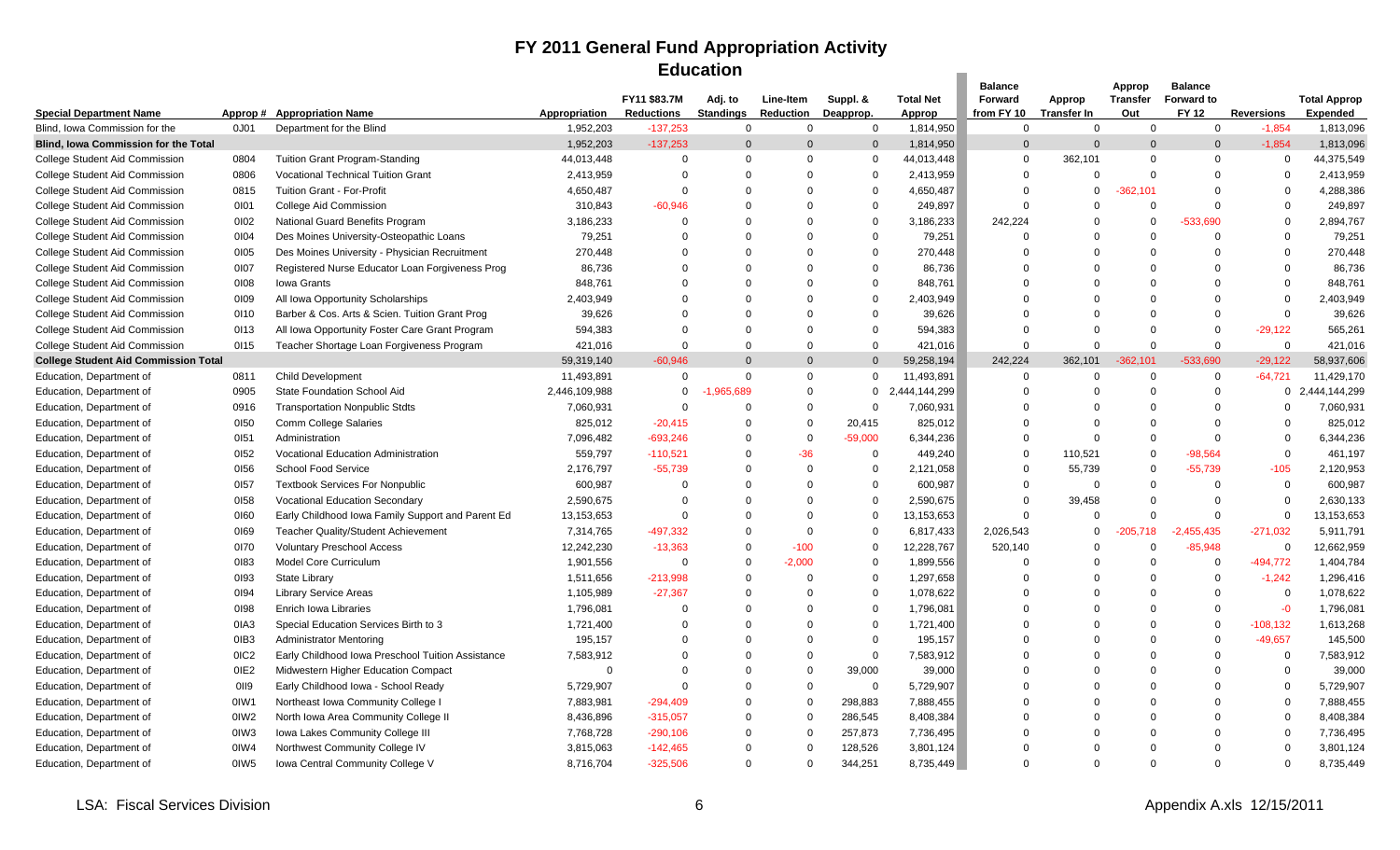## **FY 2011 General Fund Appropriation Activity Education**

|                                       |                  |                                                  |               |                   | Education        |                  |             |                  |                |                    |                 |                   |                   |                     |
|---------------------------------------|------------------|--------------------------------------------------|---------------|-------------------|------------------|------------------|-------------|------------------|----------------|--------------------|-----------------|-------------------|-------------------|---------------------|
|                                       |                  |                                                  |               |                   |                  |                  |             |                  | <b>Balance</b> |                    | Approp          | <b>Balance</b>    |                   |                     |
|                                       |                  |                                                  |               | FY11 \$83.7M      | Adj. to          | Line-Item        | Suppl. &    | <b>Total Net</b> | Forward        | Approp             | <b>Transfer</b> | <b>Forward to</b> |                   | <b>Total Approp</b> |
| <b>Special Department Name</b>        | Approp #         | <b>Appropriation Name</b>                        | Appropriation | <b>Reductions</b> | <b>Standings</b> | <b>Reduction</b> | Deapprop.   | Approp           | from FY 10     | <b>Transfer In</b> | Out             | <b>FY 12</b>      | <b>Reversions</b> | Expended            |
| Education, Department of              | 0IW6             | Iowa Valley Community College VI                 | 7,429,793     | $-277,449$        | $\Omega$         | $\Omega$         | 251,942     | 7,404,286        | $\Omega$       | $\Omega$           | $\Omega$        | $\Omega$          | $\mathbf 0$       | 7,404,286           |
| Education, Department of              | 0IW7             | <b>Hawkeye Community College VII</b>             | 11,063,319    | $-413, 135$       | $\Omega$         | $\mathbf 0$      | 401,298     | 11,051,482       | $\Omega$       | $\Omega$           | $\Omega$        | $\Omega$          | $\Omega$          | 11,051,482          |
| Education, Department of              | 0IW9             | Eastern Iowa Community College IX                | 13,761,226    | $-513,882$        | $\mathbf 0$      | $\mathbf 0$      | 508,961     | 13,756,305       | $\mathbf 0$    | $\Omega$           | $\Omega$        | $\mathbf 0$       | $\Omega$          | 13,756,305          |
| Education, Department of              | 0IX0             | Kirkwood Community College X                     | 24,208,455    | $-904,010$        | $\Omega$         | $\Omega$         | 959,044     | 24,263,489       | $\Omega$       | $\Omega$           | $\Omega$        | $\Omega$          | $\Omega$          | 24,263,489          |
| Education, Department of              | 0IX1             | Des Moines Area Community College XI             | 24,375,295    | $-910,241$        | $\Omega$         | $\Omega$         | 1,016,636   | 24,481,690       | $\Omega$       | $\Omega$           | $\Omega$        | $\Omega$          | $\Omega$          | 24,481,690          |
| Education, Department of              | 0IX2             | Western Iowa Tech Community College XII          | 9,034,857     | $-337,387$        | $\Omega$         | $\Omega$         | 328,413     | 9,025,883        | $\Omega$       | $\Omega$           | $\Omega$        | $\Omega$          | $\Omega$          | 9,025,883           |
| Education, Department of              | 0IX3             | Iowa Western Community College XIII              | 9,285,726     | $-346,754$        | $\Omega$         | $\Omega$         | 355,950     | 9,294,922        | $\Omega$       | $\Omega$           | $\Omega$        | $\Omega$          | $\Omega$          | 9,294,922           |
| Education, Department of              | 0IX4             | Southwestern Community College XIV               | 3,872,747     | $-144,619$        | $\Omega$         | $\Omega$         | 132,279     | 3,860,407        | $\Omega$       | $\Omega$           | $\Omega$        | $\Omega$          | $\Omega$          | 3,860,407           |
| Education, Department of              | 0IX5             | Indian Hills Community College XV                | 12,139,931    | $-453,339$        | $\Omega$         | $\Omega$         | 409,622     | 12,096,214       | $\Omega$       |                    | $\Omega$        | $\Omega$          | $\Omega$          | 12,096,214          |
| Education, Department of              | 0IX6             | Southeastern Community College XVI               | 6,961,511     | $-259,962$        | $\Omega$         | $\mathbf 0$      | 248,098     | 6,949,647        | $\Omega$       | $\Omega$           | $\Omega$        | $\Omega$          | $\Omega$          | 6,949,647           |
| Education, Department of              | 0167             | Vocational Rehabilitation DOE                    | 5,139,957     | $-376,789$        | $\mathbf 0$      | $-1,742$         | $\mathbf 0$ | 4,761,426        | $\Omega$       | $\Omega$           | $\Omega$        | $\Omega$          | $\Omega$          | 4,761,426           |
| Education, Department of              | 0168             | Independent Living                               | 44,156        | $-2,180$          | $\Omega$         | $-29$            | $\Omega$    | 41,947           | $\Omega$       | $\Omega$           | $\Omega$        | $\Omega$          | $\Omega$          | 41,947              |
| Education, Department of              | 0180             | Entrepreneurs with Disabilities Program          | 156,128       | $\Omega$          | $\Omega$         | $\Omega$         | $\Omega$    | 156,128          | $\Omega$       | $\Omega$           | $\Omega$        | $\Omega$          | $\Omega$          | 156,128             |
| Education, Department of              | 0192             | <b>Independent Living Center Grant</b>           | 43,227        | $\Omega$          | $\Omega$         | $\Omega$         | $\Omega$    | 43,227           | $\Omega$       | $\Omega$           | $\Omega$        | $\Omega$          | $-3,878$          | 39,349              |
| Education, Department of              | 0177             | <b>Regional Tele Councils</b>                    | 1,065,180     | $\Omega$          | $\Omega$         | $\Omega$         | $\Omega$    | 1,065,180        | $\Omega$       | $\Omega$           | $\Omega$        | $\Omega$          | $\Omega$          | 1,065,180           |
| Education, Department of              | 0178             | Iowa Public Television                           | 7,756,417     | $-618,101$        | $\Omega$         | $-919$           | $\mathbf 0$ | 7,137,397        | $\Omega$       | $\Omega$           | $\Omega$        | $\mathbf 0$       | $\Omega$          | 7,137,397           |
| <b>Education, Department of Total</b> |                  |                                                  | 2,705,730,163 | $-8,557,372$      | .965.689         | $-4,826$         | 5,928,736   | 2,701,131,012    | 2,546,682      | 205,718            | $-205.718$      | $-2.695.686$      | $-993,540$        | 2,699,988,469       |
| Regents, Board of                     | OL <sub>01</sub> | UI - General University                          | 217,638,034   | $\mathbf 0$       | $\Omega$         | $\Omega$         | 0           | 217,638,034      | $\mathbf 0$    | $\Omega$           | $\Omega$        | $\mathbf 0$       | $\mathbf{0}$      | 217,638,034         |
| Regents, Board of                     | 0L07             | UI - State of Iowa Cancer Registry               | 154,666       | $\mathbf 0$       | $\Omega$         | $\Omega$         | $\Omega$    | 154,666          | $\Omega$       | $\Omega$           | $\Omega$        | $\Omega$          | $\Omega$          | 154,666             |
| Regents, Board of                     | 0L08             | UI - Iowa Birth Defects Registry                 | 39,730        | $\Omega$          | $\Omega$         | $\Omega$         | $\Omega$    | 39,730           | $\Omega$       | $\Omega$           | $\Omega$        | $\Omega$          | $\Omega$          | 39,730              |
| Regents, Board of                     | 0L09             | UI - Iowa Nonprofit Resource Center              | 168,662       | $\Omega$          | $\Omega$         | $\Omega$         | $\Omega$    | 168,662          | $\Omega$       | $\Omega$           | $\Omega$        | $\Omega$          | $\Omega$          | 168,662             |
| Regents, Board of                     | 0L13             | UI - Oakdale Campus                              | 2,268,925     | $\Omega$          | $\Omega$         | $\Omega$         | $\Omega$    | 2,268,925        | $\Omega$       | $\Omega$           | $\Omega$        | $\Omega$          | $\Omega$          | 2,268,925           |
| Regents, Board of                     | 0L14             | UI - Hygienic Laboratory                         | 3,669,943     | $\Omega$          | $\Omega$         | $\Omega$         | $\Omega$    | 3,669,943        | $\Omega$       | $\Omega$           | $\Omega$        | $\Omega$          | $\Omega$          | 3,669,943           |
| Regents, Board of                     | 0L15             | UI - Family Practice Program                     | 1,855,628     | $\Omega$          | $\Omega$         | $\Omega$         | $\mathbf 0$ | 1,855,628        | $\Omega$       | $\Omega$           | $\Omega$        | $\Omega$          | $\Omega$          | 1,855,628           |
| Regents, Board of                     | 0L16             | UI - Specialized Children Health Services (SCHS) | 684,297       | $\Omega$          | $\Omega$         | $\Omega$         | $\Omega$    | 684,297          | $\Omega$       | $\Omega$           | $\Omega$        | $\Omega$          | $\Omega$          | 684,297             |
| Regents, Board of                     | 0L19             | UI - Substance Abuse Consortium                  | 57,621        | $\Omega$          | $\Omega$         | $\Omega$         | $\Omega$    | 57,621           | $\Omega$       | $\Omega$           | $\Omega$        | $\Omega$          | $\Omega$          | 57,621              |
| Regents, Board of                     | 0L25             | UI - Primary Health Care                         | 673,375       | $\Omega$          | $\Omega$         | $\Omega$         | $\Omega$    | 673,375          | $\Omega$       | $\Omega$           | $\Omega$        | $\Omega$          | $\Omega$          | 673,375             |
| Regents, Board of                     | 0L30             | <b>ISU - General University</b>                  | 170,536,017   | $\Omega$          | $\Omega$         | $\Omega$         | $\mathbf 0$ | 170,536,017      | $\Omega$       | $\Omega$           | $\Omega$        | $\Omega$          | $\Omega$          | 170,536,017         |
| Regents, Board of                     | 0L33             | ISU - Veterinary Diagnostic Laboratory           | 3,444,294     | $\mathbf 0$       | $\Omega$         | $\Omega$         | $\Omega$    | 3,444,294        | $\Omega$       | $\Omega$           | $\Omega$        | $\Omega$          |                   | 3,444,294           |
| Regents, Board of                     | 0L40             | ISU - Agricultural Experiment Station            | 29,170,840    | $\Omega$          | $\Omega$         | $\Omega$         | $\Omega$    | 29,170,840       | $\Omega$       | $\Omega$           | $\Omega$        | $\Omega$          | $\Omega$          | 29,170,840          |
| Regents, Board of                     | 0L41             | <b>ISU - Cooperative Extension</b>               | 18,612,391    | $\Omega$          | $\Omega$         | $\Omega$         | $\Omega$    | 18,612,391       | $\Omega$       | $\Omega$           | $\Omega$        | $\Omega$          | $\Omega$          | 18,612,391          |
| Regents, Board of                     | 0L44             | ISU - Leopold Center                             | 412,388       | $\Omega$          | $\Omega$         | $\Omega$         | $\Omega$    | 412,388          | $\Omega$       | $\Omega$           | $\Omega$        | $\Omega$          |                   | 412,388             |
| Regents, Board of                     | 0L50             | UNI - University of Northern Iowa                | 77,549,809    | $\Omega$          | $\Omega$         | $\Omega$         | $\Omega$    | 77,549,809       | $\Omega$       | $\Omega$           | $\Omega$        | $\Omega$          | $\Omega$          | 77,549,809          |
| Regents, Board of                     | 0L51             | UNI - Math and Science Collaborative             | 1,800,000     | $\Omega$          | $\Omega$         | $\Omega$         | $\mathbf 0$ | 1,800,000        | $\Omega$       |                    | $\sqrt{ }$      | O                 | $\Omega$          | 1,800,000           |
| Regents, Board of                     | 0L54             | UNI - Real Estate Education Program              | 130,022       | $\Omega$          | $\Omega$         | $\Omega$         | $\Omega$    | 130,022          | $\Omega$       | $\Omega$           | $\Omega$        | $\Omega$          | $\Omega$          | 130,022             |
| Regents, Board of                     | 0L56             | UNI - Recycling and Reuse Center                 | 181,858       | $\Omega$          | $\Omega$         | $\Omega$         | $\Omega$    | 181,858          | $\Omega$       | $\Omega$           | $\Omega$        | $\Omega$          | $\Omega$          | 181,858             |
| Regents, Board of                     | 0L60             | ISD - Iowa School for the Deaf                   | 8,679,964     | $\Omega$          | $\Omega$         | $\Omega$         | $\mathbf 0$ | 8,679,964        | $\overline{0}$ | $\Omega$           | $\Omega$        | $\Omega$          | $\Omega$          | 8,679,964           |
| Regents, Board of                     | 0L61             | ISD/IBS - Licensed Classroom Teachers            | 85,140        | $\Omega$          | $\Omega$         | $\Omega$         | $\Omega$    | 85,140           | $\Omega$       | $\Omega$           | $\Omega$        | $\Omega$          | $\Omega$          | 85,140              |
| Regents, Board of                     | 0L63             | UI - Economic Development                        | 222,372       | $\Omega$          | $\Omega$         | $\Omega$         | $\Omega$    | 222,372          | $\Omega$       | $\Omega$           | $\Omega$        | $\Omega$          | $\Omega$          | 222,372             |
| Regents, Board of                     | 0L65             | IBS - Iowa Braille and Sight Saving School       | 4,917,361     | $\Omega$          | $\Omega$         | $\Omega$         | $\Omega$    | 4,917,361        | 200,000        | $\Omega$           | $\Omega$        | $\Omega$          | $\Omega$          | 5,117,361           |
| Regents, Board of                     | 0L70             | <b>BOR - Board Office</b>                        | 1,105,123     | $\Omega$          | $\Omega$         | $\Omega$         | $\Omega$    | 1,105,123        | 0              | $\Omega$           | C               | ი                 | $-409$            | 1,104,714           |
| Regents, Board of                     | 0L72             | BOR - Grad Center - Tri State Grad Study Center  | 69,110        | $\Omega$          | $\Omega$         | $\Omega$         | $\Omega$    | 69,110           | $\Omega$       | $\Omega$           | $\Omega$        | $\Omega$          | $\Omega$          | 69,110              |
|                                       |                  |                                                  |               |                   |                  |                  |             |                  |                |                    |                 |                   |                   |                     |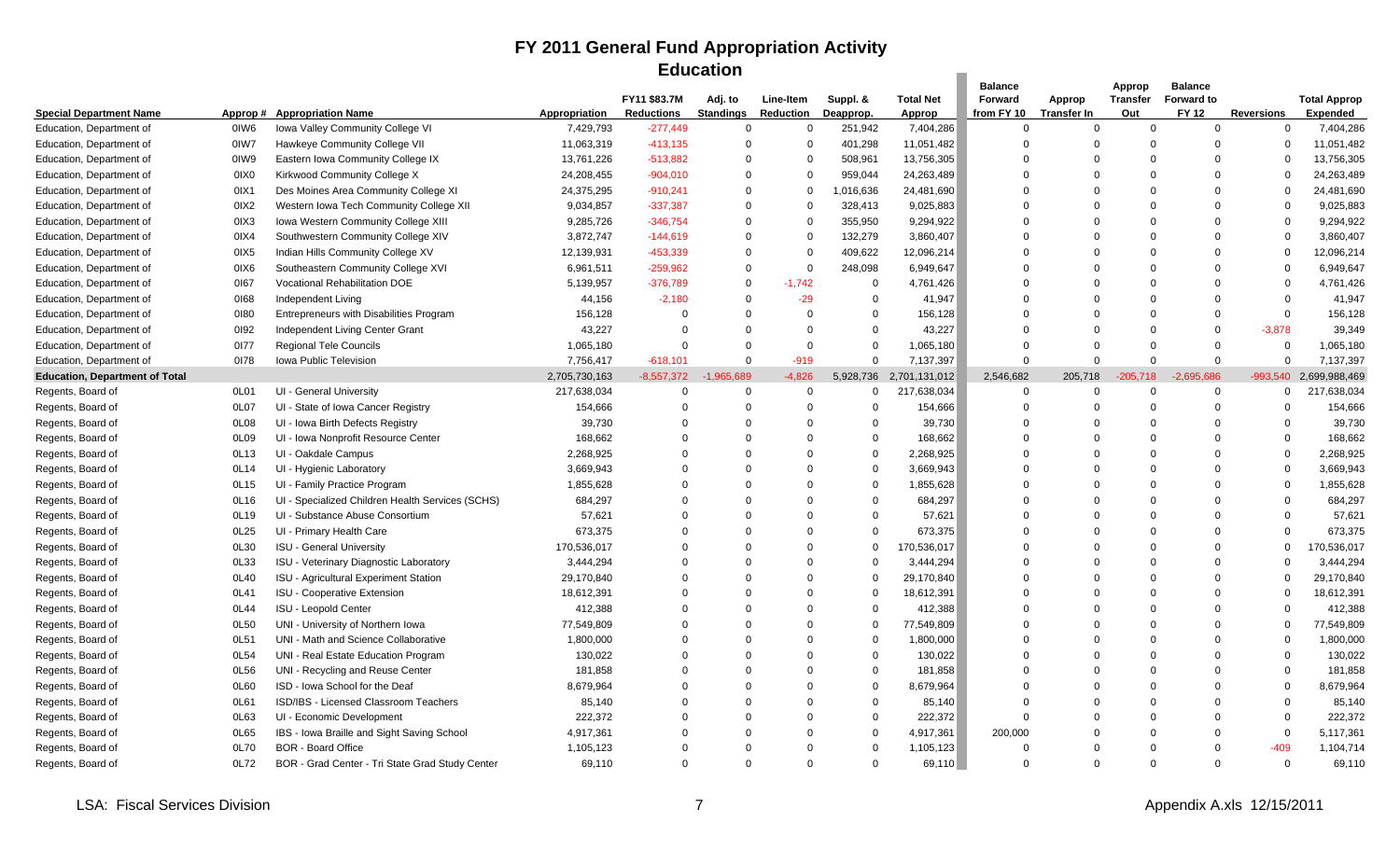## **FY 2011 General Fund Appropriation Activity Education**

|                                |      |                                                   |               |              | Equcation |           |              |               |                |                    |            |                   |                 |                     |
|--------------------------------|------|---------------------------------------------------|---------------|--------------|-----------|-----------|--------------|---------------|----------------|--------------------|------------|-------------------|-----------------|---------------------|
|                                |      |                                                   |               |              |           |           |              |               | <b>Balance</b> |                    | Approp     | <b>Balance</b>    |                 |                     |
|                                |      |                                                   |               | FY11 \$83.7M | Adj. to   | Line-Item | Suppl. &     | Total Net     | Forward        | Approp             | Transfer   | <b>Forward to</b> |                 | <b>Total Approp</b> |
| <b>Special Department Name</b> |      | Approp# Appropriation Name                        | Appropriation | Reductions   | Standings | Reduction | Deapprop.    | Approp        | from FY 10     | <b>Transfer In</b> | Out        | <b>FY 12</b>      | Reversions      | Expended            |
| Regents, Board of              | 0L73 | ISD/IBS - Tuition and Transportation              | 12,206        |              |           |           |              | 12,206        |                |                    |            |                   | $-12,206$       |                     |
| Regents, Board of              | 0L74 | <b>BOR - Iowa Public Radio</b>                    | 406,318       | 0            |           |           | $\Omega$     | 406,318       |                |                    |            | $\Omega$          | $\mathbf 0$     | 406,318             |
| Regents, Board of              | 0L75 | BOR - Grad Center - SW Iowa Resource Center       | 90,766        |              |           |           |              | 90,766        |                |                    |            |                   |                 | 90,766              |
| Regents, Board of              | 0L76 | BOR - Grad Center - Quad Cities Grad Study Center | 134,665       |              |           |           | <sup>0</sup> | 134,665       |                |                    |            | $\Omega$          |                 | 134,665             |
| Regents, Board of              | 0L79 | UI - Biocatalysis                                 | 750,990       | U            |           |           |              | 750,990       |                |                    |            |                   | $\Omega$        | 750,990             |
| Regents, Board of              | 0L83 | ISU - Economic Development                        | 2,575,983     |              |           |           | $\Omega$     | 2,575,983     |                |                    |            |                   |                 | 2,575,983           |
| Regents, Board of              | 0L84 | UNI - Economic Development                        | 610,674       | 0            |           |           | <sup>0</sup> | 610,674       |                |                    |            | $\Omega$          | $\Omega$        | 610,674             |
| Regents, Board of              | 0L85 | BOR - Higher Ed Commercialization - Values Fund   |               |              |           |           |              |               | 180.789        |                    |            | $-191,763$        | 0               | $-10,974$           |
| Regents, Board of              | 0L88 | <b>ISU - Livestock Disease Research</b>           | 179,356       |              |           |           |              | 179,356       |                |                    |            |                   | $\Omega$        | 179,356             |
| <b>Regents, Board of Total</b> |      |                                                   | 548,888,528   |              |           |           | $\Omega$     | 548,888,528   | 380,789        |                    |            | $-191.763$        | $-12.615$       | 549,064,939         |
| <b>Grand Total</b>             |      |                                                   | 3,315,890,034 | $-8.755.571$ | 965.689   | $-4.826$  | 5,928,736    | 3,311,092,684 | 3,169,695      | 567,819            | $-567.819$ | $-3.421.139$      | $-1,037$<br>130 | 3,309,804,110       |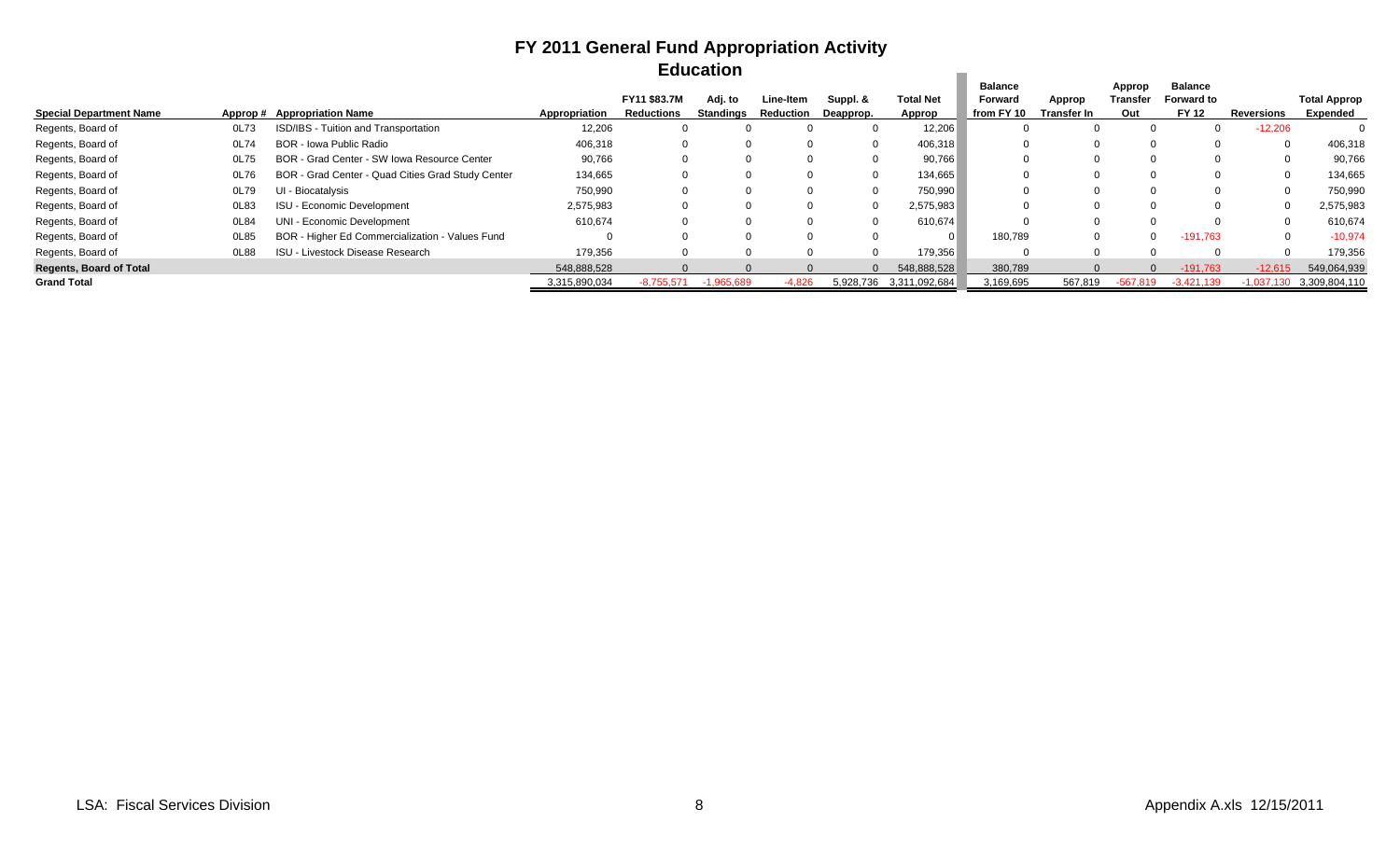### FY 2011 General Fund Appropriation Activity Health and Human Services

|                                    |         |                                                        |               | Health and Human Services         |                             |                               |                       |                            |                       |                              |                        |                                   |                         |                                        |
|------------------------------------|---------|--------------------------------------------------------|---------------|-----------------------------------|-----------------------------|-------------------------------|-----------------------|----------------------------|-----------------------|------------------------------|------------------------|-----------------------------------|-------------------------|----------------------------------------|
|                                    |         |                                                        |               |                                   |                             |                               |                       |                            | <b>Balance</b>        |                              | Approp                 | <b>Balance</b>                    |                         |                                        |
| <b>Special Department Name</b>     | Approp# | <b>Appropriation Name</b>                              | Appropriation | FY11 \$83.7M<br><b>Reductions</b> | Adj. to<br><b>Standings</b> | Line-Item<br><b>Reduction</b> | Suppl. &<br>Deapprop. | <b>Total Net</b><br>Approp | Forward<br>from FY 10 | Approp<br><b>Transfer In</b> | <b>Transfer</b><br>Out | <b>Forward to</b><br><b>FY 12</b> | <b>Reversions</b>       | <b>Total Approp</b><br><b>Expended</b> |
| Aging, Iowa Department of          | 0J42    | Aging Programs                                         | 4,662,988     | $-267,674$                        | $\Omega$                    | $-3,992$                      | $\Omega$              | 4,391,322                  | $\mathbf 0$           | $\mathbf 0$                  | $\Omega$               | $-9,593$                          | $-9,593$                | 4,372,137                              |
| Aging, Iowa Department of Total    |         |                                                        | 4,662,988     | $-267,674$                        | $\Omega$                    | $-3,992$                      | $\Omega$              | 4,391,322                  | $\Omega$              | $\Omega$                     | $\Omega$               | $-9,593$                          | $-9,593$                | 4,372,137                              |
| Public Health, Department of       | 0830    | Iowa Registry for Congenital & Inherited Disorders     | 182,044       | $\mathbf 0$                       | $\Omega$                    | $\Omega$                      | $\mathbf 0$           | 182,044                    | $\Omega$              | $\Omega$                     | $\Omega$               | $\mathbf 0$                       | $\mathbf 0$             | 182,044                                |
| Public Health, Department of       | 0K01    | <b>Addictive Disorders</b>                             | 28,974,840    | $-2,259,683$                      | $\Omega$                    | $\Omega$                      | 675,896               | 27,391,053                 | 413,987               | 0                            | $\Omega$               | $\Omega$                          | $-791,324$              | 27,013,716                             |
| Public Health, Department of       | 0K05    | <b>Healthy Children and Families</b>                   | 2,735,062     | $-194,844$                        | $\Omega$                    | $\Omega$                      | 68,192                | 2,608,410                  | $\Omega$              | 0                            | $\Omega$               | $\mathbf 0$                       | $-23,417$               | 2,584,993                              |
| Public Health, Department of       | 0K07    | <b>Chronic Conditions</b>                              | 3,597,313     | $-272,765$                        | $\Omega$                    | $\Omega$                      | $\Omega$              | 3,324,548                  | $\Omega$              | ი                            | $\Omega$               | $\Omega$                          | $\mathbf 0$             | 3,324,548                              |
| Public Health, Department of       | 0K09    | <b>Community Capacity</b>                              | 5,503,037     | $-457,205$                        | $\Omega$                    | $\Omega$                      | 13,275                | 5,059,107                  | $\Omega$              | $\Omega$                     | $\Omega$               | $\Omega$                          | $-90,961$               | 4,968,146                              |
| Public Health, Department of       | 0K11    | <b>Elderly Wellness</b>                                | 8,045,779     | $-644,873$                        | $\Omega$                    | $\Omega$                      | 403,500               | 7,804,406                  | $\Omega$              | O                            | $\Omega$               | $\Omega$                          | $-29,893$               | 7,774,513                              |
|                                    | 0K13    | <b>Environmental Hazards</b>                           |               |                                   | $\Omega$                    | $-539$                        | $\Omega$              |                            | $\Omega$              |                              | $\Omega$               | $\Omega$                          | $-5,548$                |                                        |
| Public Health, Department of       | 0K15    |                                                        | 900,352       | $-65,886$<br>$-95,031$            | $\Omega$                    | $\Omega$                      |                       | 833,927                    | $\Omega$              | $\Omega$                     | $\Omega$               | $\Omega$                          | $-271$                  | 828,379                                |
| Public Health, Department of       | 0K19    | <b>Infectious Diseases</b><br><b>Public Protection</b> | 1,475,095     | $-142,740$                        | $\Omega$                    | $-19,211$                     | 51,688<br>$\Omega$    | 1,431,752                  | $\Omega$              | ი                            | $\Omega$               | $\Omega$                          | $-1$                    | 1,431,481                              |
| Public Health, Department of       |         |                                                        | 3,287,987     |                                   | $\Omega$                    | $\Omega$                      | $\Omega$              | 3,126,036                  | $\Omega$              | $\Omega$                     | $\Omega$               | $\mathbf 0$                       | $-0$                    | 3,126,035                              |
| Public Health, Department of       | 0K21    | <b>Resource Management</b>                             | 956,265       | $-84,399$                         | $\Omega$                    |                               |                       | 871,866                    |                       | $\Omega$                     | $\Omega$               | $\Omega$                          |                         | 871,866                                |
| Public Health, Department of Total |         |                                                        | 55,657,774    | $-4,217,426$                      |                             | $-19,750$<br>$\Omega$         | 1,212,551             | 52,633,149                 | 413,987               | $\Omega$                     | $\Omega$               |                                   | $-941,415$              | 52,105,721<br>$\Omega$                 |
| Human Services, Department of      | 0894    | Commission Of Inquiry                                  | 1,394         | $\Omega$<br>$\Omega$              | $-1,394$                    | $\Omega$                      | $\Omega$              | $\Omega$<br>$\Omega$       | $\Omega$<br>$\Omega$  | $\Omega$                     | $\Omega$               | $\mathbf 0$                       | $\mathbf 0$<br>$\Omega$ | $\Omega$                               |
| Human Services, Department of      | 0895    | Nonresidents Transfers                                 | 67            |                                   | $-67$                       |                               | $\Omega$              |                            |                       |                              |                        | $\Omega$                          |                         |                                        |
| Human Services, Department of      | 0896    | Nonresident Commitment M.III                           | 142,802       | $\Omega$                          | $-139.451$                  | $\Omega$                      | $\Omega$              | 3,351                      | $\Omega$              | 0                            | $\Omega$<br>$\Omega$   | $\Omega$                          | $-0$                    | 3,351                                  |
| Human Services, Department of      | 0M01    | <b>General Administration</b>                          | 16,602,271    | $-1,955,526$                      | $\Omega$                    | $-38,753$                     | $\mathbf 0$           | 14,607,992                 | $\Omega$              | $\Omega$<br>$\Omega$         |                        | $-805,309$                        | $\Omega$                | 13,802,683                             |
| Human Services, Department of      | 0M06    | Mental Health Redesign                                 | $\Omega$      | $\Omega$                          | $\Omega$                    | $\Omega$                      | 250,000               | 250,000                    | $\Omega$              |                              | $\Omega$<br>$\Omega$   | $-250,000$                        | $\Omega$                | 0                                      |
| Human Services, Department of      | 0M10    | <b>Field Operations</b>                                | 56,207,624    | $-9,903,099$                      | $\Omega$                    | $-50,545$                     | $\Omega$              | 46,253,980                 | $\Omega$<br>$\Omega$  | $\Omega$<br>$\Omega$         | $\Omega$               | $-1, 157, 598$                    | $\mathbf 0$             | 45,096,383                             |
| Human Services, Department of      | 0M12    | <b>Child Support Recoveries</b>                        | 11,877,414    | $-977,850$                        | $\Omega$                    | $-7,461$                      | $\Omega$              | 10,892,103                 |                       |                              |                        | $\mathbf 0$                       | $-4,862$                | 10,887,241                             |
| Human Services, Department of      | 0M20    | Toledo Juvenile Home                                   | 7,777,599     | $-735,682$                        | $\Omega$                    | $-9,911$                      | $\Omega$              | 7,032,006                  | $\Omega$              |                              | $\Omega$               | $-41,763$                         | $-41,763$               | 6,948,481                              |
| Human Services, Department of      | 0M24    | <b>Licensed Classroom Teachers</b>                     | 103,950       | $-12,800$                         | $\Omega$                    | $\Omega$                      | $\Omega$              | 91,150                     | $\Omega$              | $\Omega$                     | $\Omega$               | $\mathbf 0$                       | $\mathbf 0$             | 91,150                                 |
| Human Services, Department of      | 0M22    | <b>Eldora Training School</b>                          | 11,001,062    | $-1,085,866$                      | $\Omega$                    | $-3,962$                      | $\Omega$              | 9,911,234                  | $\Omega$              |                              | $\Omega$               | $-1,813$                          | $-1,813$                | 9,907,607                              |
| Human Services, Department of      | 0M28    | Civil Commitment Unit for Sexual Offenders             | 6,632,660     | $-207,529$                        | $\Omega$                    | $-5,439$                      | $\Omega$              | 6,419,692                  | $\Omega$              | $\Omega$                     | $\Omega$               | $-2,045$                          | $-2,045$                | 6,415,603                              |
| Human Services, Department of      | 0M30    | Cherokee MHI                                           | 5,221,979     | $-2,419,485$                      | $\Omega$                    | $\Omega$                      | 784,607               | 3,587,101                  | $\Omega$              | 0                            | $\Omega$               | $-61,400$                         | $-1,400$                | 3,524,301                              |
| Human Services, Department of      | 0M32    | Clarinda MHI                                           | 6,139,698     | $-746,523$                        | $\Omega$                    | $\Omega$                      | 623,793               | 6,016,968                  | $\Omega$              | $\Omega$                     | $\Omega$               | $-11,499$                         | $-11,499$               | 5,993,970                              |
| Human Services, Department of      | 0M34    | Independence MHI                                       | 9,590,653     | $-2,394,374$                      | $\Omega$                    | $\Omega$                      | 1,235,916             | 8,432,195                  | $\Omega$              | 400,000                      | $\Omega$               | $\mathbf 0$                       | $-0$                    | 8,832,195                              |
| Human Services, Department of      | 0M36    | Mt. Pleasant MHI                                       | 1,613,175     | $-966, 146$                       | $\Omega$                    | $-25$                         | $\Omega$              | 647,004                    | 28,161                | $\Omega$                     | $\Omega$               | $-52,915$                         | $-13,364$               | 608.886                                |
| Human Services, Department of      | 0M40    | Glenwood Resource Center                               | 14,982,839    | $-1,235,753$                      | $\Omega$                    | $-60,571$                     | $\Omega$              | 13,686,515                 | 414,840               | $\Omega$                     | $\Omega$               | $-500,000$                        | $\mathbf 0$             | 13,601,355                             |
| Human Services, Department of      | 0M42    | <b>Woodward Resource Center</b>                        | 9,312,271     | $-773,805$                        | $\Omega$                    | $-4,035$                      | $\Omega$              | 8,534,431                  | 480,187               | $\Omega$                     | 400,000                | $-413,331$                        | $\Omega$                | 8,201,287                              |
| Human Services, Department of      | 0828    | MH Property Tax Relief                                 | 81,199,911    | $\Omega$                          | $\Omega$                    | $\Omega$                      | $\mathbf 0$           | 81,199,911                 | $\Omega$              | $\Omega$                     | $\Omega$               | $\mathbf 0$                       | $\mathbf 0$             | 81,199,911                             |
| Human Services, Department of      | 0829    | Child Abuse Prevention                                 | 217,772       | $\Omega$                          | $\Omega$                    | $\Omega$                      | $\Omega$              | 217,772                    | 217,772               | $\Omega$                     | $\Omega$               | $-217,772$                        | $\Omega$                | 217,772                                |
| Human Services, Department of      | 0N01    | Family Investment Program/JOBS                         | 31,735,539    | $-689,005$                        | $\Omega$                    | $-6,161$                      | 0                     | 31,040,373                 | $\Omega$              | 0                            | $\Omega$               | $\mathbf 0$                       | $-9,983$                | 31,030,390                             |
| Human Services, Department of      | 0N10    | <b>State Supplementary Assistance</b>                  | 18,259,235    | $\Omega$                          | $\Omega$                    | $\Omega$                      | $\Omega$              | 18,259,235                 | 1,408,488             | $\Omega$                     | $\Omega$               | $-3,007,910$                      | $\Omega$                | 16,659,813                             |
| Human Services, Department of      | 0N20    | <b>Medical Assistance</b>                              | 393,683,227   | $\Omega$                          | $\Omega$                    | $\Omega$                      | $\Omega$              | 393,683,227                | 57,523,302            | $\Omega$                     | $\Omega$               | $-27,700,401$                     | $\Omega$                | 123,506,128                            |
| Human Services, Department of      | 0N22    | Children's Health Insurance                            | 23,637,040    | $\Omega$                          | $\Omega$                    | $\Omega$                      | $\mathbf 0$           | 23,637,040                 | $\Omega$              | 0                            | $\Omega$               | $\Omega$                          | $\mathbf 0$             | 23,637,040                             |
| Human Services, Department of      | 0N25    | Health Insurance Premium Payment                       | 457,210       | $-108,199$                        | $\Omega$                    | $-1,047$                      | $\Omega$              | 347,964                    | $\Omega$              | $\Omega$                     | $\Omega$               | $\Omega$                          | $\Omega$                | 347,964                                |
| Human Services, Department of      | 0N28    | <b>Medical Contracts</b>                               | 9,683,668     | $-721,863$                        | $\Omega$                    | $-44,528$                     | $\Omega$              | 8,917,277                  | $\Omega$              | $\Omega$                     | $\Omega$               | $\Omega$                          | $-275,000$              | 8,642,277                              |
| Human Services, Department of      | 0N29    | MH/DD Growth Factor                                    | 48,697,893    | $\Omega$                          | $\Omega$                    | $\Omega$                      | $\Omega$              | 48,697,893                 | O                     | $\Omega$                     | $\Omega$               | $\Omega$                          | $\Omega$                | 48,697,893                             |
| Human Services, Department of      | 0N30    | <b>MH/DD Community Services</b>                        | 14,211,100    | $\Omega$                          |                             | $\Omega$                      | $\Omega$              | 14,211,100                 | $\Omega$              | $\Omega$                     | $\Omega$               | $\Omega$                          | $\Omega$                | 14,211,100                             |
| Human Services, Department of      | 0N32    | <b>Family Support Subsidy</b>                          | 1,167,998     | $\Omega$                          |                             |                               | $\Omega$              | 1,167,998                  | 94,166                | $\Omega$                     | $\Omega$               | 120,929                           | $\Omega$                | 1,141,235                              |
| Human Services, Department of      | 0N36    | <b>Conners Training</b>                                | 33,622        | $\Omega$                          | $\Omega$                    | $\Omega$                      | $\Omega$              | 33,622                     | $\Omega$              | $\Omega$                     | $\Omega$               | $\Omega$                          | $-11$                   | 33,611                                 |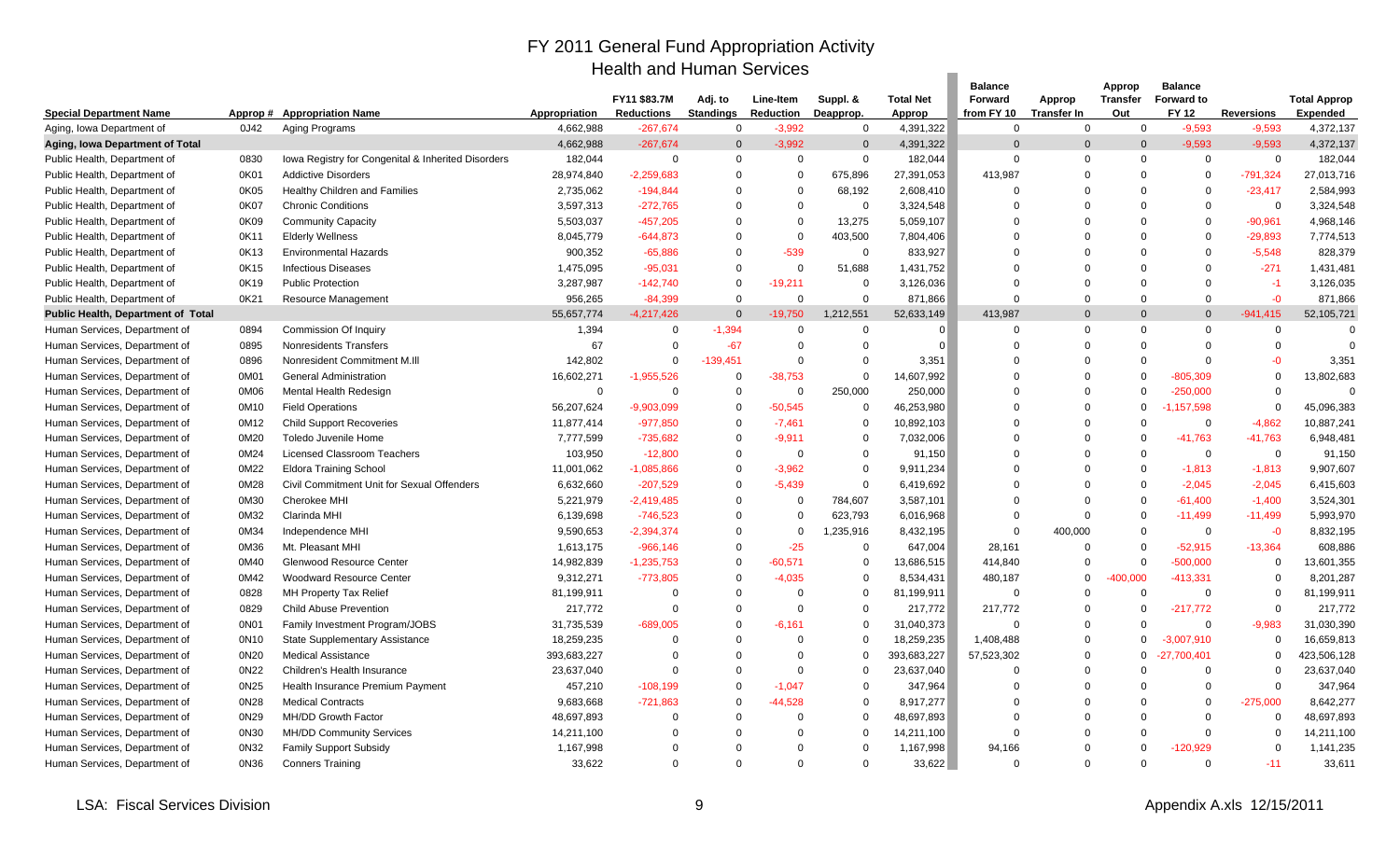### FY 2011 General Fund Appropriation Activity Health and Human Services

|                                              |          |                                              |               | Health and Hunian Services |                  |                  |              |                  |                |                    |            |               |              |                     |
|----------------------------------------------|----------|----------------------------------------------|---------------|----------------------------|------------------|------------------|--------------|------------------|----------------|--------------------|------------|---------------|--------------|---------------------|
|                                              |          |                                              |               |                            |                  |                  |              |                  | <b>Balance</b> |                    | Approp     | Balance       |              |                     |
|                                              |          |                                              |               | FY11 \$83.7M               | Adj. to          | <b>Line-Item</b> | Suppl. &     | <b>Total Net</b> | Forward        | Approp             | Transfer   | Forward to    |              | <b>Total Approp</b> |
| <b>Special Department Name</b>               | Approp # | <b>Appropriation Name</b>                    | Appropriation | Reductions                 | <b>Standings</b> | <b>Reduction</b> | Deapprop.    | Approp           | from FY 10     | <b>Transfer In</b> | Out        | <b>FY 12</b>  | Reversions   | Expended            |
| Human Services, Department of                | 0N3A     | Mental Health SF209                          |               |                            |                  |                  | 20,000,000   | 20,000,000       |                |                    |            |               |              | 20,000,000          |
| Human Services, Department of                | 0N40     | Volunteers                                   | 84,660        |                            |                  |                  |              | 84,660           |                |                    | υ          | $\Omega$      | $-19,905$    | 64,755              |
| Human Services, Department of                | 0N41     | Medical Assistance, Hawk-i, Hawk-i Expansion | 10,049,532    |                            |                  |                  |              | 10,049,532       |                |                    | U          |               |              | 10,049,532          |
| Human Services, Department of                | 0N56     | Child Care Assistance                        | 32,325,964    | $-688,302$                 |                  | $-2,559$         | $\mathbf{0}$ | 31,635,103       | 4,730,935      |                    | $\Omega$   | 0             |              | 36,366,038          |
| Human Services, Department of                | 0N60     | MI/MR/DD State Cases                         | 11,295,207    |                            |                  |                  |              | 11,295,207       | 1,091,123      | $\Omega$           | 0          | $-1,659,766$  |              | 10,726,564          |
| Human Services, Department of                | 0N70     | <b>Adoption Subsidy</b>                      | 31,856,896    |                            |                  |                  | 0            | 31,856,896       |                |                    | 0          | $-3,233,468$  |              | 28,623,428          |
| Human Services, Department of                | 0N71     | <b>Child and Family Services</b>             | 79,593,023    | $-1,727,473$               |                  |                  |              | 77,865,550       |                |                    | 0          | n             | $-657,095$   | 77,208,455          |
| Human Services, Department of Total          |          |                                              | 945,396,955   | $-27,349,280$              | $-140,912$       | $-234,997$       | 22,894,316   | 940,566,082      | 65,988,973     | 400,000            |            | $-39,237,917$ | $-1,038,740$ | 966,278,397         |
| Veterans Affairs, Department of              | 0V01     | <b>General Administration</b>                | 960,453       | $-30,845$                  | 0                | $-1,504$         | $\Omega$     | 928,104          |                |                    | 0          | $-3,103$      | $-3,103$     | 921,898             |
| Veterans Affairs, Department of              | 0V02     | War Orphans Educational Assistance           | 12,731        | $-315$                     |                  |                  |              | 12,416           | 91,916         |                    | $\Omega$   | $-104,332$    | $\Omega$     |                     |
| Veterans Affairs, Department of              | 0V11     | Injured Veterans Grant Program               |               |                            |                  |                  | ,000,000     | 1,000,000        | 888,305        |                    | 0          | $-1,006,350$  |              | 881,955             |
| Veterans Affairs, Department of              | 0V14     | <b>Veterans County Grants</b>                | 900,000       |                            |                  |                  |              | 900,000          |                |                    |            | $-118,008$    |              | 781,992             |
| Veterans Affairs, Department of              | 0V03     | Iowa Veterans Home                           | 9,630,846     | $-678,695$                 |                  | $-17,129$        |              | 8,935,022        | 1,731,212      |                    |            | $-2,947,911$  |              | 7,718,322           |
| <b>Veterans Affairs, Department of Total</b> |          |                                              | 11,504,030    | $-709.855$                 |                  | $-18.633$        | 1,000,000    | 11,775,542       | 2,711,433      |                    |            | $-4.179.704$  | $-3.103$     | 10,304,168          |
| <b>Grand Total</b>                           |          |                                              | ,017,221,747  | $-32,544,235$              | -140,912         | $-277,372$       | 25,106,867   | 1,009,366,095    | 69,114,392     | 400,000            | $-400,000$ | $-43,427,214$ | 1.992.850    | 033,060,423         |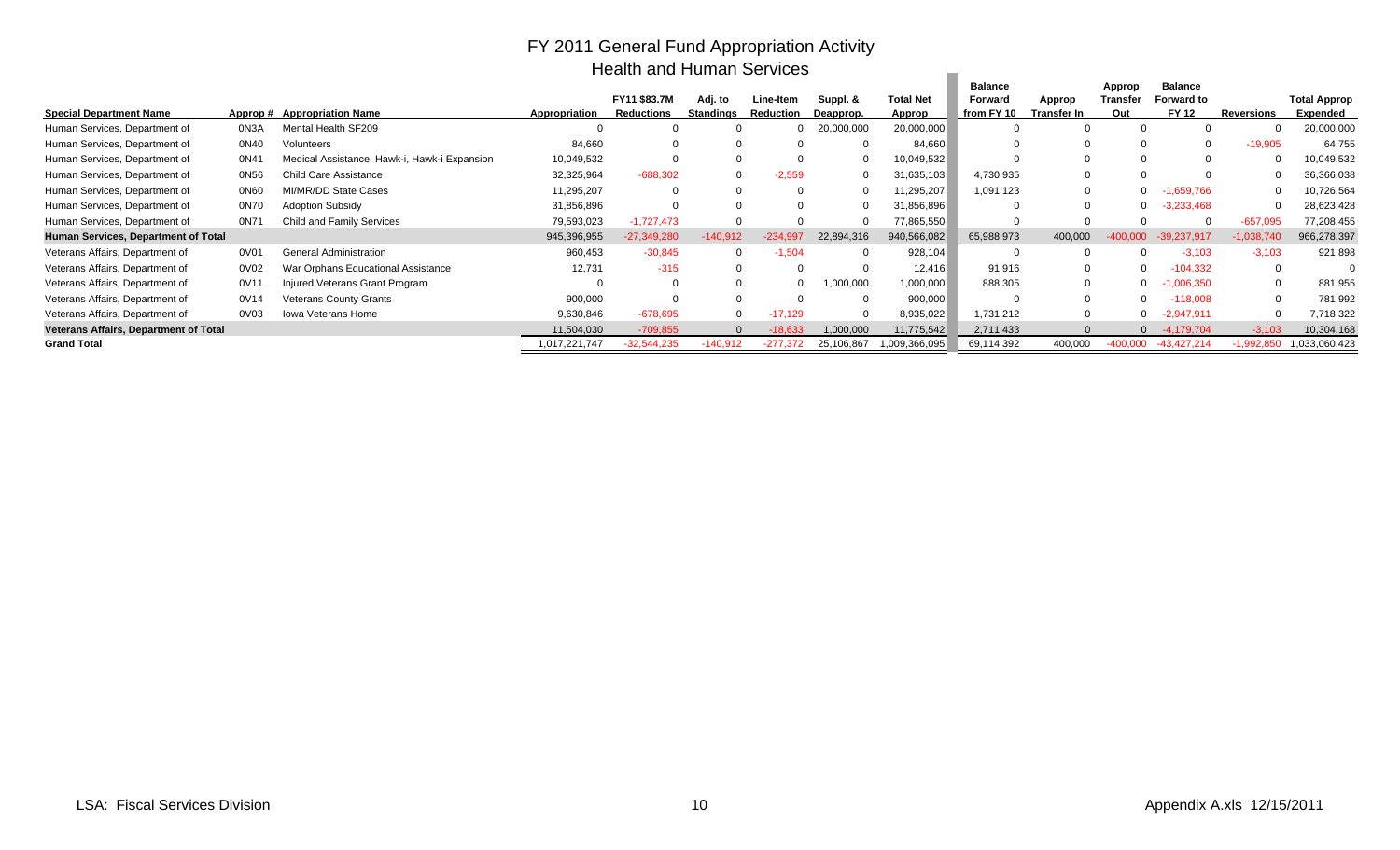## **FY 2011 General Fund Appropriation Activity Justice System**

|                                                       |          |                                              |                          |                                          | <b>JUSTICE SYSTEM</b>       |                               |                       |                            |                       |                              |                            |                            |                   |                                        |
|-------------------------------------------------------|----------|----------------------------------------------|--------------------------|------------------------------------------|-----------------------------|-------------------------------|-----------------------|----------------------------|-----------------------|------------------------------|----------------------------|----------------------------|-------------------|----------------------------------------|
|                                                       |          |                                              |                          |                                          |                             |                               |                       |                            | <b>Balance</b>        |                              | Approp                     | <b>Balance</b>             |                   |                                        |
| <b>Special Department Name</b>                        | Approp # | <b>Appropriation Name</b>                    | Appropriation            | <b>FY11 \$83.7M</b><br><b>Reductions</b> | Adj. to<br><b>Standings</b> | Line-Item<br><b>Reduction</b> | Suppl. &<br>Deapprop. | <b>Total Net</b><br>Approp | Forward<br>from FY 10 | Approp<br><b>Transfer In</b> | <b>Transfer</b><br>Out     | Forward to<br><b>FY 12</b> | <b>Reversions</b> | <b>Total Approp</b><br><b>Expended</b> |
| <b>Attorney General</b>                               | 0B01     | General Office A.G.                          | 7,792,930                | $\Omega$                                 | $\Omega$                    | $-10,248$                     | $\Omega$              | 7,782,682                  | $\Omega$              | $\Omega$                     | $\Omega$                   | $\Omega$                   | $-5,125$          | 7,777,557                              |
| <b>Attorney General</b>                               | 0B10     | Victim Assistance Grants                     | 3,060,000                | $\Omega$                                 | $\Omega$                    | $\Omega$                      | $\Omega$              | 3,060,000                  | $\Omega$              | $\Omega$                     | $\Omega$                   | $\Omega$                   | $-4,256$          | 3,055,744                              |
| <b>Attorney General</b>                               | 0B11     | <b>Legal Services Poverty Grants</b>         | 1,930,671                | $\Omega$                                 | $\Omega$                    | $\Omega$                      | $\Omega$              | 1,930,671                  | $\Omega$              | $\Omega$                     | $\Omega$                   | $\Omega$                   | $\Omega$          | 1,930,671                              |
| <b>Attorney General Total</b>                         |          |                                              | 12,783,601               | $\Omega$                                 | $\Omega$                    | $-10.248$                     | $\Omega$              | 12,773,353                 | $\Omega$              | $\Omega$                     | $\overline{0}$             | $\Omega$                   | $-9,381$          | 12,763,972                             |
|                                                       |          |                                              |                          | $-44,579$                                | $\Omega$                    | $-693$                        | $\Omega$              | 1,334,589                  | $\Omega$              | $\Omega$                     | $\mathbf 0$                | $-3,391$                   | $-3,391$          | 1,327,807                              |
| Civil Rights Commission                               | 0J21     | Civil Rights Commission                      | 1,379,861                | $-44.579$                                | $\Omega$                    | $-693$                        | $\Omega$              | 1,334,589                  | $\Omega$              | $\Omega$                     | $\Omega$                   | $-3.391$                   | $-3.391$          | 1,327,807                              |
| <b>Civil Rights Commission Total</b>                  | 0A01     | <b>CBC District I</b>                        | 1,379,861                | $-926,337$                               | $\Omega$                    | $\Omega$                      |                       | 11,920,098                 | $\Omega$              | $\Omega$                     | $\Omega$                   | 0                          | $\mathbf 0$       | 11,920,098                             |
| Corrections, Department of                            | 0A02     | <b>CBC</b> District II                       | 12,453,082<br>10,770,616 | $-794,580$                               | $\Omega$                    | $\Omega$                      | 393,353<br>360,912    | 10,336,948                 | $\Omega$              | $\Omega$                     | $\Omega$                   | $\Omega$                   | $\Omega$          | 10,336,948                             |
| Corrections, Department of                            |          | <b>CBC District III</b>                      |                          |                                          | $\Omega$                    | $\Omega$                      |                       |                            | $\Omega$              | $\Omega$                     | $\Omega$                   | $\Omega$                   | $\Omega$          |                                        |
| Corrections, Department of                            | 0A03     |                                              | 5,715,578                | $-435,492$                               |                             |                               | 221,793               | 5,501,879                  |                       |                              |                            |                            | $\Omega$          | 5,501,879                              |
| Corrections, Department of                            | 0A04     | <b>CBC District IV</b>                       | 5,522,416                | $-300, 128$                              | $\Omega$<br>$\Omega$        | $\Omega$<br>$\Omega$          | 169,067               | 5,391,355                  | $\Omega$<br>$\Omega$  | $\Omega$<br>$\Omega$         | $\overline{0}$<br>$\Omega$ | $\mathbf 0$                |                   | 5,391,355                              |
| Corrections, Department of                            | 0A05     | <b>CBC District V</b>                        | 18,938,081               | $-1,254,589$                             | $\Omega$                    | $\Omega$                      | 723,637               | 18,407,129                 |                       | $\Omega$                     |                            | $-250,000$                 | $-250,000$        | 17,907,129                             |
| Corrections, Department of                            | 0A06     | <b>CBC District VI</b>                       | 13,030,356               | -780,932                                 |                             |                               | 460,329               | 12,709,753                 | $\Omega$              |                              | $\mathbf 0$                | $\mathbf 0$                | $\mathbf 0$       | 12,709,753                             |
| Corrections, Department of                            | 0A07     | <b>CBC District VII</b>                      | 6,846,560                | $-619,177$                               | $\Omega$                    | $\Omega$                      | 265,431               | 6,492,814                  | $\Omega$              | 0                            | $\overline{0}$             | $-8,728$                   | $-8,728$          | 6,475,358                              |
| Corrections, Department of                            | 0A08     | <b>CBC District VIII</b>                     | 6,935,622                | $-382,558$                               | $\Omega$                    | $\Omega$                      | 177,991               | 6,731,055                  | $\mathbf 0$           | $\Omega$                     | $\overline{0}$             | $\mathbf 0$                | $\mathbf 0$       | 6,731,055                              |
| Corrections, Department of                            | 0897     | <b>State Cases Court Costs</b>               | 59,733                   | $\Omega$                                 | $-59,733$                   | $\Omega$                      | $\Omega$              | $\Omega$                   | $\Omega$              | $\Omega$                     | $\Omega$                   | $\Omega$                   | $\Omega$          | $\Omega$                               |
| Corrections, Department of                            | 0A20     | <b>Corrections Administration</b>            | 4,254,068                | $-127,216$                               | $\Omega$                    | $\Omega$                      | 110,202               | 4,237,054                  | $\Omega$              | $\Omega$                     | $\Omega$                   | $\Omega$                   | $-155$            | 4,236,899                              |
| Corrections, Department of                            | 0A21     | Iowa Corrections Offender Network            | 424,364                  | $\Omega$                                 | $\Omega$                    |                               | $\mathbf 0$           | 424,364                    | $\Omega$              | $\Omega$                     | $\Omega$                   | $\Omega$                   | $\overline{0}$    | 424,364                                |
| Corrections, Department of                            | 0A24     | <b>County Confinement</b>                    | 775,092                  | $\Omega$                                 | $\Omega$                    |                               | $\Omega$              | 775,092                    | $\Omega$              | 315,000                      | $\Omega$                   | $\Omega$                   | $-25,374$         | 1,064,718                              |
| Corrections, Department of                            | 0A25     | Federal Prisoners/Contractual                | 239,411                  | $\Omega$                                 | $\Omega$                    |                               | $\Omega$              | 239,411                    | $\Omega$              | 261,224                      | $\overline{0}$             | $\Omega$                   | $\mathbf 0$       | 500,635                                |
| Corrections, Department of                            | 0A26     | <b>Corrections Education</b>                 | 1,558,109                | $\Omega$                                 | $\Omega$                    |                               | $\Omega$              | 1,558,109                  | 83,164                | $\Omega$                     | $\Omega$                   | $-4.311$                   | $\Omega$          | 1,636,962                              |
| Corrections, Department of                            | 0A27     | <b>Hepatitis Treatment and Education</b>     | 167,881                  | $\Omega$                                 | $\Omega$                    | $\Omega$                      | $\Omega$              | 167,881                    | $\mathbf 0$           | $\Omega$                     | $\Omega$                   | $\Omega$                   | $\mathbf 0$       | 167,881                                |
| Corrections, Department of                            | 0A30     | Mental Health/Substance Abuse - DOC wide     | 22,319                   | $\Omega$                                 | 0                           |                               | $\Omega$              | 22,319                     | $\Omega$              | $\Omega$                     | $\Omega$                   | $\Omega$                   | $-1,468$          | 20,851                                 |
| Corrections, Department of                            | 0A40     | Ft. Madison Institution                      | 39,991,374               | $-3,457,856$                             | $\Omega$                    | $\Omega$                      | 1,920,083             | 38,453,601                 | 760,751               | 825,852                      | $\overline{0}$             | $\Omega$                   | $-4$              | 40,040,200                             |
| Corrections, Department of                            | 0A45     | Anamosa Institution                          | 30,416,461               | $-2,145,667$                             | $\Omega$                    | $\Omega$                      | 1,293,060             | 29,563,854                 | 520,369               | $\Omega$                     | $\overline{0}$             | $-2,197$                   | $-2,197$          | 30,079,828                             |
| Corrections, Department of                            | 0A50     | Oakdale Institution                          | 55,755,246               | $-3,140,347$                             | $\Omega$                    | $\Omega$                      | 2,385,141             | 55,000,040                 | ,509,081              | $\Omega$                     | $\Omega$                   | $-2$                       | $-2$              | 56,509,118                             |
| Corrections, Department of                            | 0A55     | Newton Institution                           | 26,452,257               | $-1,852,964$                             | $\Omega$                    | $\Omega$                      | 1,101,460             | 25,700,753                 | 36,914                | 581,610                      | $\mathbf 0$                | $\mathbf 0$                | $-16$             | 26,319,262                             |
| Corrections, Department of                            | 0A60     | Mt. Pleasant Institution                     | 26,265,257               | $-2,073,612$                             | $\Omega$                    | $\Omega$                      | 1,359,865             | 25,551,510                 | 35,820                | $\Omega$                     | $\Omega$                   | $-4,712$                   | $-4,712$          | 25,577,905                             |
| Corrections, Department of                            | 0A65     | Rockwell City Institution                    | 9,324,565                | $-657,907$                               | $\Omega$                    | $\Omega$                      | 412,008               | 9,078,666                  | 145                   | $\Omega$                     | $\overline{0}$             | $\mathbf 0$                | $\mathbf 0$       | 9,078,811                              |
| Corrections, Department of                            | 0A70     | Clarinda Institution                         | 23,645,033               | $-1,809,356$                             | $\Omega$                    | $\Omega$                      | 1,180,617             | 23,016,294                 | 337,828               | $\Omega$                     | $\Omega$                   | $-4,436$                   | $-4,436$          | 23,345,250                             |
| Corrections, Department of                            | 0A75     | Mitchellville Institution                    | 15,486,586               | $-707,412$                               | $\Omega$                    | $\Omega$                      | 504,674               | 15,283,848                 | 166,634               | $\Omega$                     | $\mathbf 0$                | $-139$                     | $-139$            | 15,450,204                             |
| Corrections, Department of                            | 0A80     | Ft. Dodge Institution                        | 29,020,235               | $-1,872,110$                             | $\Omega$                    | $\Omega$                      | 1,162,060             | 28,310,185                 | 195,885               | $\Omega$                     | $\Omega$                   | $-55$                      | $-55$             | 28,505,961                             |
| <b>Corrections, Department of Total</b>               |          |                                              | 344,070,302              | 23,338,240                               | $-59,733$                   | $\overline{0}$                | 14,201,683            | 334,874,012                | 3,646,592             | 1,983,686                    | $\Omega$                   | $-274,580$                 | $-297,286$        | 339,932,424                            |
| Inspections & Appeals, Department of                  | 0Q44     | Indigent Defense Appropriation               | 15,680,929               | $\mathbf 0$                              | $\Omega$                    | $\Omega$                      | 16,000,000            | 31,680,929                 | 145,346               | $\Omega$                     | $-2,088,686$               | $\mathbf 0$                | $-192,732$        | 29,544,857                             |
| Inspections & Appeals, Department of                  | 0Q60     | <b>Public Defender</b>                       | 22,883,182               | $-1,351,500$                             | $\Omega$                    | $\Omega$                      | 2,551,500             | 24,083,182                 | $\Omega$              | $\Omega$                     | $\Omega$                   | $-381,574$                 | $-381,574$        | 23,320,035                             |
| <b>Inspections &amp; Appeals, Department of Total</b> |          |                                              | 38,564,111               | $-1,351,500$                             | $\Omega$                    | $\overline{0}$                | 18,551,500            | 55,764,111                 | 145,346               | $\overline{0}$               | $-2,088,686$               | $-381,574$                 | $-574,306$        | 52,864,891                             |
| Law Enforcement Academy                               | 0R01     | Iowa Law Enforcement Academy                 | 1,049,430                | $-200,283$                               | $\Omega$                    | $-8,480$                      | $\Omega$              | 840,667                    | $\Omega$              | 105,000                      | $\overline{0}$             | $\Omega$                   | $-73,996$         | 871,671                                |
| <b>Law Enforcement Academy Total</b>                  |          |                                              | 1,049,430                | $-200,283$                               | $\Omega$                    | $-8.480$                      | $\Omega$              | 840,667                    | $\Omega$              | 105,000                      | $\overline{0}$             | $\mathbf{0}$               | $-73,996$         | 871,671                                |
| Parole, Board of                                      | 0B40     | Parole Board                                 | 1,045,259                | $-76,216$                                | $\Omega$                    | $\Omega$                      | $\Omega$              | 969,043                    | $\Omega$              | $\Omega$                     | $\mathbf 0$                | $-9,025$                   | $-9,025$          | 950,992                                |
| Parole, Board of Total                                |          |                                              | 1,045,259                | $-76,216$                                | $\Omega$                    | $\Omega$                      | $\Omega$              | 969,043                    | $\Omega$              | $\Omega$                     | $\overline{0}$             | $-9,025$                   | $-9,025$          | 950,992                                |
| Public Defense, Department of                         | 0883     | Compensation and Expense                     | 344,644                  | $\Omega$                                 | 1,277,091                   | $\Omega$                      | $\Omega$              | 1,621,735                  | $\Omega$              | $\Omega$                     | $\mathbf 0$                | $\mathbf 0$                | $\overline{0}$    | 1,621,735                              |
| Public Defense, Department of                         | 0R31     | Public Defense, Department of                | 6,249,201                | -369,369                                 | $\Omega$                    | $\Omega$                      | $\mathbf 0$           | 5,879,832                  | $\Omega$              | $\Omega$                     | $\overline{0}$             | $-3,649$                   | $-3,649$          | 5,872,534                              |
| Public Defense, Department of                         | 0R40     | Homeland Security & Emergency Mgmt. Division | 2,038,119                | $-83.994$                                | $\Omega$                    | $-13.577$                     | $\Omega$              | 1,940,548                  | $\Omega$              | $\Omega$                     | $\Omega$                   | $-13,093$                  | $-13,093$         | 1,914,362                              |
|                                                       |          |                                              |                          |                                          |                             |                               |                       |                            |                       |                              |                            |                            |                   |                                        |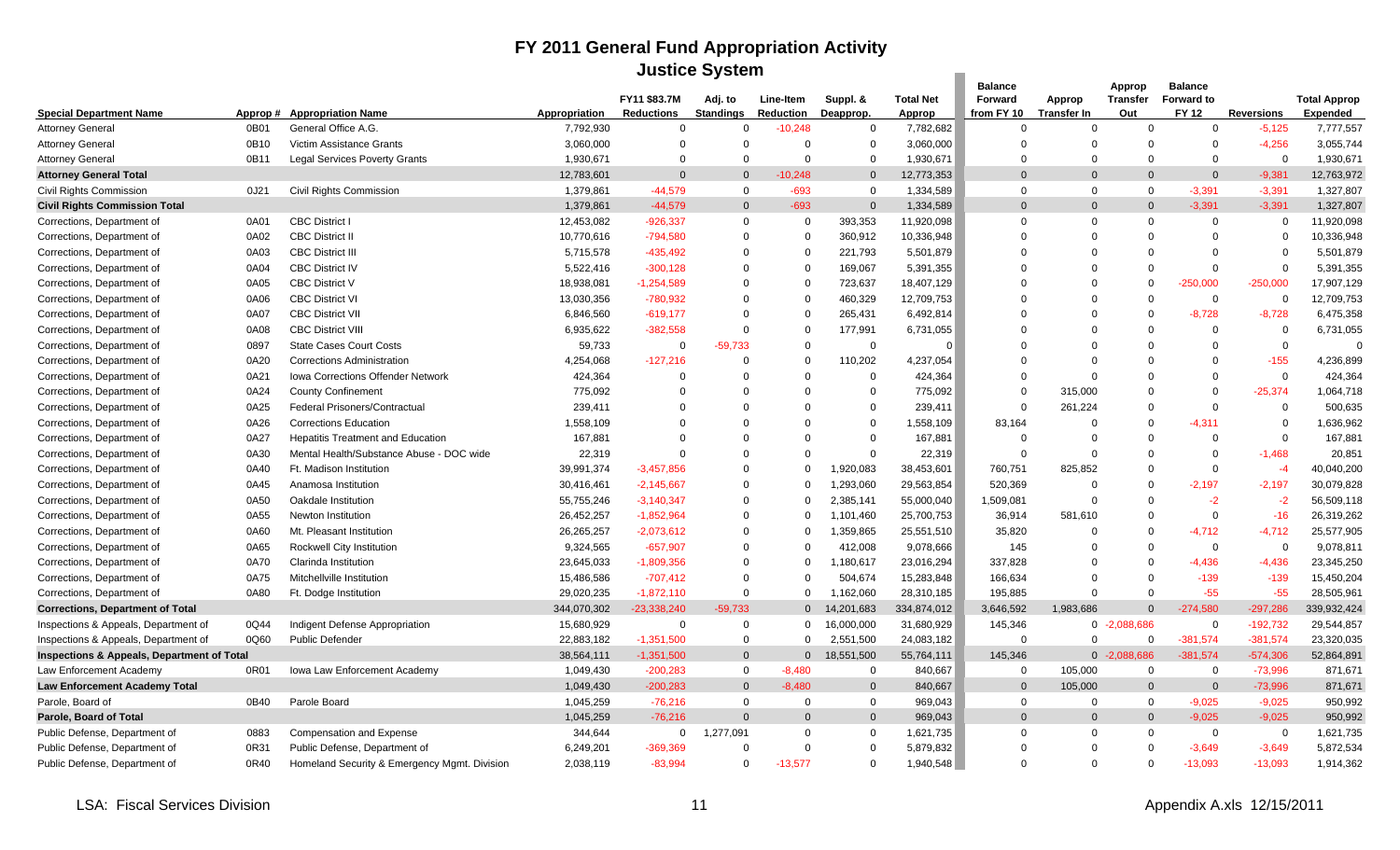## **FY 2011 General Fund Appropriation Activity Justice System**

|                                            |      |                                            |               |                                   | <b>JUSTICE SYSTEM</b> |                        |                       |                            |                                                |                       |                           |                                              |             |                                        |
|--------------------------------------------|------|--------------------------------------------|---------------|-----------------------------------|-----------------------|------------------------|-----------------------|----------------------------|------------------------------------------------|-----------------------|---------------------------|----------------------------------------------|-------------|----------------------------------------|
| <b>Special Department Name</b>             |      | Approp# Appropriation Name                 | Appropriation | FY11 \$83.7M<br><b>Reductions</b> | Adj. to<br>Standings  | Line-Item<br>Reduction | Suppl. &<br>Deapprop. | <b>Total Net</b><br>Approp | <b>Balance</b><br><b>Forward</b><br>from FY 10 | Approp<br>Transfer In | Approp<br>Transfer<br>Out | <b>Balance</b><br>Forward to<br><b>FY 12</b> | Reversions  | <b>Total Approp</b><br><b>Expended</b> |
| <b>Public Defense, Department of Total</b> |      |                                            | 8,631,964     | -453.363                          | 1,277,091             | $-13,577$              | $\Omega$              | 9,442,115                  |                                                |                       | $\Omega$                  | $-16,742$                                    | $-16.742$   | 9,408,632                              |
| Public Safety, Department of               | 0850 | DPS-POR Permissive Service Credit Purchase | 135,000       |                                   | $-39,583$             |                        |                       | 95,417                     |                                                |                       | റ                         | $\Omega$                                     |             | 95,417                                 |
| Public Safety, Department of               | 0R64 | <b>Public Safety Administration</b>        | 4,134,461     | $-402,386$                        | 0                     |                        | 275,000               | 4,007,075                  |                                                |                       | $\Omega$                  | $-12,492$                                    | $-12,492$   | 3,982,090                              |
| Public Safety, Department of               | 0R67 | Public Safety DCI                          | 12,861,710    | $-652,779$                        |                       |                        | 325,000               | 12,533,931                 |                                                |                       |                           | $-17,511$                                    | $-17,511$   | 12,498,910                             |
| Public Safety, Department of               | 0R68 | DCI - Crime Lab Equipment/Training         | 302,345       | $\Omega$                          |                       |                        | $\Omega$              | 302,345                    |                                                |                       | $\Omega$                  | $\Omega$                                     |             | 302,345                                |
| Public Safety, Department of               | 0R69 | Public Safety Undercover Funds             | 109,042       |                                   |                       |                        |                       | 109,042                    |                                                |                       |                           | $\Omega$                                     |             | 109,042                                |
| Public Safety, Department of               | 0R70 | Narcotics Enforcement                      | 6,507,048     | $-302,164$                        |                       |                        | 225,000               | 6,429,884                  |                                                |                       | $\Omega$                  | $-2,611$                                     | $-2,611$    | 6,424,662                              |
| Public Safety, Department of               | 0R72 | <b>DPS Fire Marshal</b>                    | 4,343,896     | $-175,189$                        | 0                     |                        | 130,000               | 4,298,707                  |                                                |                       | $\Omega$                  | $-6,692$                                     | $-6,692$    | 4,285,324                              |
| Public Safety, Department of               | 0R75 | <b>Iowa State Patrol</b>                   | 48,984,147    | $-2,478,382$                      |                       |                        | 2,000,000             | 48,505,765                 |                                                |                       | $\Omega$                  | -245,979                                     | $-245,979$  | 48,013,806                             |
| Public Safety, Department of               | 0R76 | DPS/SPOC Sick Leave Payout                 | 279,517       |                                   |                       |                        |                       | 279,517                    |                                                |                       |                           | 0                                            |             | 279,517                                |
| Public Safety, Department of               | 0R82 | Fire Fighter Training                      | 612,255       |                                   |                       |                        |                       | 612,255                    | 661                                            |                       | $\Omega$                  | $-21,948$                                    |             | 590,967                                |
| <b>Public Safety, Department of Total</b>  |      |                                            | 78,269,421    | $-4.010.900$                      | $-39.583$             |                        | 2,955,000             | 77,173,938                 | 661                                            |                       |                           | $-307.233$                                   | $-285.284$  | 76,582,081                             |
| <b>Grand Total</b>                         |      |                                            | 485,793,949   | $-29.475.08$                      | 1.177.775             | $-32.998$              | 35,708,183            | 493,171,828                | 3,792,598                                      | 2.088.686             | $-2.088.686$              | $-992.546$                                   | $-1.269.41$ | 494,702,470                            |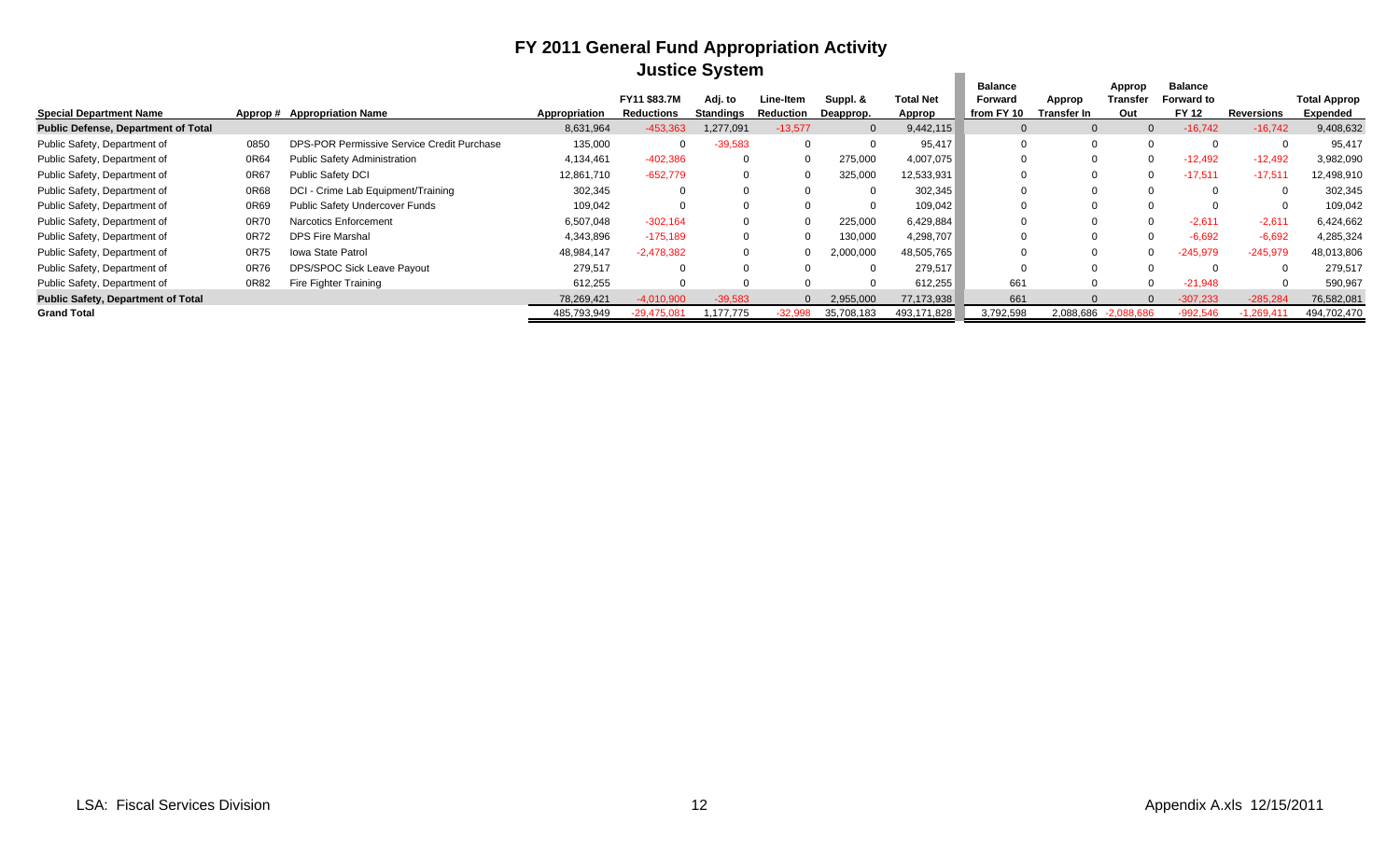## **FY 2011 General Fund Appropriation Activity Transportation**

|                                            |      |                                    |               |                   |                  |           |           |                  | Balance    |             | Approp          | Balance           |            |                     |
|--------------------------------------------|------|------------------------------------|---------------|-------------------|------------------|-----------|-----------|------------------|------------|-------------|-----------------|-------------------|------------|---------------------|
|                                            |      |                                    |               | FY11 \$83.7M      | Adi. to          | Line-Item | Suppl. &  | <b>Total Net</b> | Forward    | Approp      | <b>Transfer</b> | <b>Forward to</b> |            | <b>Total Approp</b> |
| <b>Special Department Name</b>             |      | Approp# Appropriation Name         | Appropriation | <b>Reductions</b> | <b>Standings</b> | Reduction | Deapprop. | Approp           | from FY 10 | Transfer In | Out             | <b>FY 12</b>      | Reversions | Expended            |
| Transportation, Department of              | 0SA5 | <b>Commercial Service Airports</b> |               |                   |                  |           |           |                  | 939,832    |             |                 | -734.993          |            | 204,839             |
| <b>Transportation, Department of Total</b> |      |                                    |               |                   |                  |           |           |                  | 939,832    |             |                 | 734.993           |            | 204,839             |
| <b>Grand Total</b>                         |      |                                    |               |                   |                  |           |           |                  | 939.832    |             |                 | -734.993          |            | 204,839             |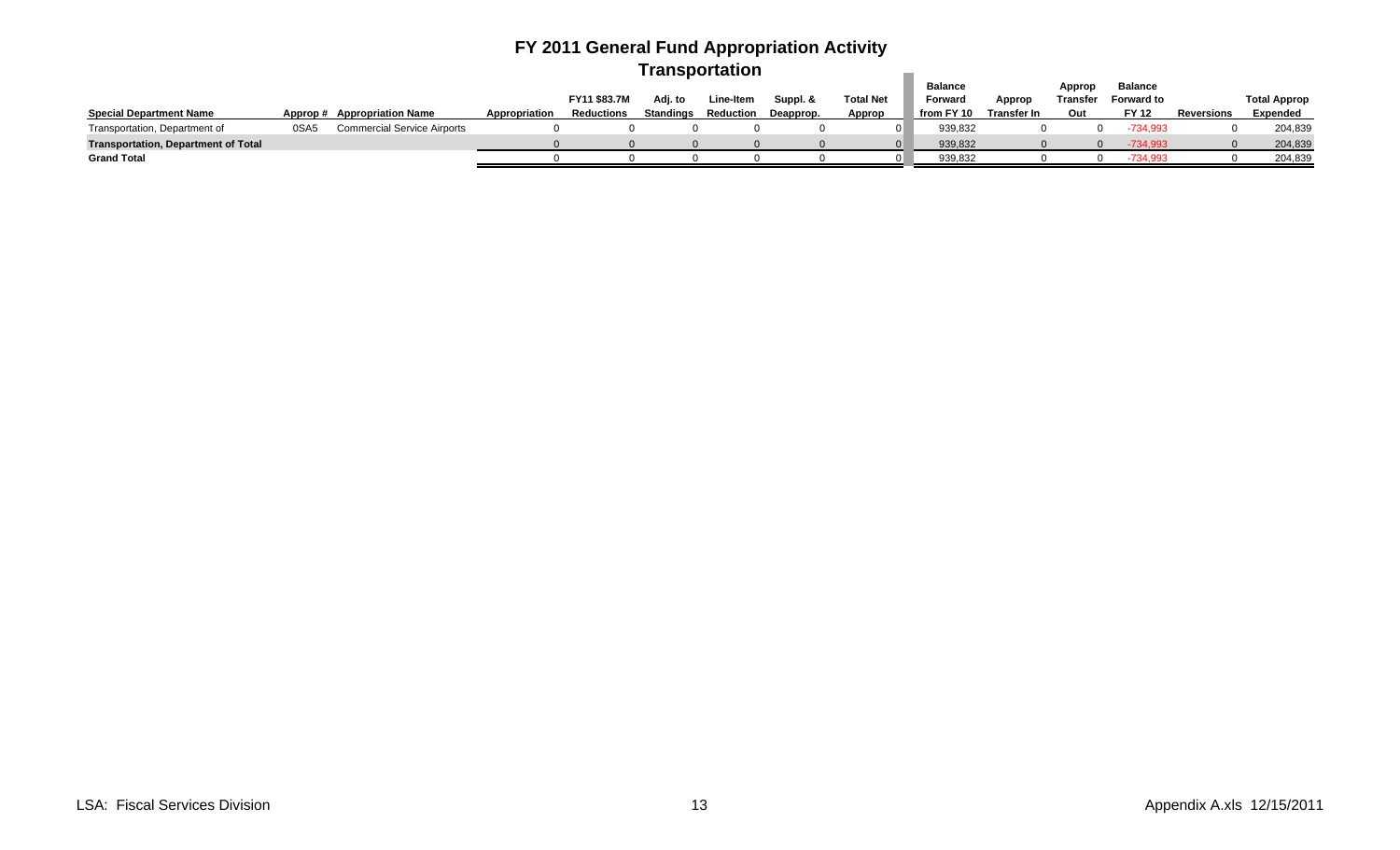## **FY 2011 General Fund Appropriation Activity Judicial Branch**

|                                |          |                                              |               |              |                  |           |           |                  | Balance    |                    | Appror   | Balance           |            |                     |
|--------------------------------|----------|----------------------------------------------|---------------|--------------|------------------|-----------|-----------|------------------|------------|--------------------|----------|-------------------|------------|---------------------|
|                                |          |                                              |               | FY11 \$83.7M |                  | Line-Item | Suppl. &  | <b>Total Net</b> | Forward    | Appror             | Transfer | <b>Forward to</b> |            | <b>Total Approp</b> |
| <b>Special Department Name</b> | Approp # | <b>Appropriation Name</b>                    | Appropriation | Reductions   | <b>Standings</b> | Reduction | Deapprop. | Approp           | from FY 10 | <b>Transfer In</b> | Out      | <b>FY 12</b>      | Reversions | <b>Expended</b>     |
| Judicial Branch                | 0B20     | Judicial Branch                              | 148,811,822   |              |                  |           |           | 148,811,822      |            |                    |          | 36.674            |            | 148,738,474         |
| Judicial Branch                | 0B2'     | Jury & Witness (GF) to Revolving Fund (0043) | 1,500,000     |              |                  |           |           | 1,500,000        |            |                    |          |                   |            | 1,500,000           |
| <b>Judicial Branch Total</b>   |          |                                              | 150,311,822   |              |                  |           |           | 150,311,822      |            |                    |          | $-36.674$         |            | 150,238,474         |
| <b>Grand Total</b>             |          |                                              | 150,311,822   |              |                  |           |           | 150,311,822      |            |                    |          | $-36.674$         |            | 150,238,474         |